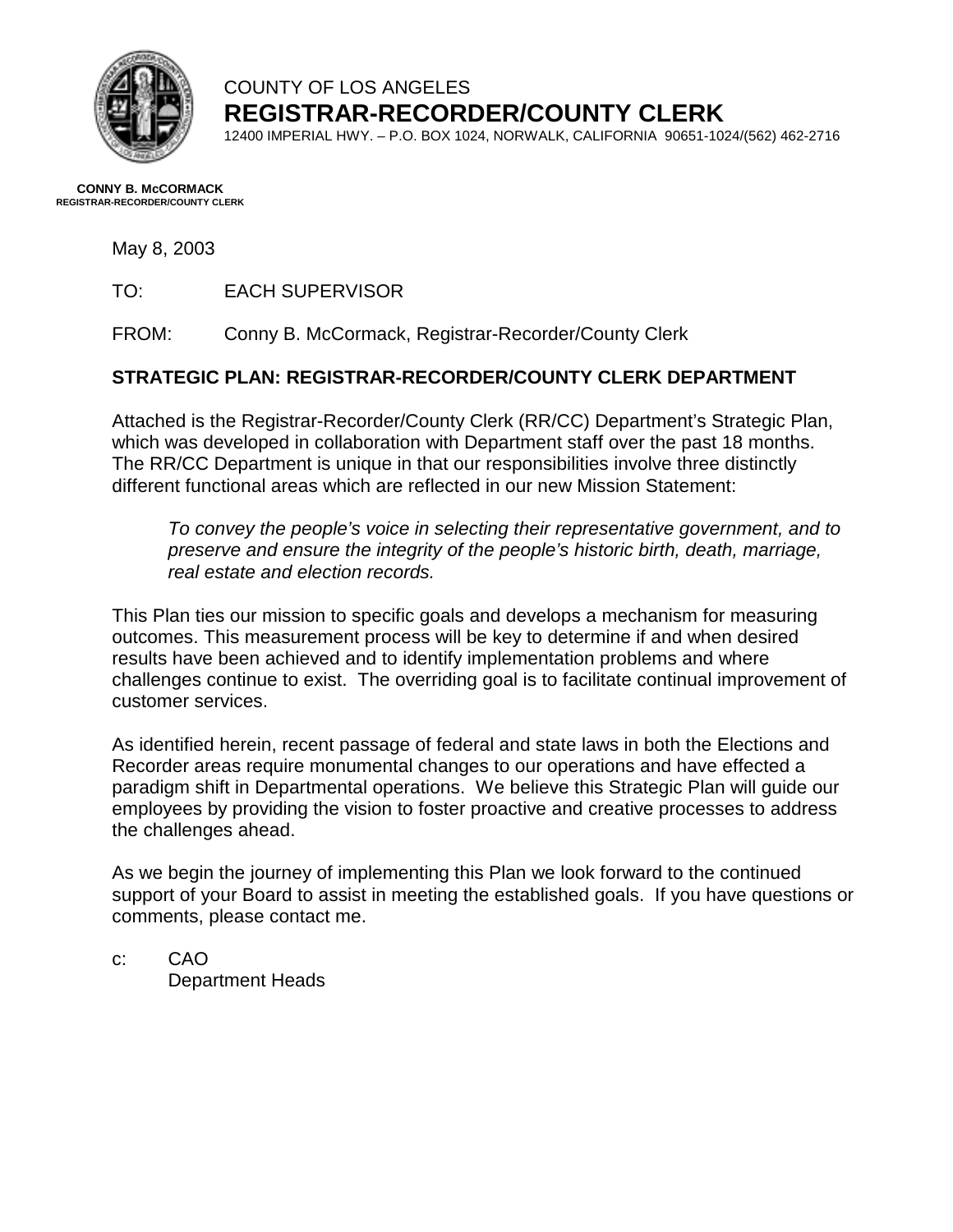THE STRATEGIC PLAN OF THE LOS ANGELES COUNTY REGISTRAR-RECORDER/COUNTY CLERK

 *Our Mission:* 

*To convey the people's voice in selecting their representative government, and to preserve and ensure the integrity of the people's historic birth, death, marriage, real property and election records.* 



2003 - 2010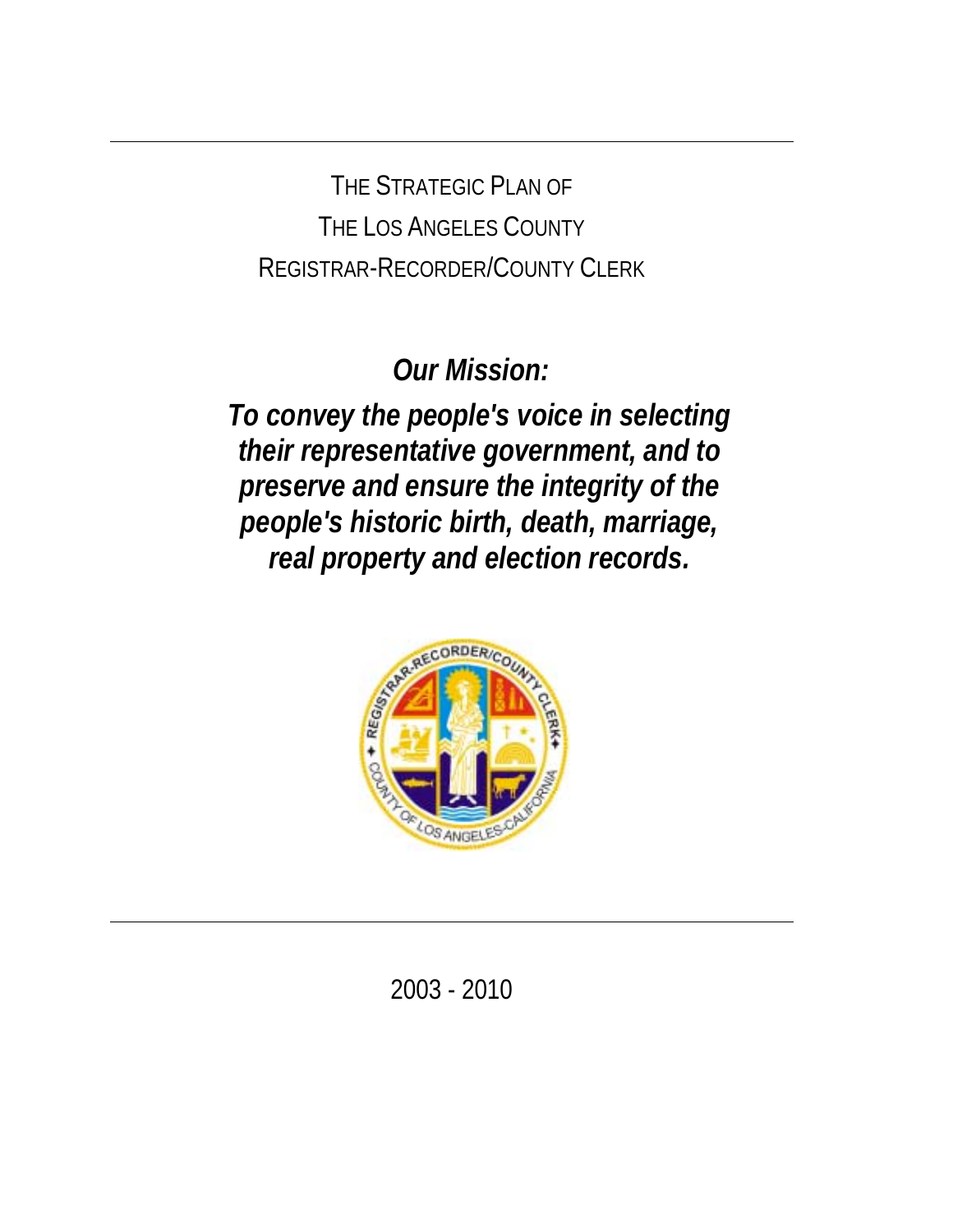## **MESSAGE FROM THE DEPARTMENT DIRECTOR**

I am pleased to present the *Strategic Plan* for the Registrar-Recorder/County Clerk (RR/CC) Department. This plan is the culmination of an 18-month effort by departmental management in collaboration with line staff to identify and define our direction for the future. With the assistance of an outside facilitator, two retreats were held in late 2001 involving the department's eleven division managers, five Assistant Registrar-Recorder/County Clerks and the Chief Deputy to begin the process of delineating key strategic issue areas and desired outcomes. In conjunction with this effort, the Department's 850 employees were invited to a series of "brown bag" lunches to seek their input and suggestions on Plan development and content.

The RR/CC Department is unique in that it touches the most personal aspects of the lives of virtually all the County's 10 million residents. We are responsible for registering and maintaining records on every County birth, death, marriage, property ownership and voting. The Department is home to a staggering 200 million records; only the Pentagon, Social Security Administration and Library of Congress contain more records.

Because of the wide range of services provided by the three distinctly different functional areas of the RR/CC Department, conducting a thorough environmental scan was time consuming but essential to formulate an integrated Plan. Continual involvement and communication with key external stakeholders was a vital component to bring the Plan into clear focus. We have formed partnerships with a diverse range of organizations and meet frequently with their representatives to seek their input and advice. Partners include City Clerks of the 88 cities within the County as well as officers of dozens of title and escrow companies involved in real property document recordings. Additionally, we hold quarterly meetings with representatives of more than 60 community based organizations that have a stake in election administration processes, ranging from political parties to disability and multilingual advocacy groups to nonpartisan organizations such as the League of Women Voters. Daily we interact with a wide range of elected officials within the County, from congress and the state legislature to hundreds of local elected representatives.

While our staff is enthusiastic about taking on the challenges identified in this Plan, there is also the realization, that has evoked some trepidation, that the environment in which we work has been fundamentally and dramatically altered as a result of the recent passage of significant federal and state laws in both the areas of elections and recorder/county clerk. The passage of landmark federal election reform legislation known as the Help America Vote Act of 2002, while bringing the first-ever infusion of federal funding to election administration, contains far-reaching, consequential and untested new mandates. Additionally, action by the Secretary of State in 2001, and subsequent federal court action in 2002, banned further use of punch card voting systems in California effective in March 2004. These rulings placed Los Angeles County, as well as eight other Counties that together represent 8.5 million voters, in the precarious position of having to speedily replace our voting system that has been operational for 35 years.

*… the Department must be resilient, flexible and proactive in our vision to put the necessary processes in place to meet these challenges.*

*The RR/CC touches the most personal aspects of the lives of 10 million residents.*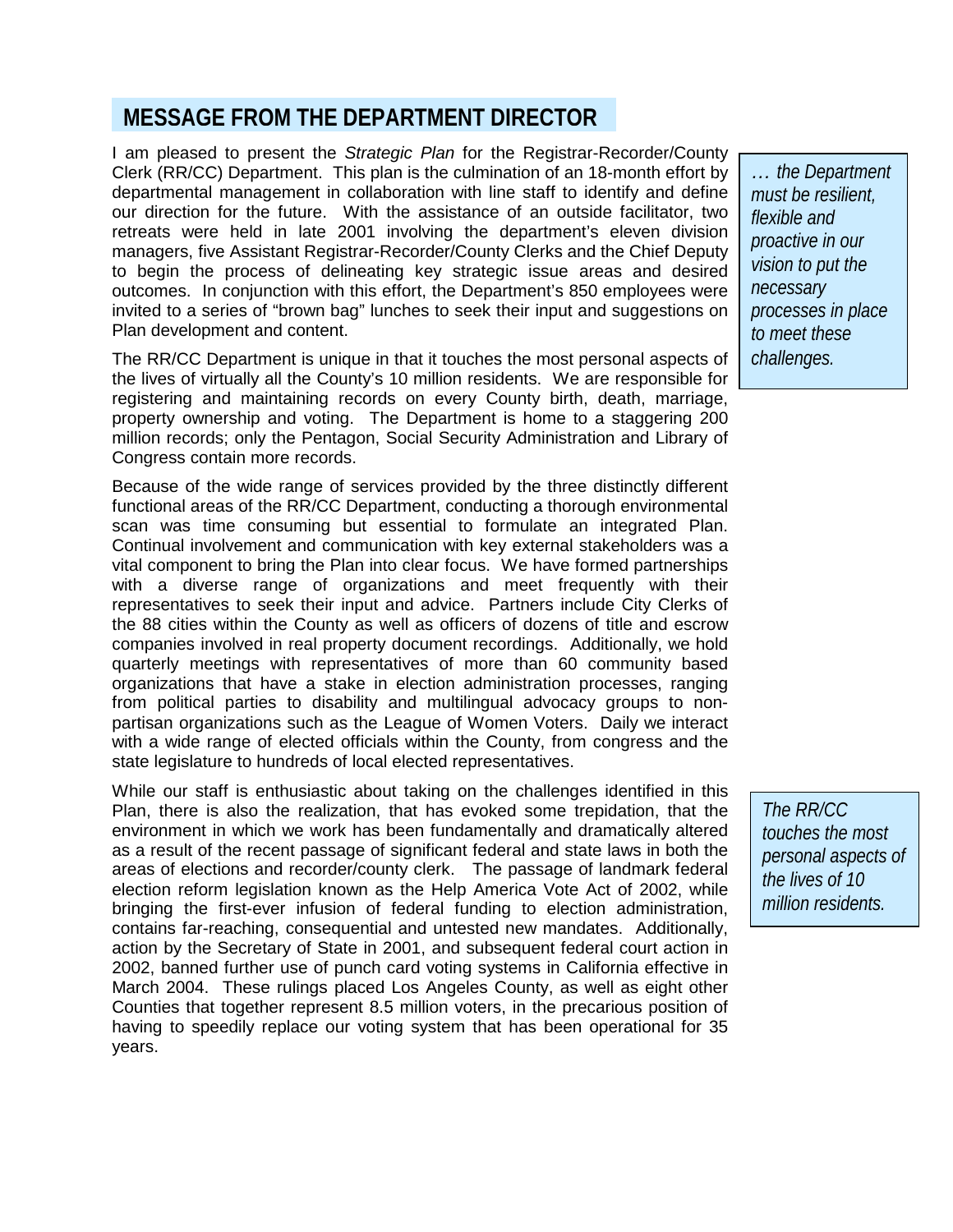With regard to Recorder operations, last year the State Legislature, in an attempt to enhance security and reduce the possibility of identify theft, passed a bill that will have the unfortunate effect of delaying public service delivery of copies of County birth and death records to those requesting these documents. Upon taking effect in July 2003, requests for these services (up to 400,000 annually) will no longer be able to be accepted via telephone and Internet, due to the new requirement that all requestors submit personal identification documentation prior to receipt of official certified copies.

Due to these impending monumental changes, the Department must be resilient, flexible and proactive in our vision to put the necessary processes in place to meet these challenges. As we begin our journey of implementing this Plan, we look forward to the continued support of the Board of Supervisors, Chief Administrative Officer and all County Department Heads. We thank all of you, and especially our outstanding employees, who together will make this journey possible.

> Conny B. McCormack Registrar-Recorder/County Clerk

*We thank all of you, especially our outstanding employees, who together will make this journey possible.*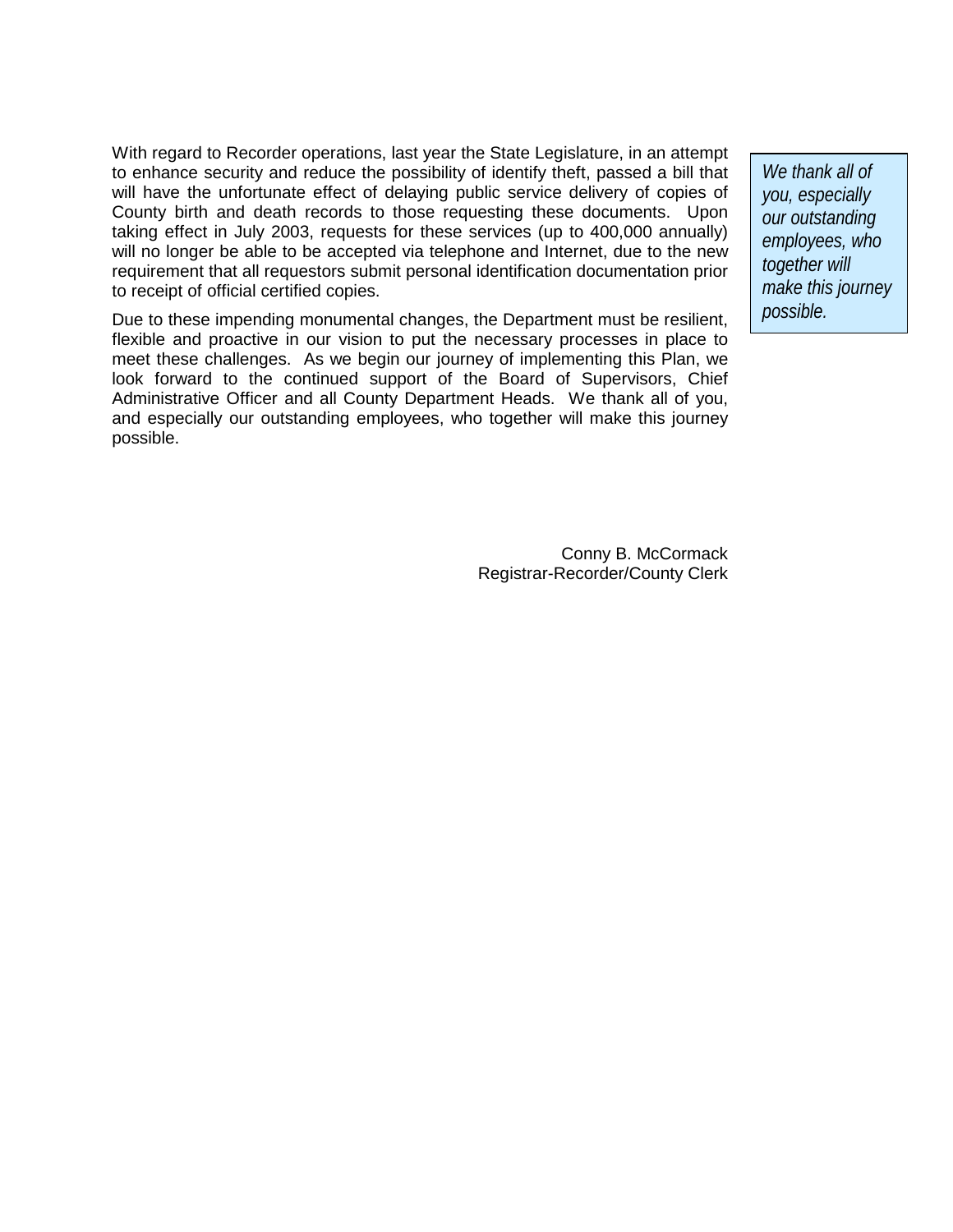## **CONTENTS OF THE STRATEGIC PLAN**

#### **I. WHAT IS OUR SITUATION NOW?**

#### II. **WHAT DO WE WANT TO ACHIEVE?**

#### **III. WHAT MUST WE DO TO GET THERE?**

| <b>Goal 3</b> - Communicate our mission and scope of service, internally and externally.  34 |  |
|----------------------------------------------------------------------------------------------|--|
|                                                                                              |  |
| <b>Goal 5</b> - Support safeguards against fraudulent creation and use of public records  41 |  |

#### **IV. HOW WILL WE KNOW WE HAVE SUCCEEDED?**

#### **V. APPENDICES**

| C1. Timeline – Phased-in Approach to Installation of New Voting System  50 |  |  |
|----------------------------------------------------------------------------|--|--|
|                                                                            |  |  |
|                                                                            |  |  |
|                                                                            |  |  |
|                                                                            |  |  |
|                                                                            |  |  |
|                                                                            |  |  |
|                                                                            |  |  |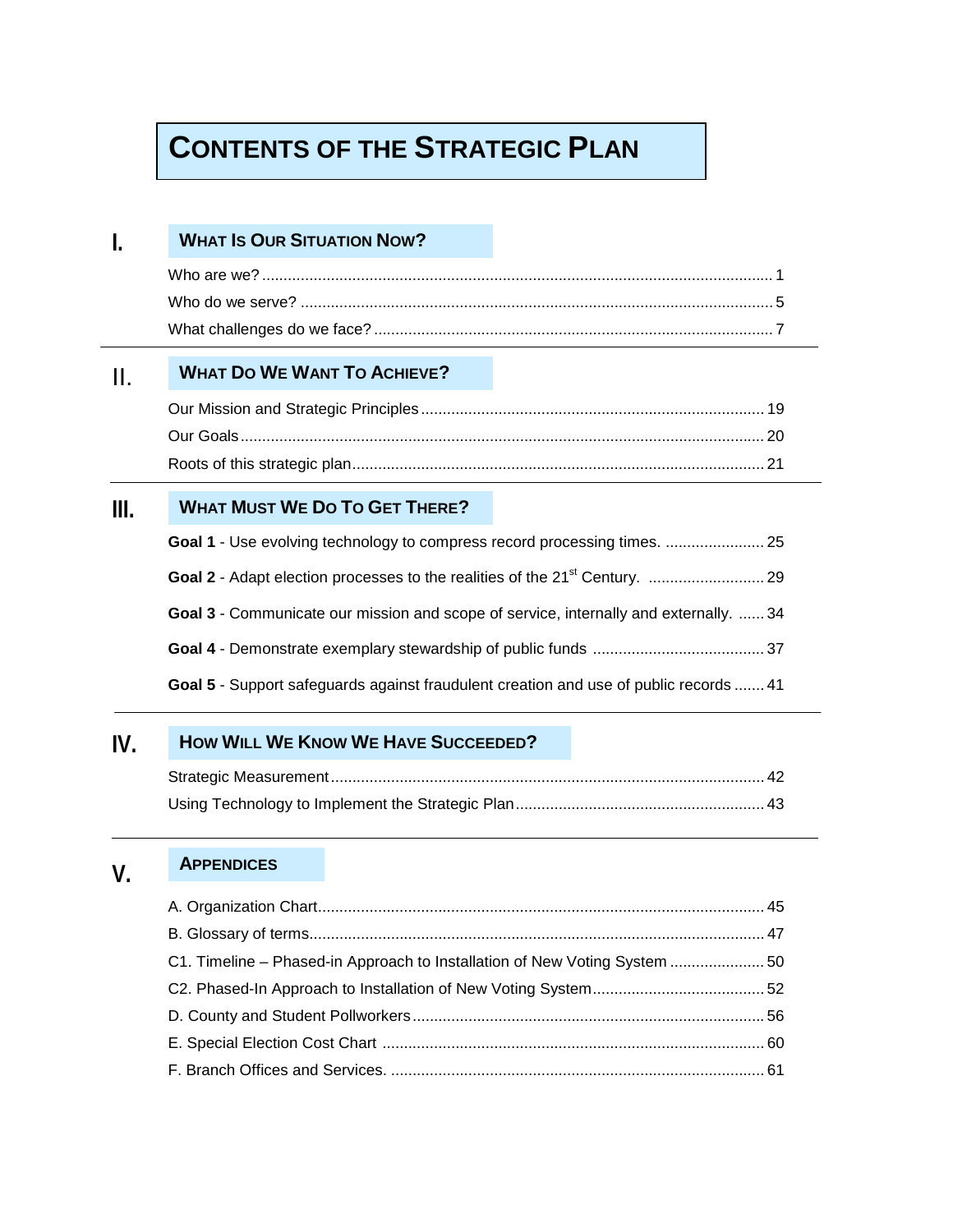## **I. WHAT IS OUR SITUATION NOW?**

## **Who Are We?**

The Registrar-Recorder/County Clerk (RR/CC) Department is the end result of a process of consolidation that began in 1968 when the County Recorder was combined with the County Registrar of Voters. In 1991 we merged further, absorbing the non-judicial functions of the County Clerk to become the Department that exists today with three distinctly different functional areas. Consequently, a constant challenge has been to build a common mission, organizational culture, systems infrastructure and customer interface.

As the chart below reveals, the RR/CC Department touches the lives of tens of thousands of County residents every day. People stream into our seven locations to obtain copies of the major records of their lives including birth, death, marriage, real property/property, election records and many more. On behalf of the County's 10 million residents, the RR/CC records, preserves and makes available a staggering 200 million documents.

Within the United States, only the Social Security Administration, the Pentagon and the Library of Congress have more records on file.

#### **DEPARTMENT OVERVIEW**

#### **REGISTRAR OF VOTERS**

- Registers voters and maintains files for 4 million voters;
- Conducts federal, state and county elections;
- Assists in conducting 200+ local elections annually.

#### **COUNTY RECORDER**

- Records more than 3 million real property documents;
- Issues 700,000 copies of birth, death and marriage records;
- Issues 200,000 copies of real property records.

#### **COUNTY CLERK**

- Issues 40,000 marriage licenses and performs 7,600 marriage ceremonies
- Files 200,000 business trade names
- Performs 20,000 notary public oath and bond transactions

(Annual Statistics)

PART I WHO ARF WF? **DEPARTMENT OVERVIEW**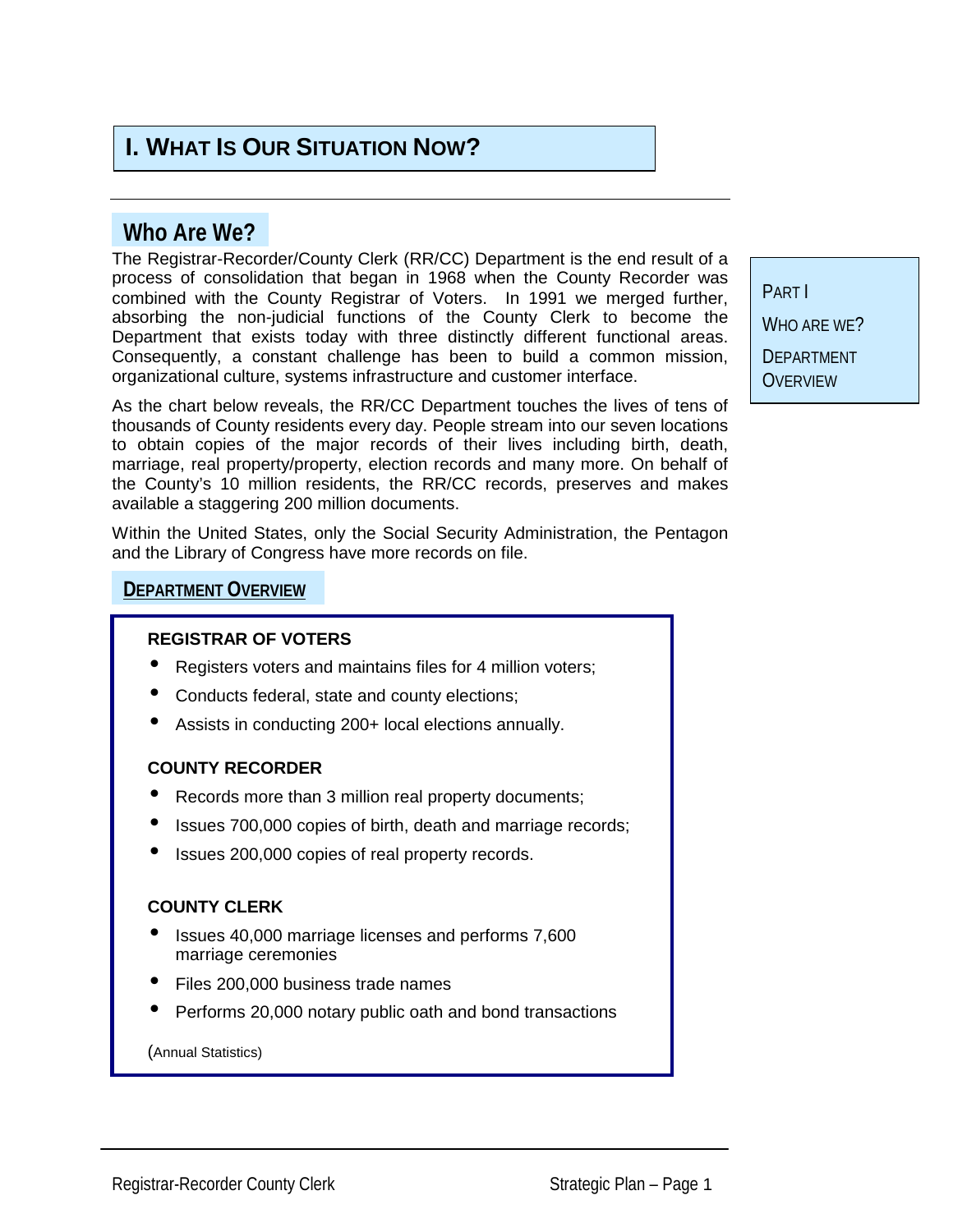As Registrar of Voters, the Department is responsible for conducting federal, state and county elections for the largest election jurisdiction in the United States with 4.1 million active registered voters, 5,000 voting precincts, and 1,900 voter outreach locations. Additionally, the Department supports local elections for 88 cities, 100 school districts and 149 special districts.

As Recorder/County Clerk, the Department is responsible for recording property documents, maintaining vital records (birth, death and marriage), issuing marriage licenses and filing fictitious business names and other statutory oaths and filings. Daily, up to 15,000 real property records are filed, more than 2,800 copies of vital records are requested and processed, 150 marriage licenses are issued and 25 civil marriage ceremonies are performed. An enormous number of records -- in excess of 200 million – dating back to the formation of the County in 1850 are maintained by our Department.

## **EXECUTIVE OFFICE**

The Executive Office provides oversight of and policy direction for all Department functions through the Chief Deputy, maintains an extensive network of partnerships with government agencies and elected officials through the Executive Liaison Officer, and oversees Media Information and Support Services. All major publications are reviewed by the Executive Office.

### **ADMINISTRATION BUREAU**

The Administration Bureau performs the following Department functions:

- Preparing the annual budget
- Overseeing posting and distributing \$200,000,000 in annual revenue collection
- Supervising procurement activities, including an annual services and supplies budget of more than \$32 million.
- Operating and maintaining the physical facilities, grounds and equipment at the headquarters building and warehouse facility
- Providing oversight of employee relations, classification, recruitment and examination, payroll and personnel training programs

## **RECORDER/COUNTY CLERK BUREAU**

The Recorder/County Clerk Bureau is responsible for:

- Recording, analyzing, and creating electronic images of documents
- Collecting revenue and taxes for recorded documents
- Registering business filings annually
- Administering sworn oaths to notaries public and other officials
- Maintaining numerous public agency rosters

PART I WHO ARF WF? DEPARTMENT **OVERVIEW**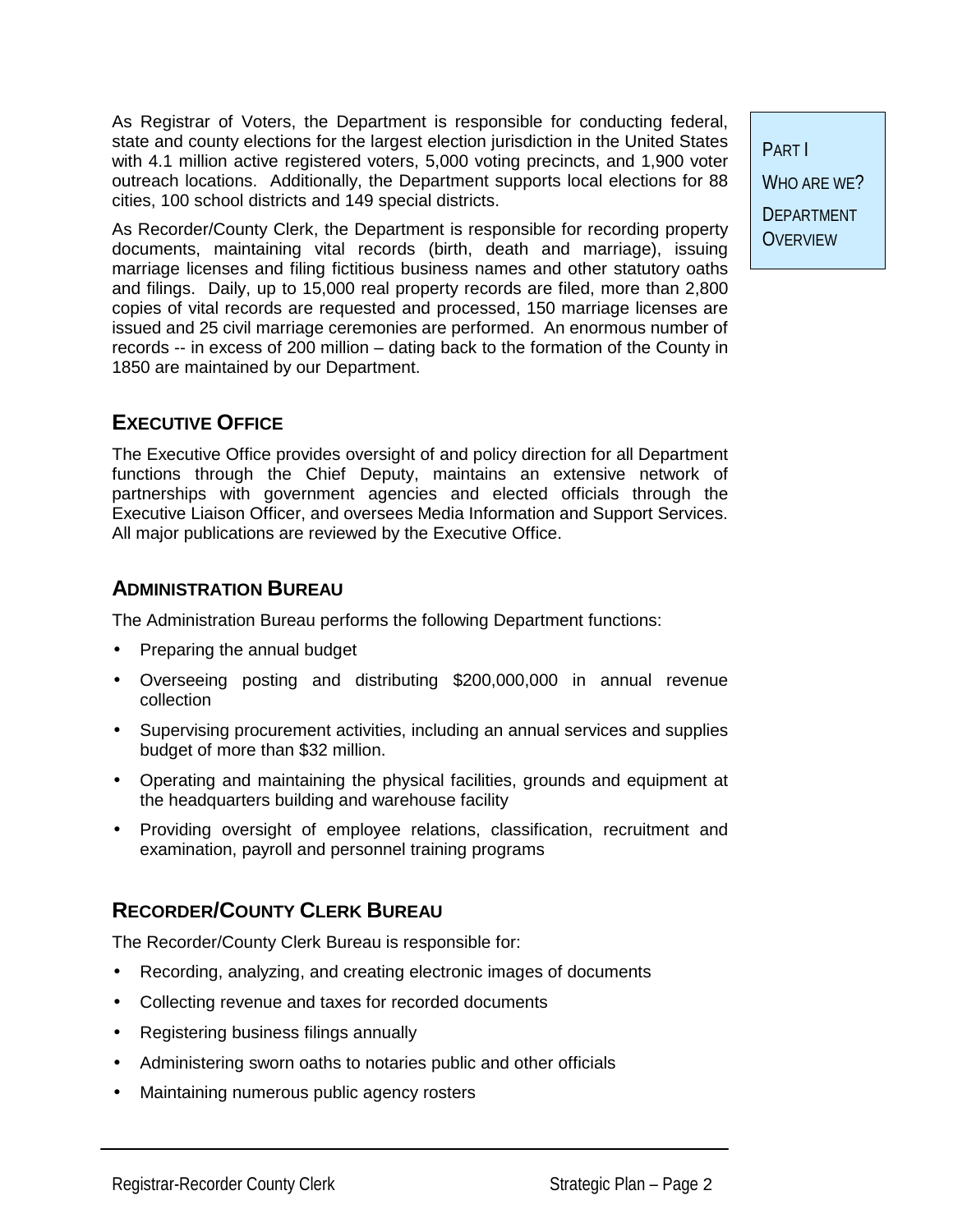- Maintaining and making available to the public vital records
- Issuing marriage licenses
- Performing civil marriage ceremonies
- Providing certified copies of vital records and real property records

### **ELECTION PREPARATION BUREAU**

The Election Preparation Bureau coordinates all statutory requirements necessary to initiate and conduct elections. Its functions include:

- Preparing and printing of sample ballots
- Preparing and certifying candidate nomination documents
- Preparing ballot data for Election Tally System
- Conducting the official canvass of election returns
- **Registering voters**
- Processing absentee/mail ballot requests
- Verifying signatures on mail ballots and petitions
- Administering voter outreach programs

## **ELECTION SERVICES BUREAU**

The Election Services Bureau responsibilities include:

- Recruiting polling places and precinct pollworkers
- Preparing, maintaining and delivering voting equipment and supplies
- Recording candidate and political committee campaign statements
- Providing public access to election information, materials and voter registration data
- Translating and mailing election information in seven mandated languages
- Processing candidate nomination filing documents
- Developing training materials for and training pollworkers
- Reviewing and analyzing federal, state and local legislative initiatives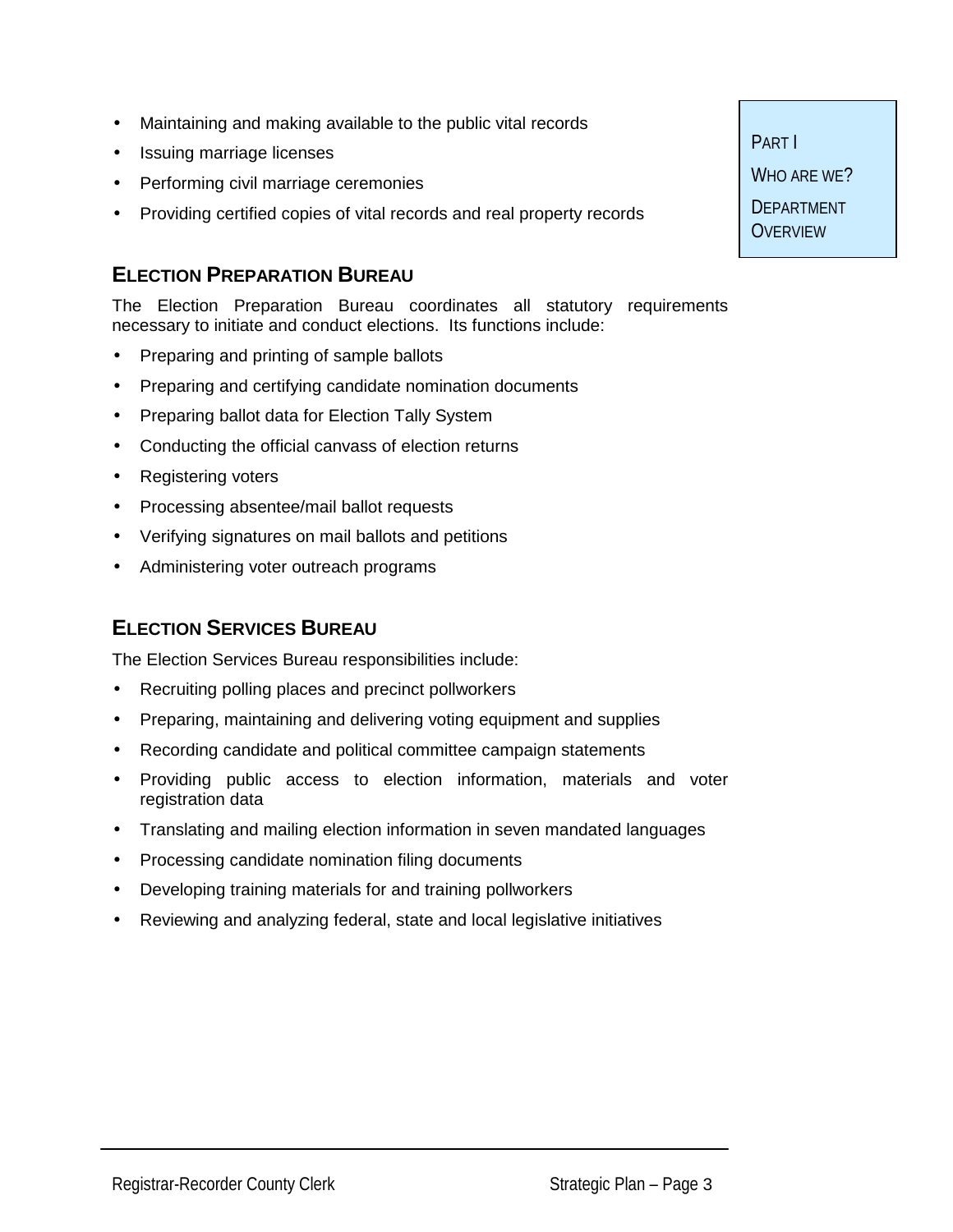## **TECHNICAL SERVICES BUREAU**

The Technical Services Bureau provides technical support for all Department functions. Specific responsibilities include:

- Designing, implementing and maintaining the infrastructure for connectivity of personal computers within the Department
- Maintaining the Department's website
- Maintaining the Voter Information Management System database
- Maintaining computer systems used in candidate filing, ballot layout, tally and reporting of election results
- Maintaining and reflecting changes in jurisdictional boundaries at the precinct level
- Maintaining precinct information to insure that voters are assigned to correct election precincts and polling places
- Producing maps of political district boundaries for use in polling places
- Supporting all Recorder/County Clerk business functions through computer systems technology
- Providing Department-wide data security
- Printing rosters of voters and other election materials

PART I WHO ARE WE? **DEPARTMENT OVERVIEW**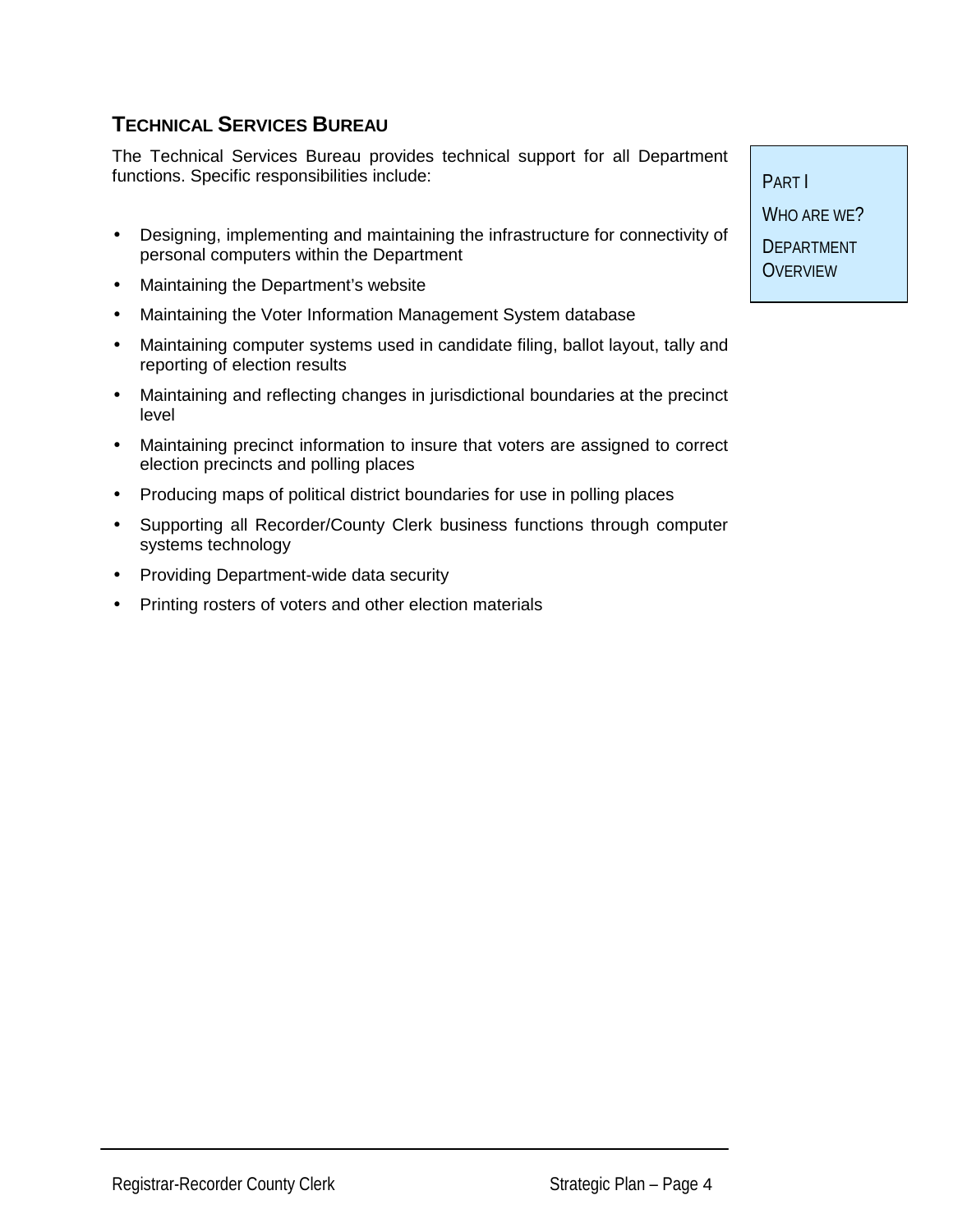## **WHO DO WE SERVE?**

We are unique in County government in that virtually all County residents are customers, directly or indirectly. The Registrar-Recorder/County Clerk (RR/CC) maintains records on the vast majority of its 10 million residents. Annually, the Recorder/County Clerk Bureau files and permanently records up to 3 million property document transactions, processes 700,000 requests for copies of vital records (equal to 7% of the County's population), issues 40,000 marriage licenses and hundreds of thousands of fictitious business name filings and miscellaneous oaths. The Registrar or Voters' Bureaus prepare for, conduct and support hundreds of elections annually for federal, state and local elected offices for more than 500 political jurisdictions. A registered voter file of 5 million active and inactive voters is maintained and constantly updated. These numbers are unmatched anywhere else in the United States.

Local, state and national officials look to our Department for leadership in all our functional areas. By virtue of the size of our operations, the depth of our experience, and the sophistication of our processes, a natural "mentoring" process has developed in the course of which we freely share our expertise with jurisdictions across the nation. We stand at the "cutting edge" in areas such as exploration of electronic document recording, handicapped accessibility to the voting process, and outreach to voters with limited English proficiency.

The diverse list of who we serve includes:

- Title companies, financial institutions and realtors rely on us to be the ultimate and official authority on property ownership and lien status for all real property in the County. The completeness and accuracy of our database provides the assurance needed by title companies, banks and lending institutions for making loans to businesses and homebuyers.
- The County Assessor depends upon the accuracy and timely conveyance of Recorder Bureau data to maximize a significant source of County revenue – real property taxes.
- Anyone born in Los Angeles County (whether they currently live in the County or anywhere on the planet) depends upon access to copies of their birth records to meet a wide range of needs.
- Genealogists access birth, death and marriage records to complete work on family histories.
- Researchers, statisticians and the media refer to our voting records in forecasting, analyzing and reporting election information. Political parties and candidates also rely on this information to identify their potential supporters and to target their campaign messages.
- Candidates for political office and political parties rely on us to facilitate voter outreach, including providing information on voter registration and printed sample ballot booklets, and to process their nomination documents accurately and timely.

PART I WHO DO WE SERVE?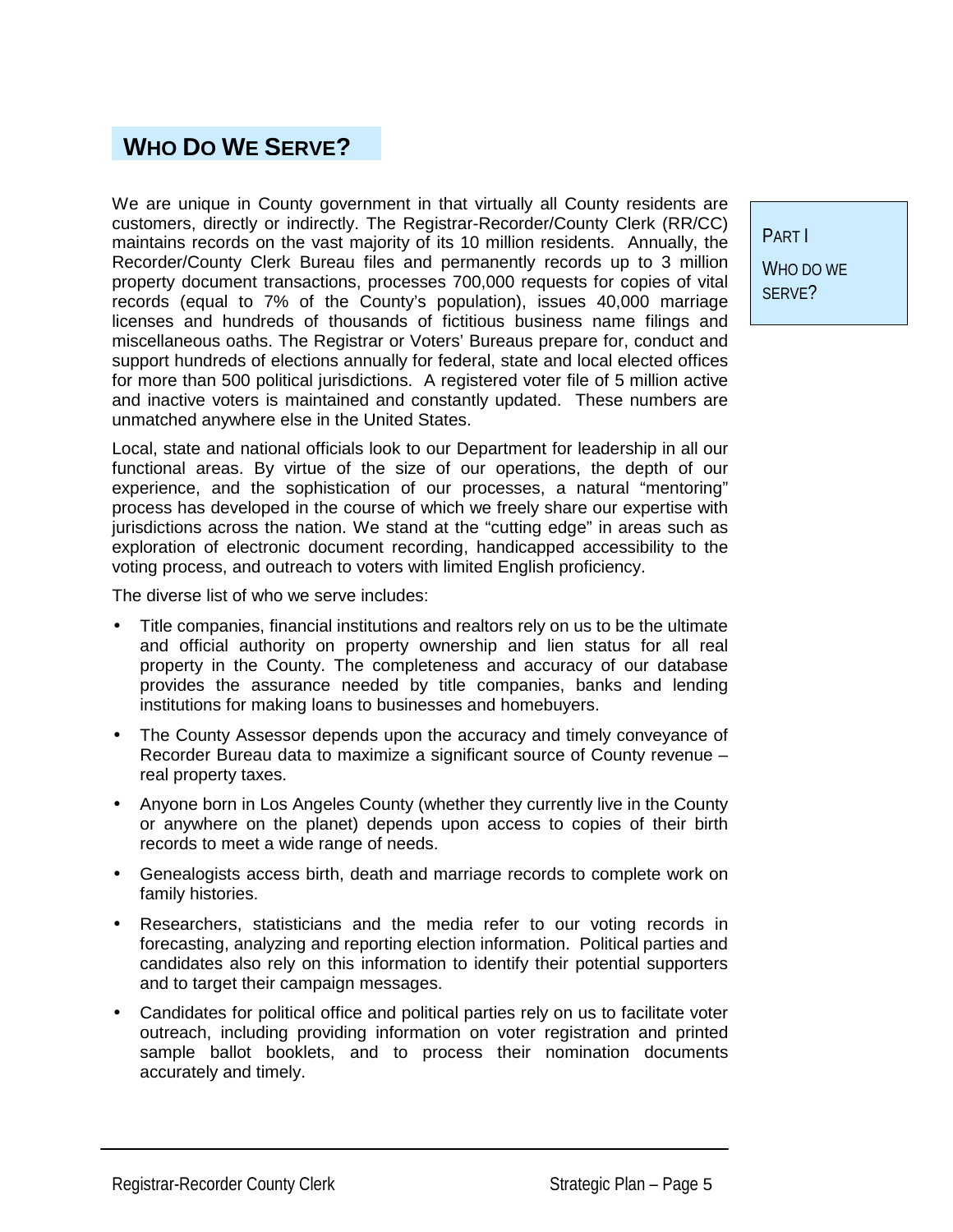• Translated voting materials and bilingual pollworkers assist thousands of voters to understand and access the voting process in six federally mandated languages (Chinese, Japanese, Korean, Spanish, Tagalog and Vietnamese).

With this enormous customer interface, we are focused on a strategy to expand opportunities to enhance customer service and outreach. Strategic challenges include exploring ways to:

- $\Box$  Expand knowledge about election procedures and provide equal access to all voters including those who have disabilities or require foreign language assistance.
- $\Box$  Expand the visibility of our Department by maintaining regional branch offices as well as a wide range of Internet web-enabled services so that residents do not feel compelled to transact all business at the Norwalk headquarters.
- ! Add to both the *types* and the *quantity* of information and services available to residents on our Department's website.
- $\Box$  Provide easily accessible information on candidates and campaign finances to increase the transparency of the political process.
- $\Box$  Work with major customer groups such as voting advocates, title companies and city clerks (for election and recorder services).
- $\Box$  Expand partnerships with title companies and Realtor associations to streamline property document filings/transactions.
- $\Box$  Join forces with the District Attorney and other law enforcement agencies to deter, detect, and gather evidence for possible prosecution of criminal activities related to public records.
- $\Box$  Assist with the development of enabling legislation to further the use of technologies to streamline Recorder/County Clerk and Election operations.

PART I WHO DO WE SERVE?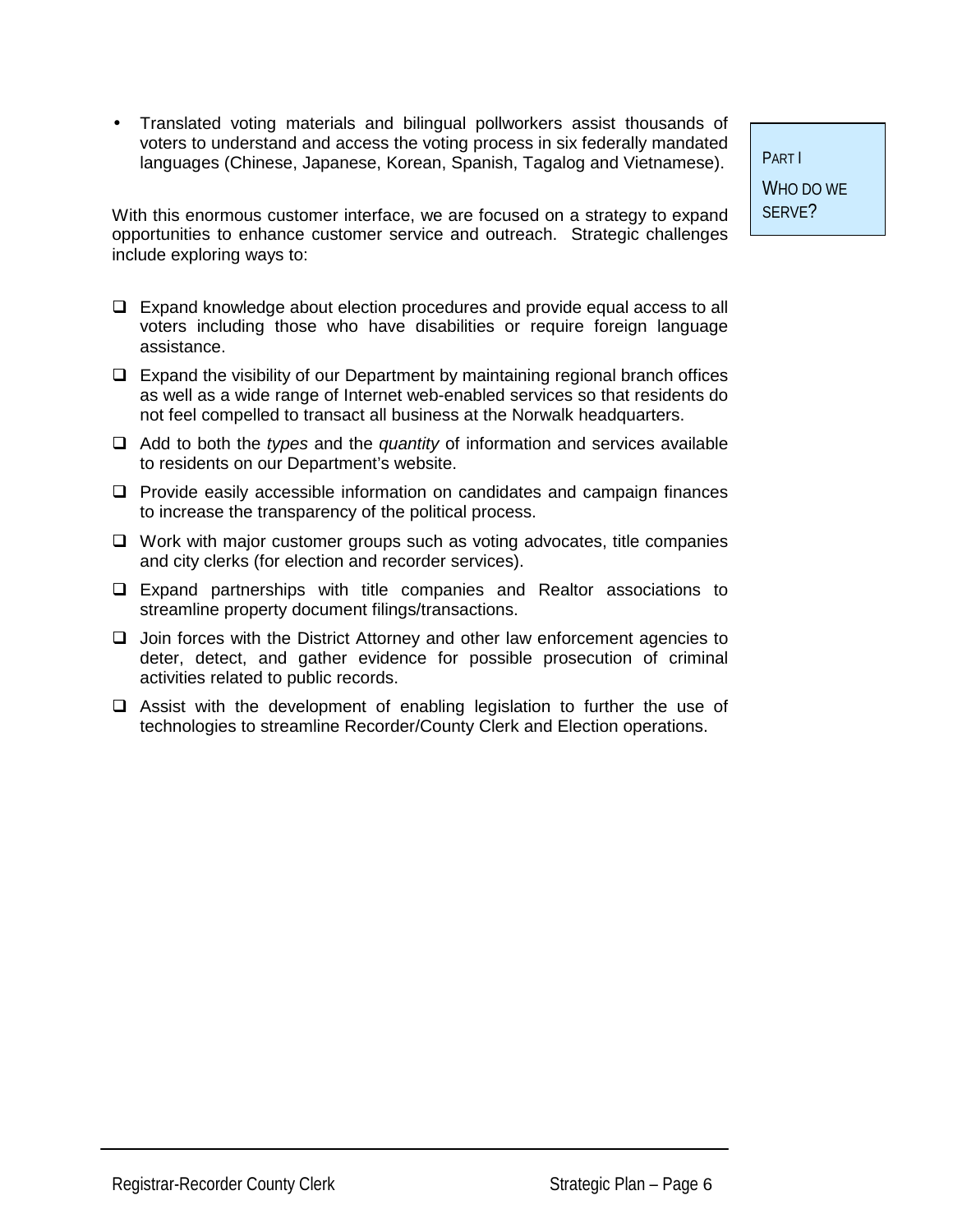## **WHAT CHALLENGES DO WE FACE?**

## **BALANCING PRIVACY AND PUBLIC ACCESS**

Our responsibility includes not only safeguarding and accurately recording documents, but also maintaining the complex balance between privacy rights and public access. Unlike archival materials maintained solely for historical purposes, records maintained by the RR/CC vary considerably in the level of public access that is legally allowed.

We manage the entire spectrum of documents, from election results and candidate campaign financial disclosures that are widely disseminated and completely open to public scrutiny, to confidential marriage licenses that may be accessed only by the participants or by court order. Our customers rightly expect that our Department will:

- Remain vigilant in maintaining the distinction between the types of records maintained
- Apply appropriate privacy protection to sensitive documents designated by statute as restricted; and
- Provide ready access to records designated as publicly available.

Our challenge in each of our three functional areas is the same: to maintain the highest level of customer service and accuracy, and to continue to explore and implement technology that keeps information appropriately available, at a reasonable cost while simultaneously protecting privacy.

#### STRATEGIC ISSUES/OPPORTUNITIES

This section discusses strategic issues and opportunities in several areas:

- $\Box$  Recorder/County Clerk customer service and processing timeliness
- $\Box$  Election costs
- $\Box$  Election technology
- $\Box$  Election complexity
- $\Box$  Polls and pollworkers
- $\Box$  Staffing
- $\Box$  Recorder/County Clerk technology enhancements

WHAT DO WE FACE? BALANCING PRIVACY AND PUBLIC ACCESS

PART I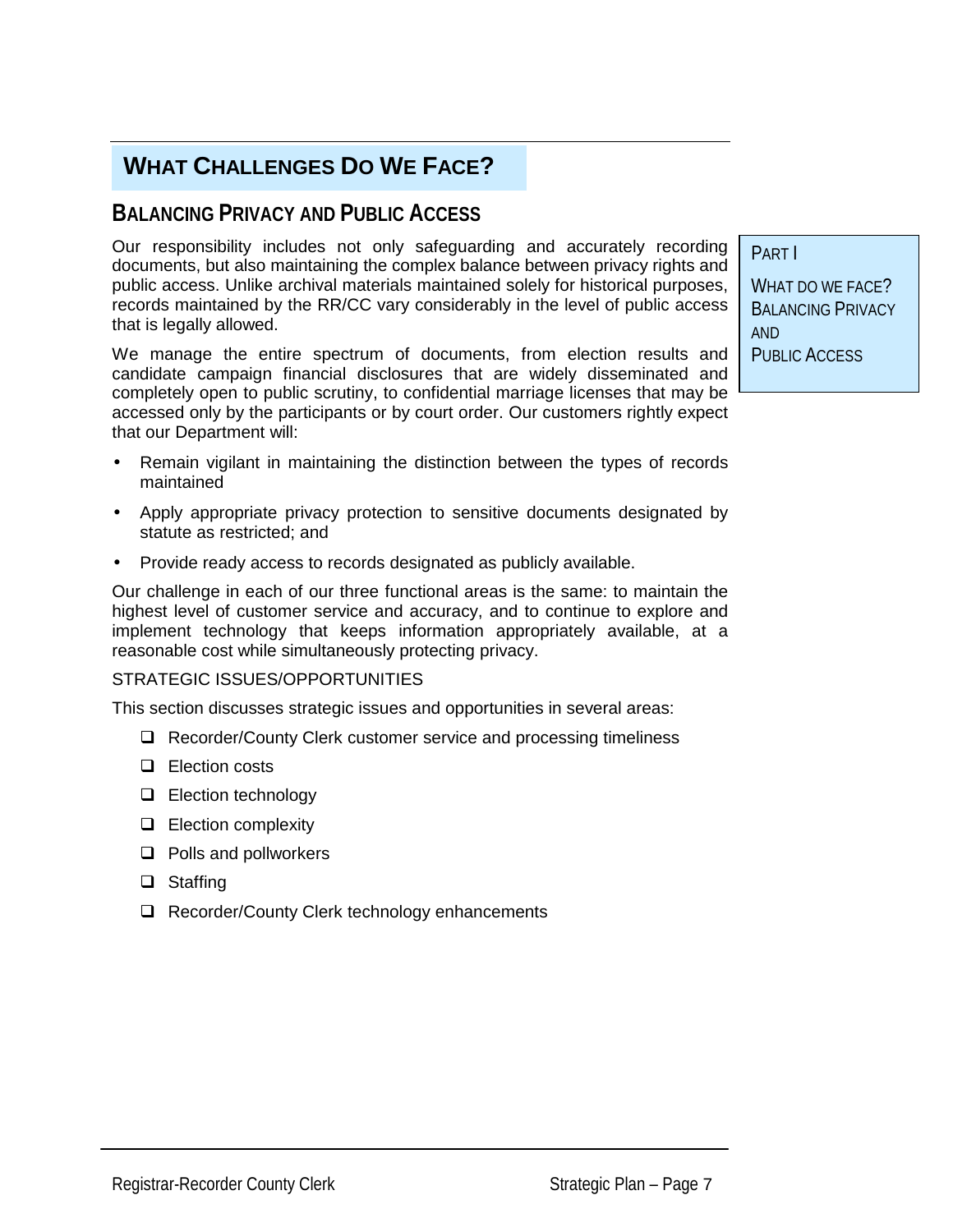## **ENHANCING CUSTOMER SERVICE BY REDUCING RECORDER PROCESSING TIMES**

The basic strategic direction of the Recorder was established in the late 1990s when digital image technology was instituted to replace microfilm as the medium of retention for real property documents and vital records. A digital image is a computerized picture of a document that can be stored on a computer, transferred between computers, printed or displayed but not manipulated or transformed.

Digital imaging is an ideal medium for storing legal documents because the image is an exact representation of the original. This decision presents many strategic opportunities for improved customer service. Pending legislation that allows for electronic or digital filing/authentication of property documents also presents strategic opportunities for meeting our Department's goals to improve customer service by greatly reducing turnaround times for document processing.



*Real property recording volume varies and is highly dependent on economic conditions and interest rates. Revenue from Recording fees help to fund other agency services such as elections and voter outreach.*

We are steadily expanding the use of digital records and electronic recording in two ways:

- 1. Digitizing documents earlier in the process decreases paper handling. This has the potential of dramatically improving the efficiency of document processing. The ideal process would not involve paper at all, replaced by digital images stored on electronic media.
- 2. By maintaining more records as digital images rather than paper or microfilm, the process of searching and copying records can be accomplished faster and require less physical storage space. Currently this process includes expansion of the number of birth, death and marriage records digitally stored and accessible.

Both of these developments also improve the productivity of the staff who process recording and copy transactions, thereby increasing customer service and satisfaction.

PART I WHAT DO WE FACE? **RECORDER** PROCESSING / CUSTOMER SERVICE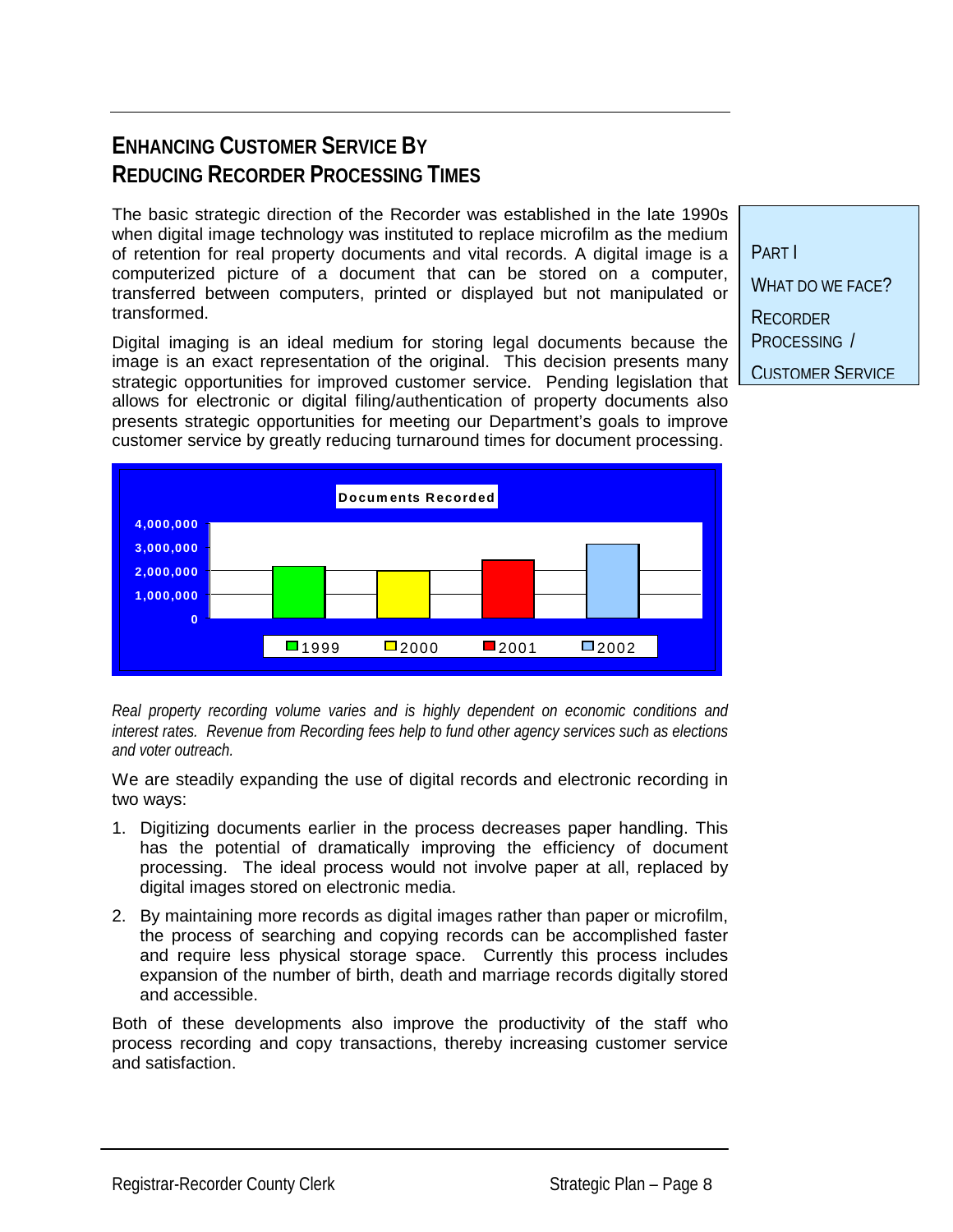The Technical Services Bureau, in collaboration with the Recorder Bureau, in 2002 developed, tested and launched a state-of-the-art process to file electronically (completely paperless) the County's Treasurer/Tax Collector (TTC) and the State of California Franchise Tax Board (FTB) liens. The next phase of electronic recording of government agency originated documents (The only ones currently allowed to be legally recorded electronically) will include Internal Revenue Service (IRS) and Fannie Mae federal liens.

The Recorder is a fee-supported program that generates net revenues in excess of operating and capital costs. This surplus helps to fund election services, an area experiencing rapidly increasing costs without the ability to increase revenue.

The major challenges for the Recorder operation include:

- ❏ How to implement requirements of SB247 (effective July 1, 2003) that fundamentally alter provision of copies of vital records (birth and death) requiring an application signed under penalty of perjury and a notarized statement to receive certified copies.
- $\Box$  How to handle unpredictable workload spikes while keeping backlogs to a minimum.
- $\Box$  How to optimize the use of technology and redesigned processes to reduce turnaround times for key Recorder services such as fulfillment of vital record copy requests and real property recording and indexing.
- $\Box$  How to make it easier for the public to view and request copies of recorded documents, particularly birth certificates and recorded real property documents.
- $\Box$  How to best address the emerging problem of identity fraud in which people use public records to illegally adopt another person's identity.
- $\Box$  How to break down legislative and administrative barriers to further expansion of electronic document recording to allow use of digital signatures for authenticating, accepting and filing real property documents with trusted partners (title companies and financial institutions).

PART I WHAT DO WE

FACE? **RECORDER** 

**PROCESSING** 

**CUSTOMER SERVICE**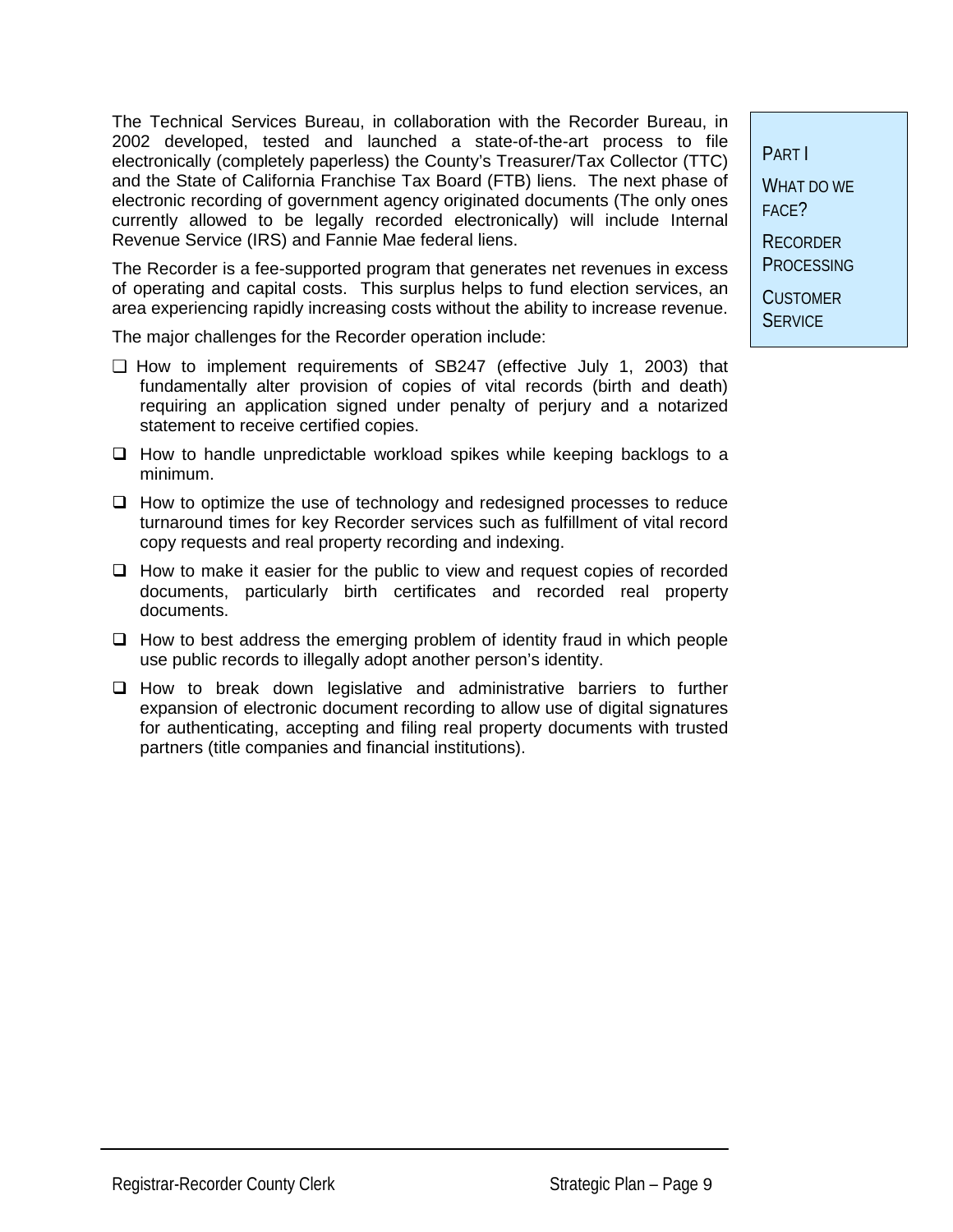## **REGISTRAR ELECTION COSTS**

One of the biggest issues facing the Registrar operation is the increasing cost involved in conducting elections. These cost increases are being driven by several factors:

**The increasing use of absentee/mail ballots**. The volume of absentee ballot requests has been increasing at the rate of 19% every two-year election cycle since 1980. During the 2000 Presidential Election, 635,000 voters requested absentee ballots. If this trend continues, over one million voters will request absentees by 2006.

While absentee voting is an ever-more-popular convenience for voters, absentee processing is labor and paper/postage intensive. While the average cost per registered voter of a major election is approximately \$5, the cost per absentee voter is more than \$6.



Although absentee/mail voting has been steadily increasing (county, state and nationwide), maximum voting precinct size in California is restricted to a maximum of 1,250 registered voters without any consideration of the number of absentee voters. In other words, under current law, no matter how many voters choose to vote by mail, the number of in-person voting precincts cannot be reduced accordingly and thus we cannot realize any offsetting reduction in costs. By law, the Registrar must offer and prepare both types of ballots (precinct and absentee), thereby increasing costs.

Compounding this issue was passage of a new state law (effective 2001) allowing any registered voter to attain Permanent Absentee Voter (PAV) status by filing a one-time application effective for all future elections. (California law for decades has permitted any registered voter to apply for an absentee ballot separately for each election; however, previously PAV status was restricted to the elderly and disabled). Unrestricted PAV has accelerated the growth of absent voting.

PART I WHAT DO WE FACE? ELECTION COSTS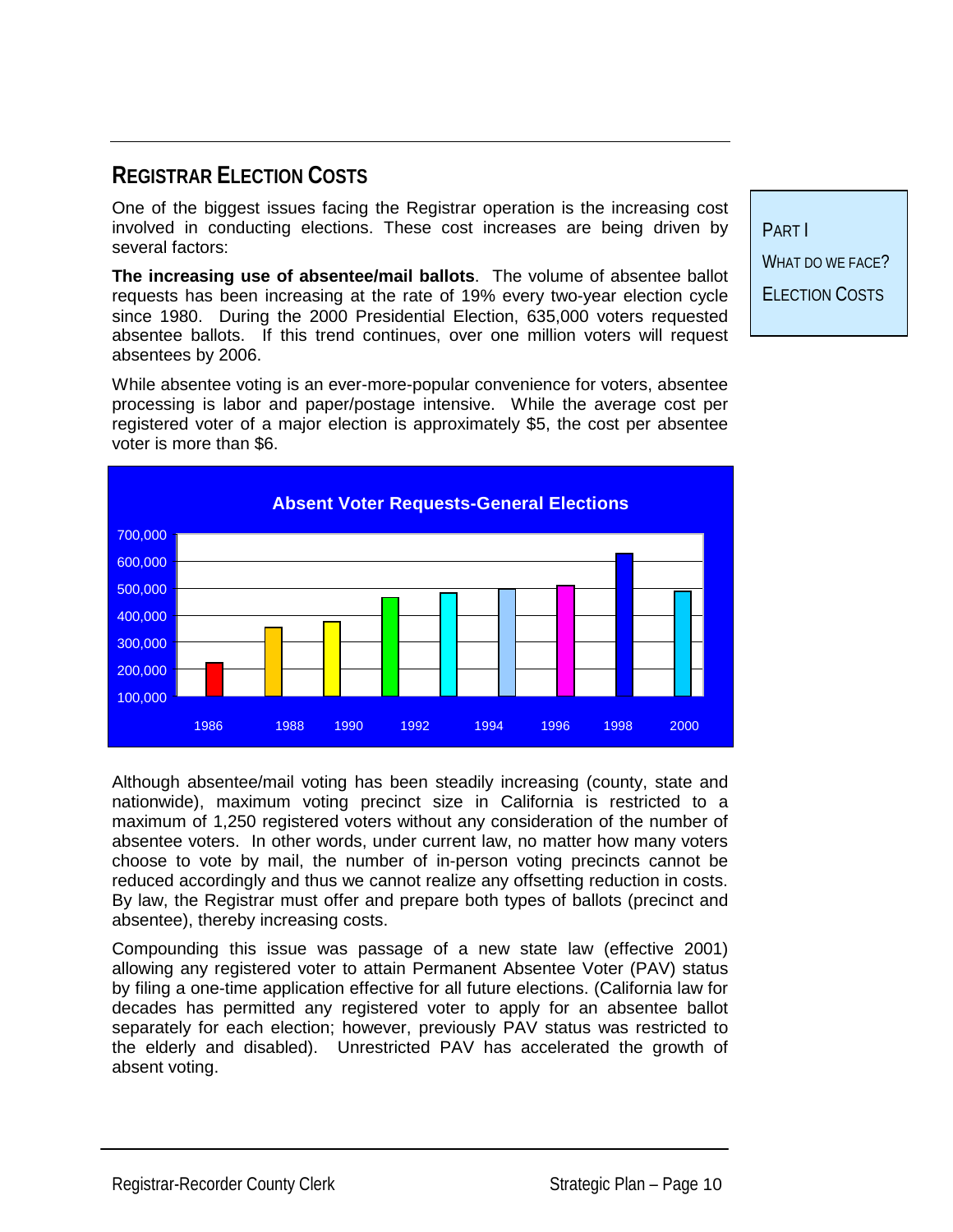**More frequent special elections**. The number of special elections is projected to increase due to recent changes in our operating environment:

- Term limits have been imposed for many elected positions and mid-term "job jumping" has created a spate of special elections (see *Appendix E, page 60).*
- Legislation decreasing the required percentage of approval (from two-thirds to majority vote) for passage of school bond measures and permitting school bond elections to be held on any Tuesday (rather than requiring consolidation with an existing election) has increased the number of special elections.

Because many of the elections that result from the above factors are "standalone" elections, the Registrar cannot realize the economies of scale inherent in consolidating contests in Countywide elections.

**Growth of voter registration roll**. The number of registered voters in Los Angeles County continues to increase due to population growth and voter outreach efforts. Costs to conduct major elections have soared to between \$5-7 per registered voter. Internally generated funds from the Recorder/County Clerk operation, although increasing, are inadequate to address the soaring election costs (which are expected to rise further after DRE touchscreen voting is fully implemented Countywide).

**Multilingual voter mandates**. To comply with federal law (Voting Rights Act) the Registrar must offer services and voting materials to voters with limited English proficiency in six languages in addition to English. The cost of translation, printing and oral multilingual services continues to increase.



**Providing DRE Touchscreen "Early Voting"**. We are committed to expansion of electronic "Early Voting" (in the two weeks leading up to major elections) to introduce County voters to this new voting technology that is anticipated to be implemented Countywide in all voting precincts by November 2005 (more details below). A labor-intensive hybrid of polling place and mail voting, Early Voting requires significant resources in addition to equipment procurement costs. Operating costs to conduct Early Voting in conjunction with the 2000 General Election at nine sites were \$261,000. Costs for 21 sites in 2002 exceeded \$788,000.

PART I WHAT DO WE FACE? **ELECTION** 

**COSTS**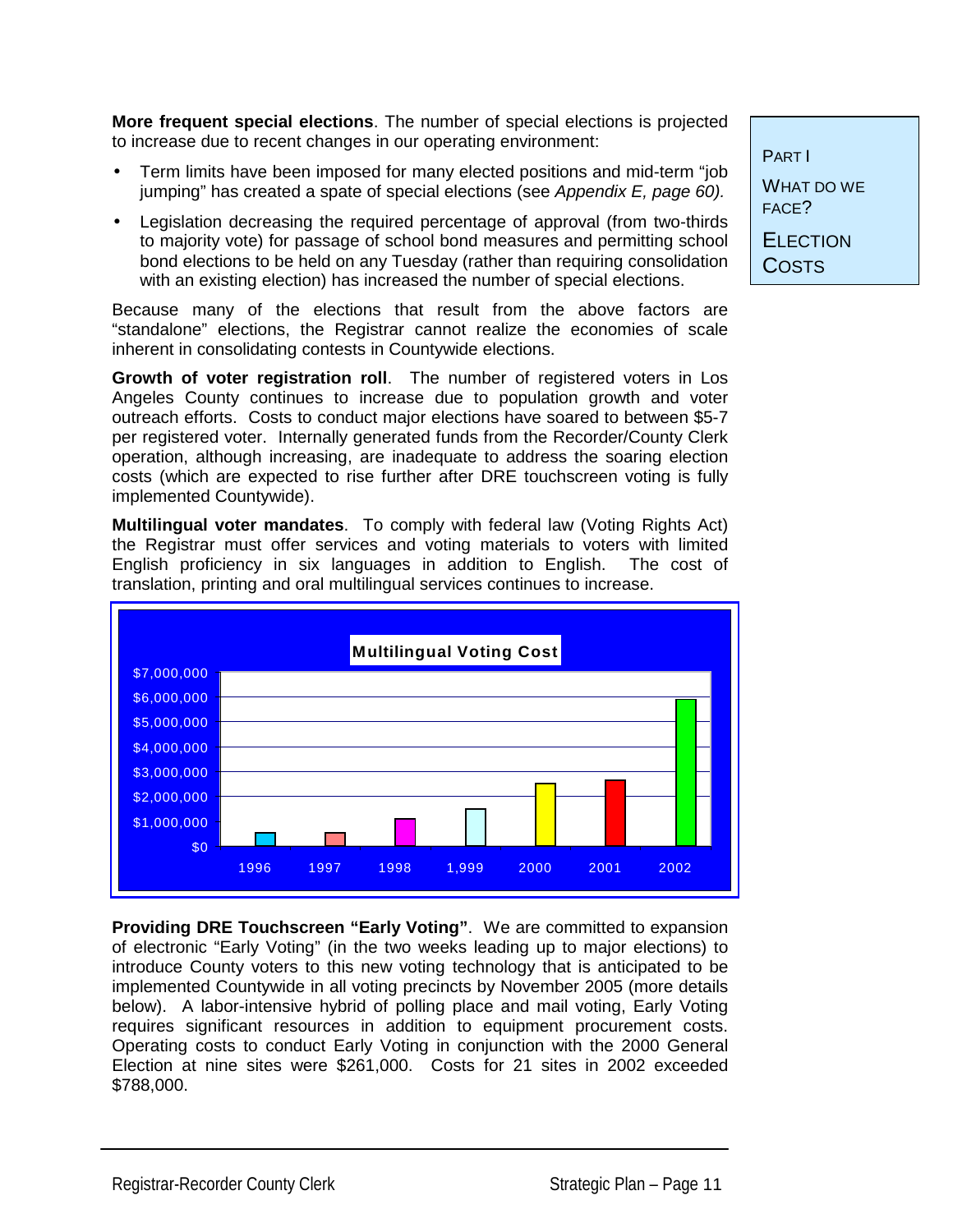## **VOTING SYSTEM TECHNOLOGY**

The Herculean challenge facing the Registrar Bureaus is successfully implementing two new voting systems in the next two years (see Chart in Appendix C1 on page 50 that depicts the "2 in 2" challenge).

Outlined below are the reasons that new voting systems are needed, and some of the formidable obstacles that must be surmounted to carry out these changes.

#### **BACKGROUND**

In keeping with our state and national leadership role, we introduced new Direct Record Electronic (DRE) touchscreen voting technology to our voters in concert with the November 2000 Presidential election by staffing nine "Early Voting" Touchscreen locations. This made voting available to all 4 million registered voters at any of the locations in the three weeks leading up to election day. At that time – well in advance to the national "election reform" debate triggered by Florida's presidential election debacle – our Department was looking to the future. With the support of the Board of Supervisors, we purchased, tested and piloted touchscreen technology that most voters find easy to use and that meets the needs of voters who are blind and visually impaired, as well as those who have limited English proficiency. This project was initiated as the first phase of what we believed would be a deliberative, long-term, step-by-step process of bringing the County's election systems into the  $21<sup>st</sup>$  Century.

As a result of circumstances explained below, we were compelled to drastically accelerate the timeline to update the County's voting system.

#### **DE-CERTIFICATION OF PUNCH CARD VOTING SYSTEM**

For the past 35 years, the County has utilized the Votomatic punch card voting system that uses pre-scored punch card ballots. However, as a result of the November 2000 Presidential election debacle in Florida, in September 2001 the California Secretary of State decertified (banned) further use of punch card voting systems. The ban was originally scheduled to be effective in January 2006. In response to a federal lawsuit filed by Common Cause, the American Civil Liberties Union, et.al, the federal court ruling in February 2002 accelerated the de-certification timeline, making it effective for the March 2004 Primary Election.

As a result, Los Angeles County (and eight other California counties using prescored punch card systems representing 8.5 million of the state's 15 million registered voters) are required to install replacement voting systems (for election day and absentee ballots) in a vastly truncated time period. This created for us, the largest County in the U.S. with 4 million registered voters, 5,000 voting precincts and 22,000 pollworkers, the dilemma of evaluating, procuring, testing, training and implementing a replacement voting system in less than two years.

The Board of Supervisors and RR/CC have made the commitment to provide voters with state-of-the-art electronic balloting at the precinct level within the next two-three years, providing that the substantial financial and logistical hurdles can be overcome. While the RR/CC is continuing the phasing in of DRE touchscreen

PART I

What do we face?

**Election Technology**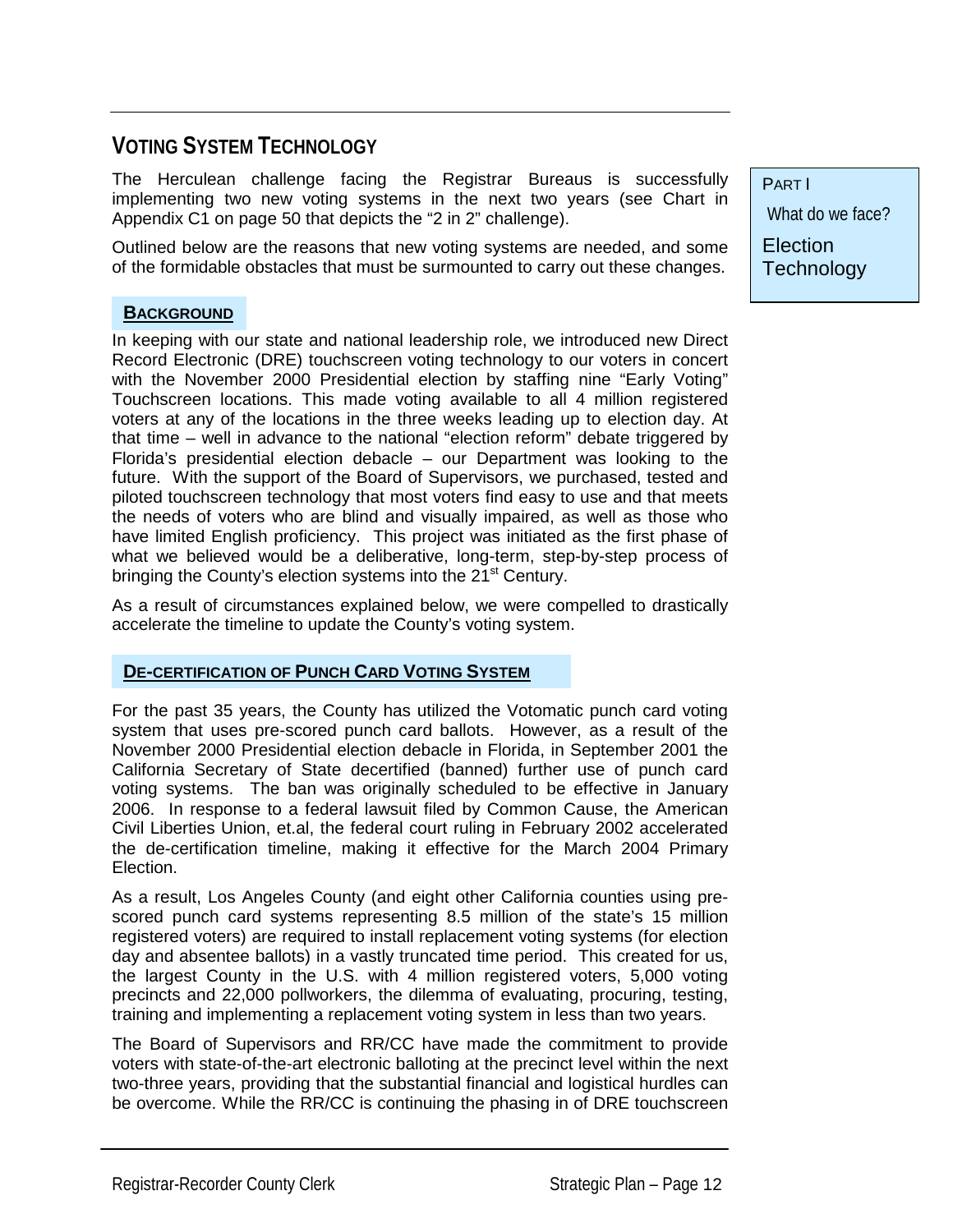voting equipment (by serving voters at "Early Voting" sites throughout the County in conjunction with major elections and conducting small city and school district elections using DRE equipment at all voting precincts), funding issues as well as mammoth logistical concerns, dictate the implementation of an interim optical scan paper-based voting system prior to any Countywide rollout of election day electronic voting. *(See Appendix C2, page 52 for full range of reasons the Board of Supervisors decided on August 20, 2002 to transition to an interim paperbased voting system while simultaneously phasing-in DRE touchscreen voting at a more deliberative pace to insure success).*

PART I WHAT DO WE FACE? **ELECTION TECHNOLOGY** 

#### **COST AND LOGISTICAL ISSUES**

The cost of procuring precinct-based electronic balloting is estimated at \$100 million, a figure that does not include the cost of storing, staging, maintaining and transporting approximately 30,000 voting units and peripheral equipment. The currently available DRE touchscreen voting systems are "first generation." We anticipate that electronic voting technology will both improve and cost less to procure and maintain in successive years. DRE vendors sell hardware and software – to date, none have exhibited expertise in warehouse design, storage and transportation required for this sensitive equipment.

The potential ability of the veteran pollworker corps, the vast majority of whom are quite elderly, to handle computerized voting systems without on-site technical assistance is questionable. This has recently proven to be a problem in other large jurisdictions converting to electronic voting equipment - many have experienced large numbers of pollworkers dropping out. A new model of handson, more individualized training has been critical to successful DRE implementation.

Additional challenges during this transition include acquiring appropriate storage and set-up facilities for electronic voting equipment. Reeducation of the County's four million registered voters (who have been using the same voting system since 1968) presents another daunting task, both financially and logistically challenging.

To date the County's experience with DRE touchscreen voting technology includes the following (62,017 DRE ballots have been cast as of April 2003):

- Establishing nine "Early Voting" sites in conjunction with the November 2000 Presidential Election at which 21,963 voters used DRE touchscreen voting system.
- All touchscreen election, Arcadia Unified School District, April 2001, at which 3,137 voters cast DRE ballots.
- Expanded Early Voting at 21 sites in conjunction with the November 2002 General Election with 16,169 voters casting DRE ballots.
- Early Voting in conjunction with City of Los Angeles' March 2003 Municipal Primary Election at which 2,953 voters cast DRE ballots.
- A partnership with six cities in March 2003 offering Touchscreen voting in all voting precincts of those cities at which 12,778 voters cast DRE ballots.
- All touchscreen election, Arcadia Unified School District, April 2003, at which 5,017 DRE voters cast DRE ballots.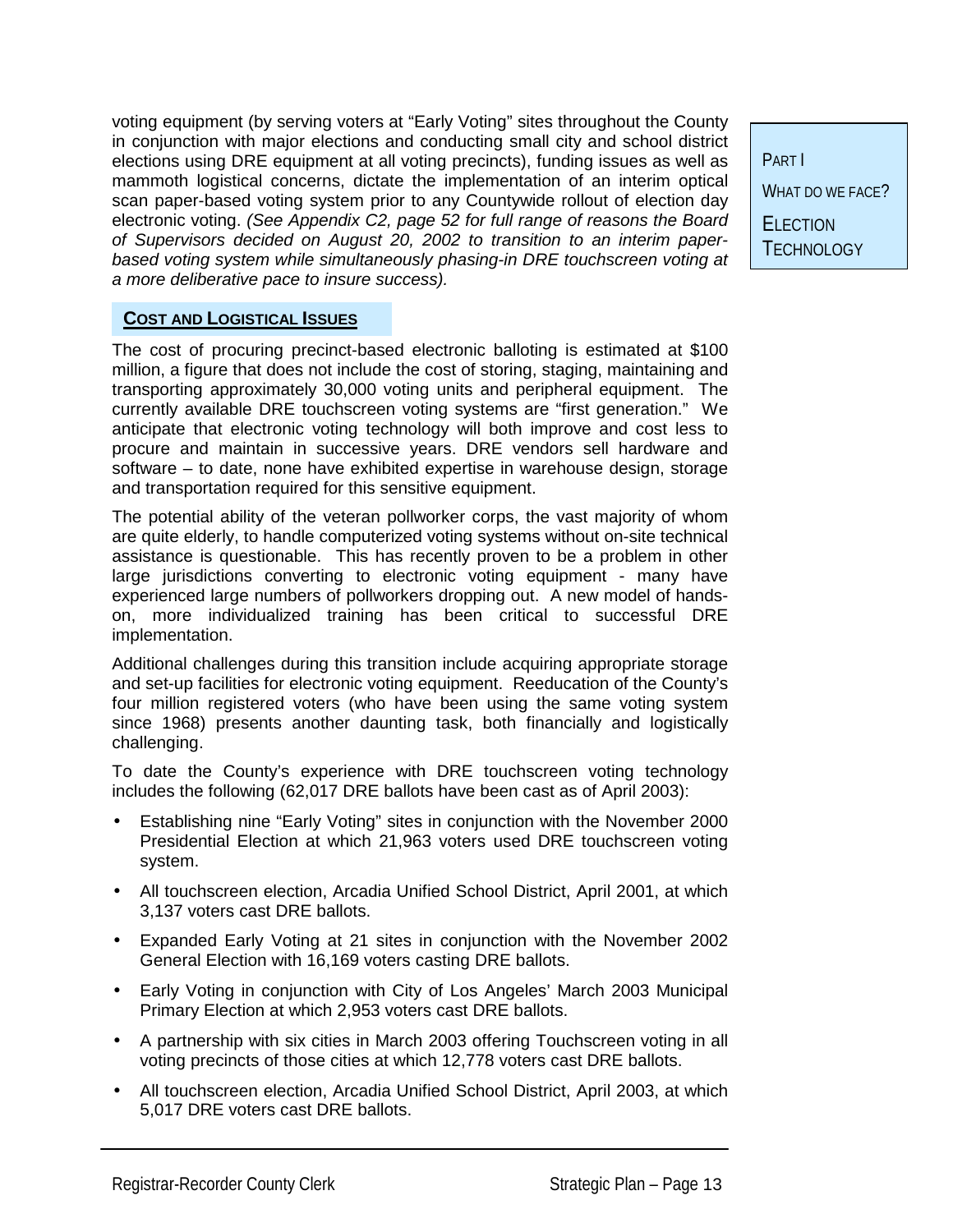As of the writing of this Strategic Plan (April 2003), only a few large jurisdictions in the U.S. have deployed DRE touchscreen voting systems in a major election (in California these include Riverside and Alameda Counties). Nearby counties of San Bernardino, San Diego and Orange are planning to launch electronic voting at their polls for the March 2004 Presidential Primary Election. This will offer us an invaluable opportunity to gain firsthand insight into the key issues involved in large-scale implementations.

Technologies such as touchscreen voting devices make it possible to offer further choices to voters in the way they cast ballots. Early Voting allows voters to cast ballots when and where it is the most convenient, at locations other than where they live and during a period of several weeks, not just on a single day. These opportunities for improved, more seamless voter services not only support the Countywide strategic plan but are also expected to result in greater voter satisfaction.

#### **ABSENTEE VOTING RAMIFICATIONS**

A related technical issue involves absentee balloting. Unlike the tallying of precinct ballots, processing absentee ballots is slow and labor-intensive. Procedures and technologies, such as bar coding the return envelopes and imaging voter signatures, introduced by the Department in recent years, have increased labor productivity. With the relentless increase in absentee voting in the County, the Registrar is exploring additional technology and process redesign to control the cost of processing absentee ballots, improve labor productivity and expedite the tallying of the ballots.

Further complicating the absentee ballot process is the fact that decertification of pre-scored punch card ballots eliminated not only the County's precinct voting system, but our absentee/mail voting system as well. Our planned deployment of an interim paper-based optical scan voting system for the November 2003 UDEL election will also serve as the replacement absentee/mail voting system for the foreseeable future while further assessment takes place of alternative absentee balloting optical scan systems.

PART I WHAT DO WE FACE? **FLECTION** TECHNOLOGY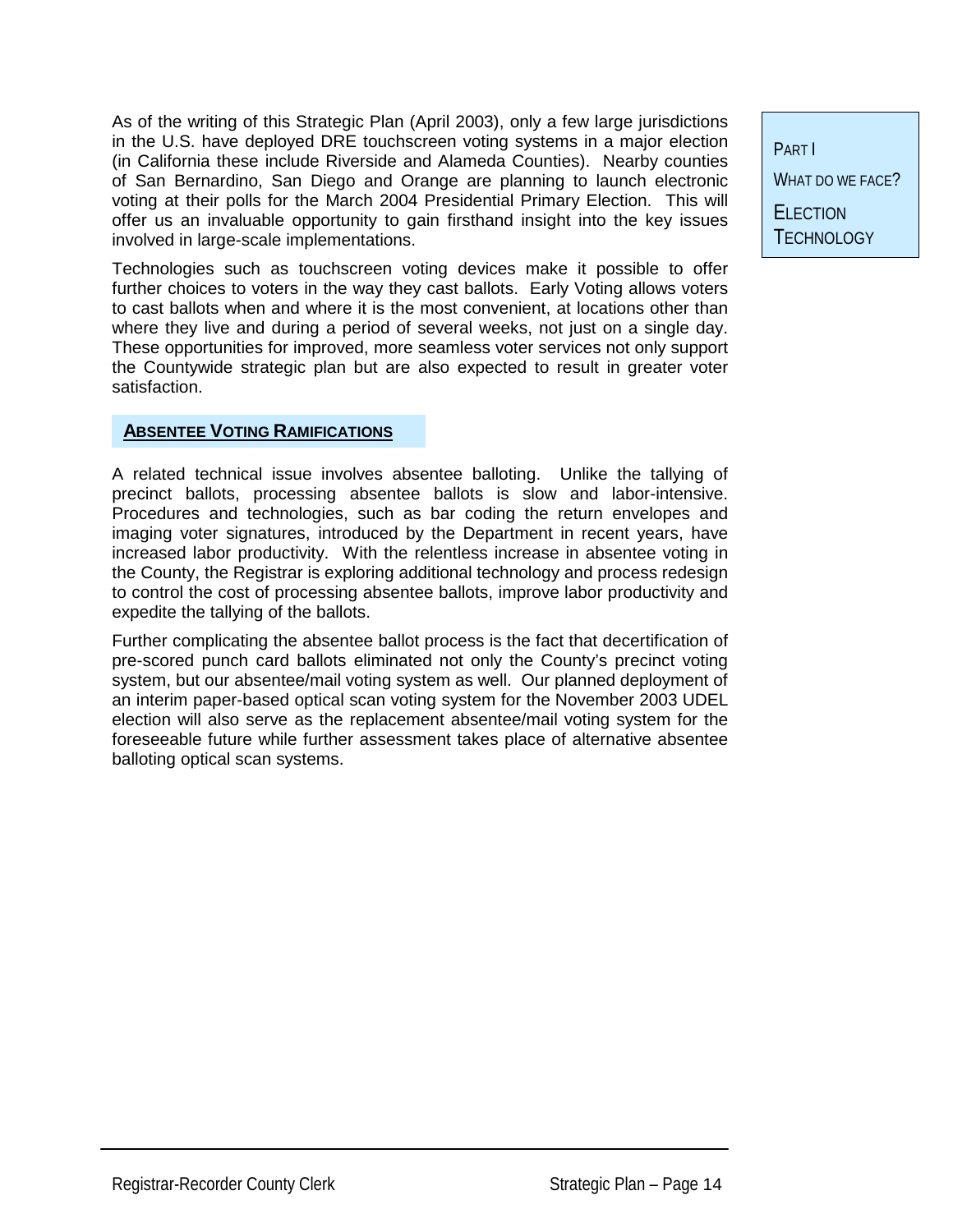## **ELECTION COMPLEXITY**

Election administration is affected by serious, ongoing issues in addition to technological challenges. One such issue is the barrage of legislative and legal mandates that whipsaw Registrar operations. A sampling of these mandates include:

- $\Box$  State law that became effective in 2001 now requires counties to accept and process new voter registrations up to 15 days prior to an election (the previous deadline was 29 days). This provision makes it impossible to finalize data entry of tens of thousands of voter registration forms executed by the deadline but mailed and received up to 10 days prior to the election to be included on election day precinct rosters of voters. (The 5,000 precinct rosters must be printed and collated – 500,000 pages – 19 days prior to the election). This deadline forces supplemental lists of voters to be mailed to each precinct inspector's home. Additionally, although voters rejected a November 2002 ballot proposition that would have required implementation of election day registration, interest in this daunting prospect continues among legislators.
- $\Box$  Recently enacted (2002) federal and state legislation enhanced standards requiring equal access for multilingual and disabled voters.
- $\Box$  The state legislature and the courts have continually changed the rules governing the conduct of partisan primary elections. The latest change, the third in the last six years, restricts voters to voting only for candidates from their own party unless the voter is unaffiliated (nonpartisan). These unrelenting and complicated changes have severely hampered our ability to ensure polling places are staffed with pollworkers who are knowledgeable about the latest procedures.

The increasing complexity of elections makes it more difficult to rely, as has been the practice, on lightly trained pollworkers, many of whom are elderly. Additionally, Registrar operations leading up to election day have always relied on temporary clerical employees with minimal skills and training. New models must be developed to keep pace with the far-reaching changes.

PART I WHAT DO WE FACE? **ELECTION** 

**COMPLEXITY**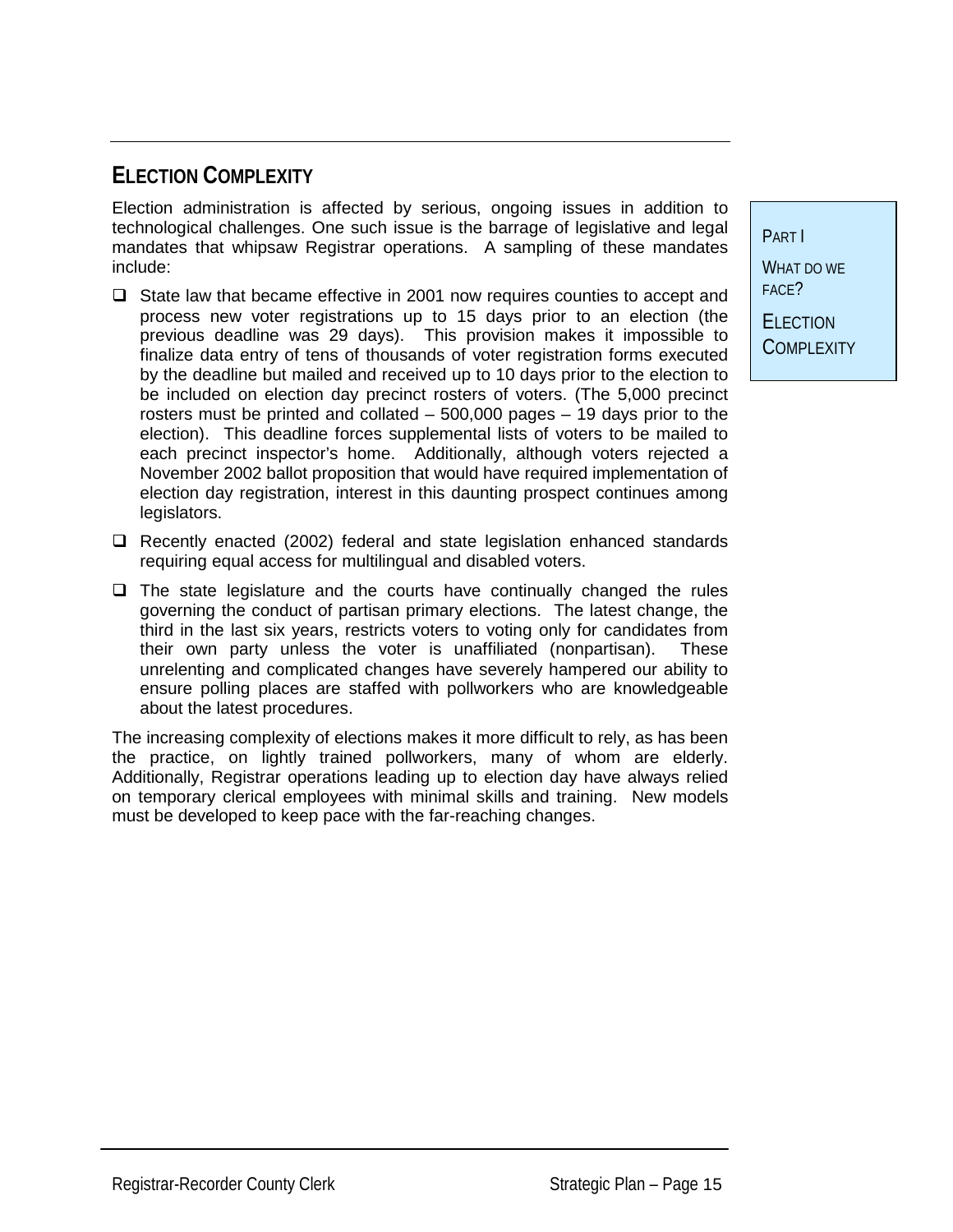## **POLLS AND POLLWORKERS**

In common with all other U.S. counties, we find it increasingly difficult to recruit and train a sufficient number of pollworkers to staff major elections. Typically, the Registrar hires up to 22,000 pollworkers for up to 5,000 voting precincts for a Countywide election. Due to advancing age, infirmity and death, many veteran pollworkers are increasingly unable to serve. Younger voters are not as inclined to serve on poll boards and are more likely to be part of the workforce; therefore, a recruiting crisis has emerged.

It is estimated that recruitment costs (not including training or the pollworker stipend) is \$60 for each pollworker successfully recruited. Los Angeles has been the leader in developing alternative methods of recruiting to ensure adequate election staffing and yet the gap continues to widen between percentage of returning, veteran pollworkers and the need to fill thousands of vacated slots. In the most extreme case, Oregon has eliminated the need for pollworkers altogether by implementing 100% voting by mail. Other jurisdictions are combining polling locations to leverage pollworkers and attempting to recruit businesses to run polling locations and provide workers.

While we have successfully launched pilot County Employee Pollworker and Student Pollworker programs, these and other new programs must be developed and sustained by increasingly sophisticated staff adding additional costs to the recruiting operation (See *Appendix D: County and Student Pollworkers, page 56*).

Additionally, recruiting polling locations is becoming more difficult as the requirements become more complicated. Polling locations must be wheelchairaccessible; a requirement that may eliminate many familiar privately owned locations that have steps without ramps. Schools, a traditionally reliable source of polling locations, are increasingly denying permission for use of their facilities as polling locations due to campus "lockdown" policies, previously scheduled events/commitments and overcrowded facilities.

#### **Neighborhood Voting Centers**

Currently, there is a 20% turnover of voting locations from election to election because polling place owners are either unwilling or unable to continue hosting a poll. This leads to voter confusion and frustration. Additionally, it is critical that we reduce the total number of delivery locations prior to any foray into Countywide DRE voting. In support of this need, we are piloting the concept of "Neighborhood Voting Centers" (NVC's). These are centralized voting locations that accommodate more than one precinct. Current state law limits the Department's ability to consolidate (or combine) precincts for major elections. NVC's will enable the Department to limit the number of voting locations while still complying with state law regarding the number of established precincts. (A precinct is currently limited by state law to a maximum of 1,000 to 1,250 voters.)

Establishing NVC's will involve identifying and securing long term partnerships with polling place host partners in locations which are highly visible, centrally located, accessible for voters with disabilities, large enough to accommodate voter traffic and parking, and accommodating to the logistics of advanced voting

PART I WHAT DO WE FACE? POLLS AND **POLLWORKERS**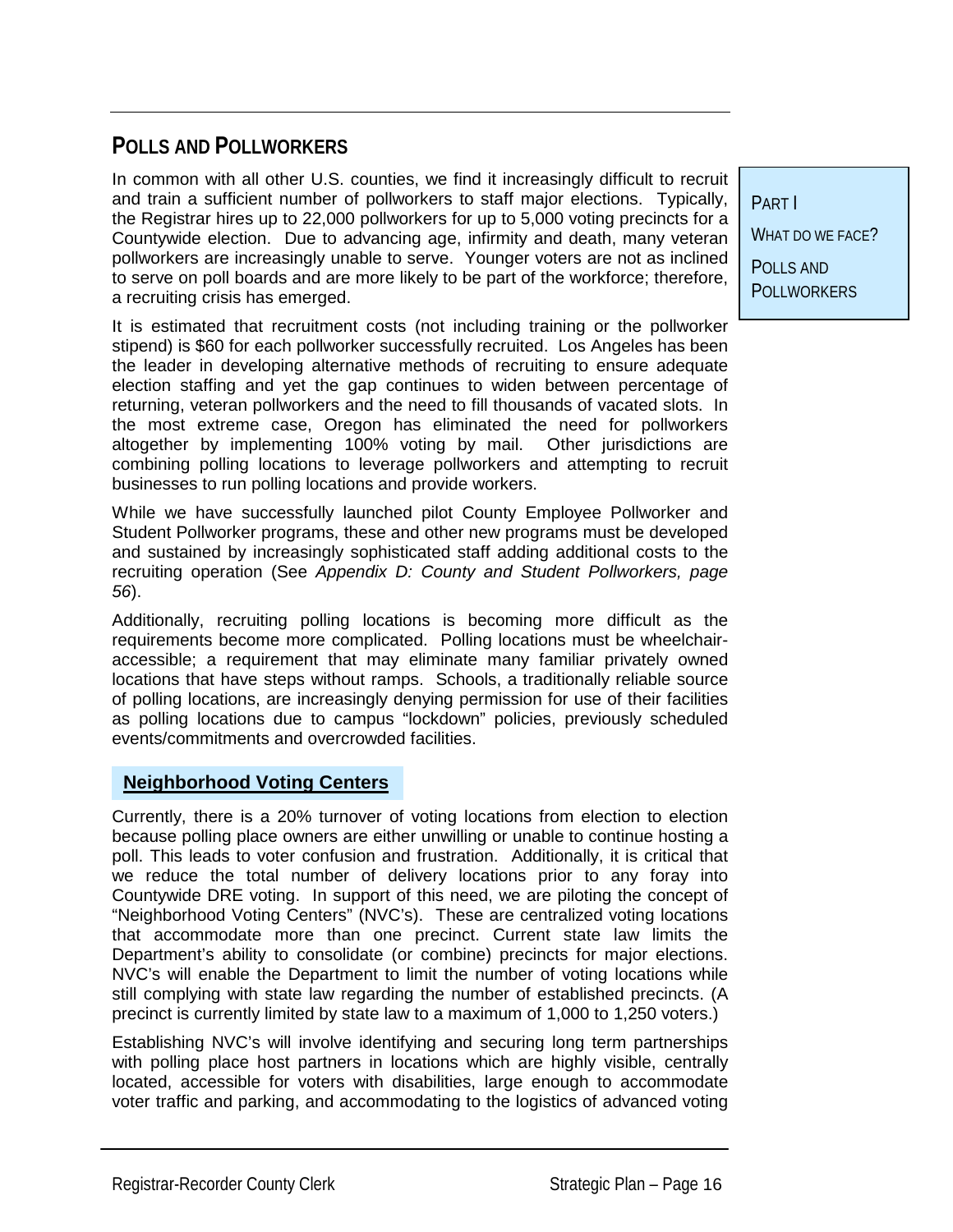technologies. Ideal NVC locations would include government buildings, recreation centers, schools and community centers. The Registrar-Recorder/County Clerk is currently in the beginning phases of this pilot project by identifying and evaluating possible NVC's in smaller cities within the County with a particular focus on moving out of residences, which are more likely to be inaccessible.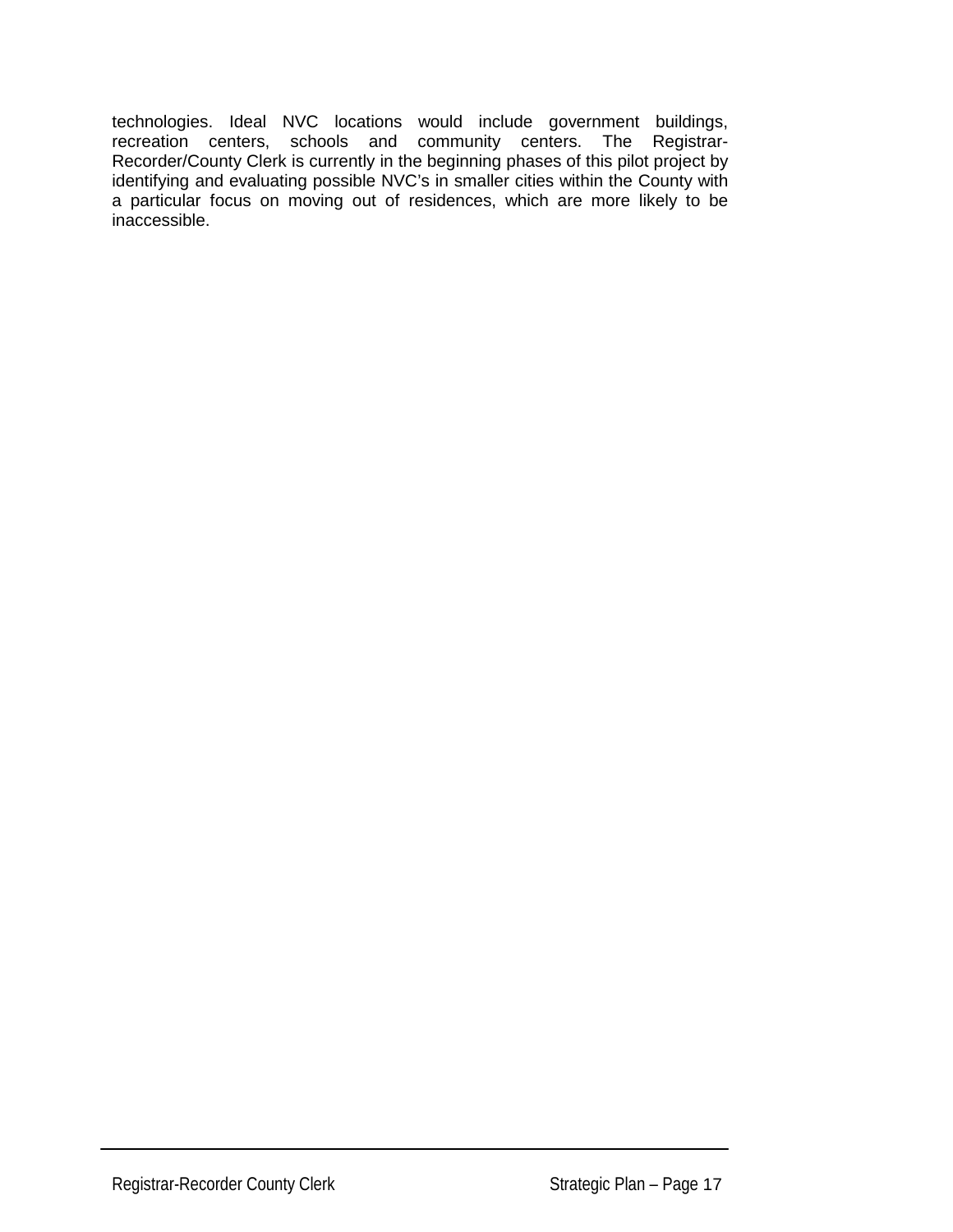## **STAFFING – WORKLOAD SPIKES AND CHANGE MANAGEMENT**

A consistent issue for the Department is the extreme highs and lows of the department's workload. While the Registrar operation is now continuously dealing with projects and system enhancements to comply with new and significant legislative changes brought about by passage in 2002 of the national Help America Vote Act and numerous state legislative changes, the staff must simultaneously go into overdrive during major election cycles.

The Recorder/County Clerk operation experiences unpredictable workload spikes, sometimes traceable to a hot housing market or an increase in mortgage refinancings due to low interest rates. Other workload spikes arise out of changes in immigration laws that generate waves of customer requests for vital record documentation; vital records requests peak during back-to-school season. These times occasionally result in serious processing backlogs.

We continue to seek new strategies to either reallocate existing staff or expeditiously hire temporary staff to deal with periods of heavy workloads.

Additionally, Departmental management recognizes an increasing disconnect between the traditional composition of our workforce (low-skilled clerical employees) and the ever-increasing demands of technology, complex statutory changes and the atmosphere of "continuous change" brought about by the requirement to implement multiple new elections and recording systems. We are fortunate that a majority of our workforce consists of a group of stable, long-term and dedicated employees. However, their experience and training is focused on individual pieces of a very complex puzzle. A key departmental challenge is to obtain recognition of our changing recruitment needs from the County Department of Human Resources, CAO and Board of Supervisors.

PART I WHAT DO WE FACE? STAFFING/CHANGE **MANAGEMENT**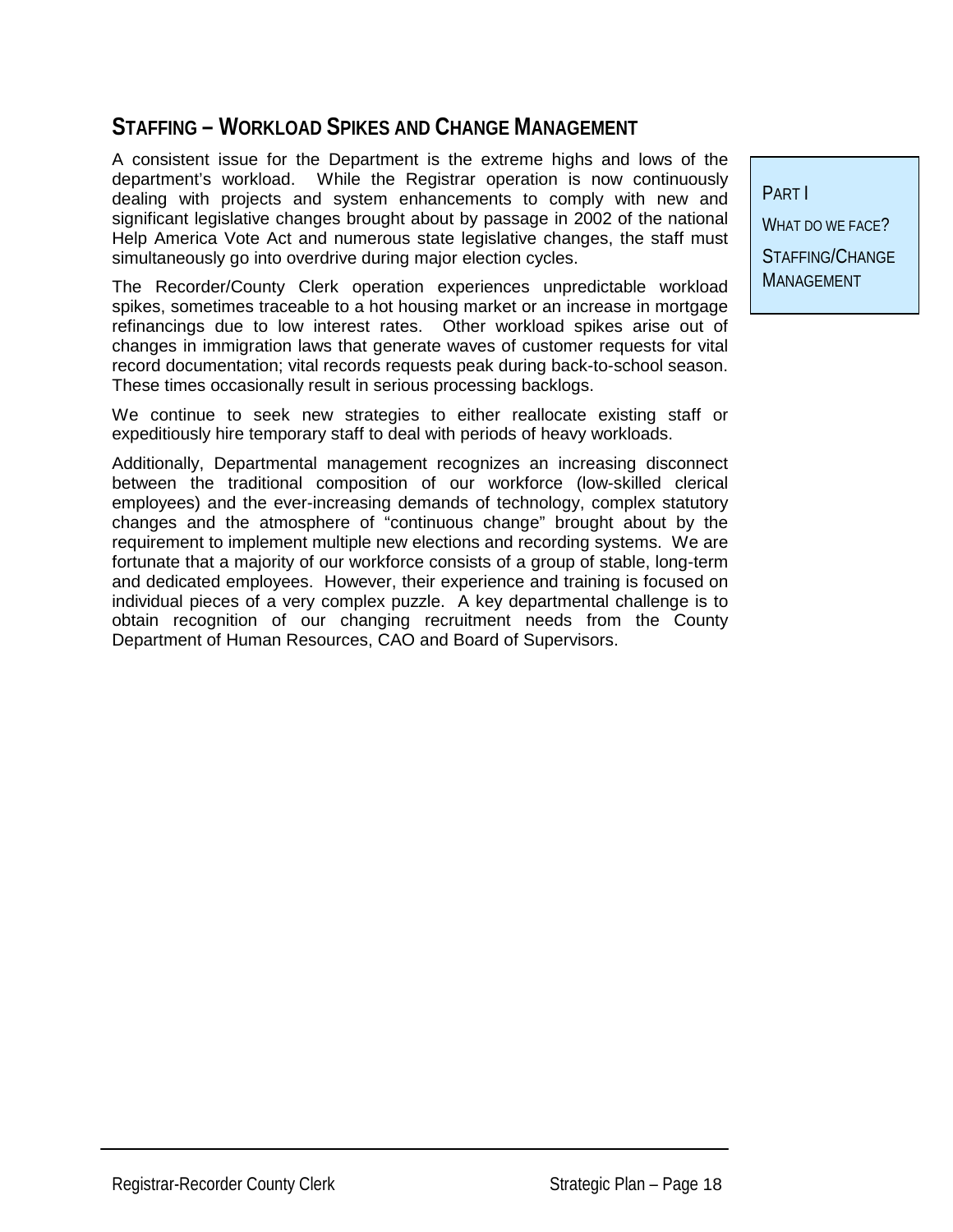## **II. WHAT DO WE WANT TO ACHIEVE?**

## **OUR MISSION**

We developed a mission statement that would accomplish several goals:

- $\Box$  Convey the ultimate purpose for the Department's existence
- $\Box$  Validate the work of employees
- $\Box$  Serve as a basis for strategy development.

*To convey the people's voice in selecting their representative government, and to preserve and ensure the integrity and security of the people's historic birth, death, marriage, real property and election records.* 

#### **RR/CC STRATEGIC PRINCIPLES**

We collaboratively created a set of strategic principles that would serve as simple, easy-to-understand rules of thumb that will aid managers in day-to-day decision making. These principles clearly and directly relate our mission and key processes to staff and stakeholders.

Our strategic principles include:

- 1. The customer always comes first.
- 2. Cultivate partnerships with key stakeholders.
- 3. Evaluate, redesign and implement advanced technologies in order to compress processing times and reduce unit costs.
- 4. Communicate to all staff levels our defined legal and fiscal mandates.
- 5. Cultivate a cohesive and participatory management team as well as develop first-line supervisors for succession planning.
- 6. Establish workload/production standards; monitor and communicate workload indicators; execute timely contingency plans when workload or production standards are exceeded.
- 7. Hire, develop and retain quality people.

PART II

OUR MISSION

PART II

**STRATEGIC** PRINCIPLES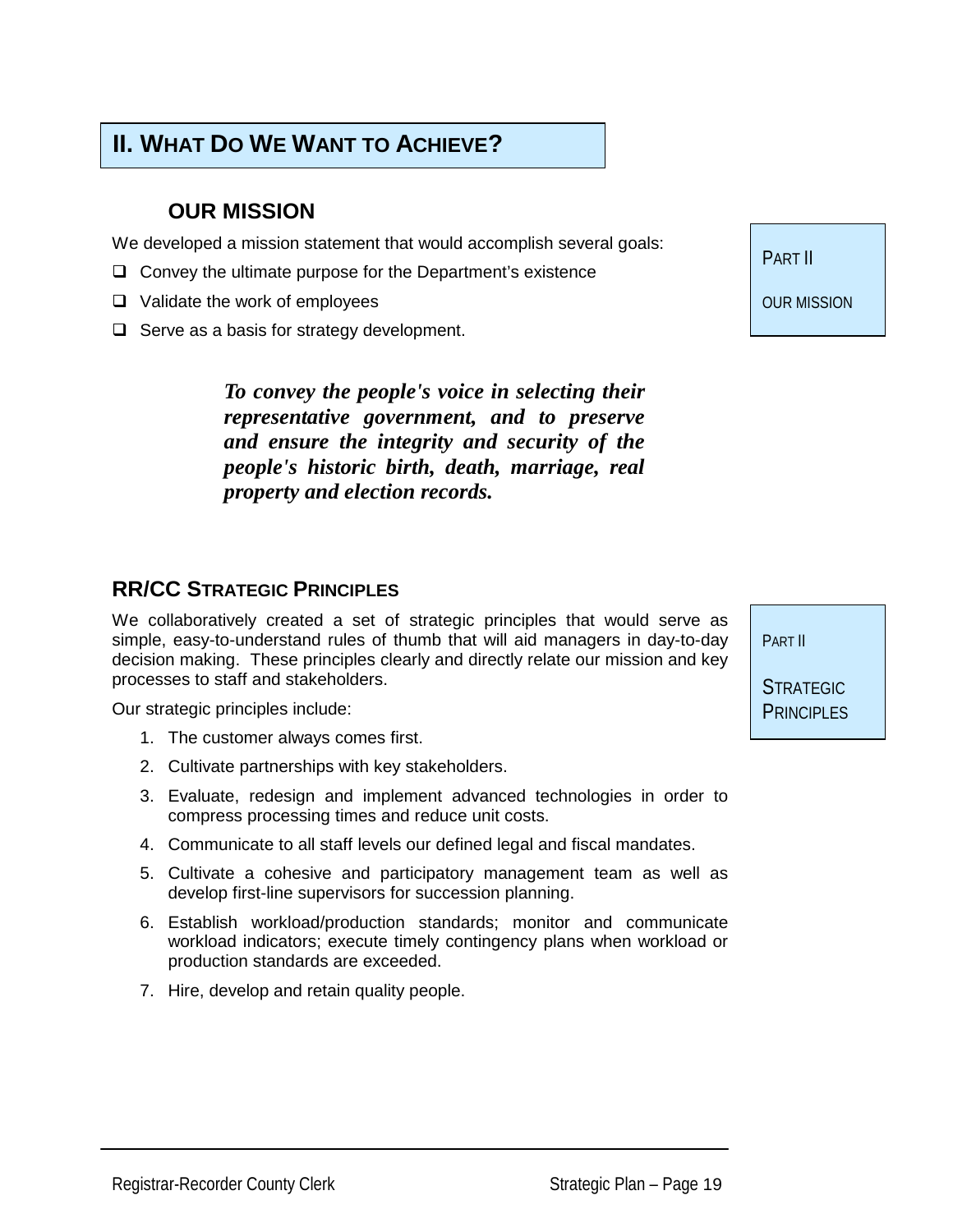## **OUR GOALS**

- **One:** Use evolving technology and best management practices to continuously compress record processing times in all three RR/CC functional areas.
- **Two:** Adapt election processes to the realities of the 21<sup>st</sup> Century by updating our voting system and crafting new strategies for pollworker and polling place recruitment and retention.
- *Three:* Communicate our mission and scope of service, internally and externally.
- *Four:* Demonstrate exemplary stewardship of public funds by effectively managing existing resources and pursuing new funding opportunities when appropriate.
- **Five:** Work to ensure safeguards are in place to protect against fraudulent creation and use of public records.

PART II

OUR GOALS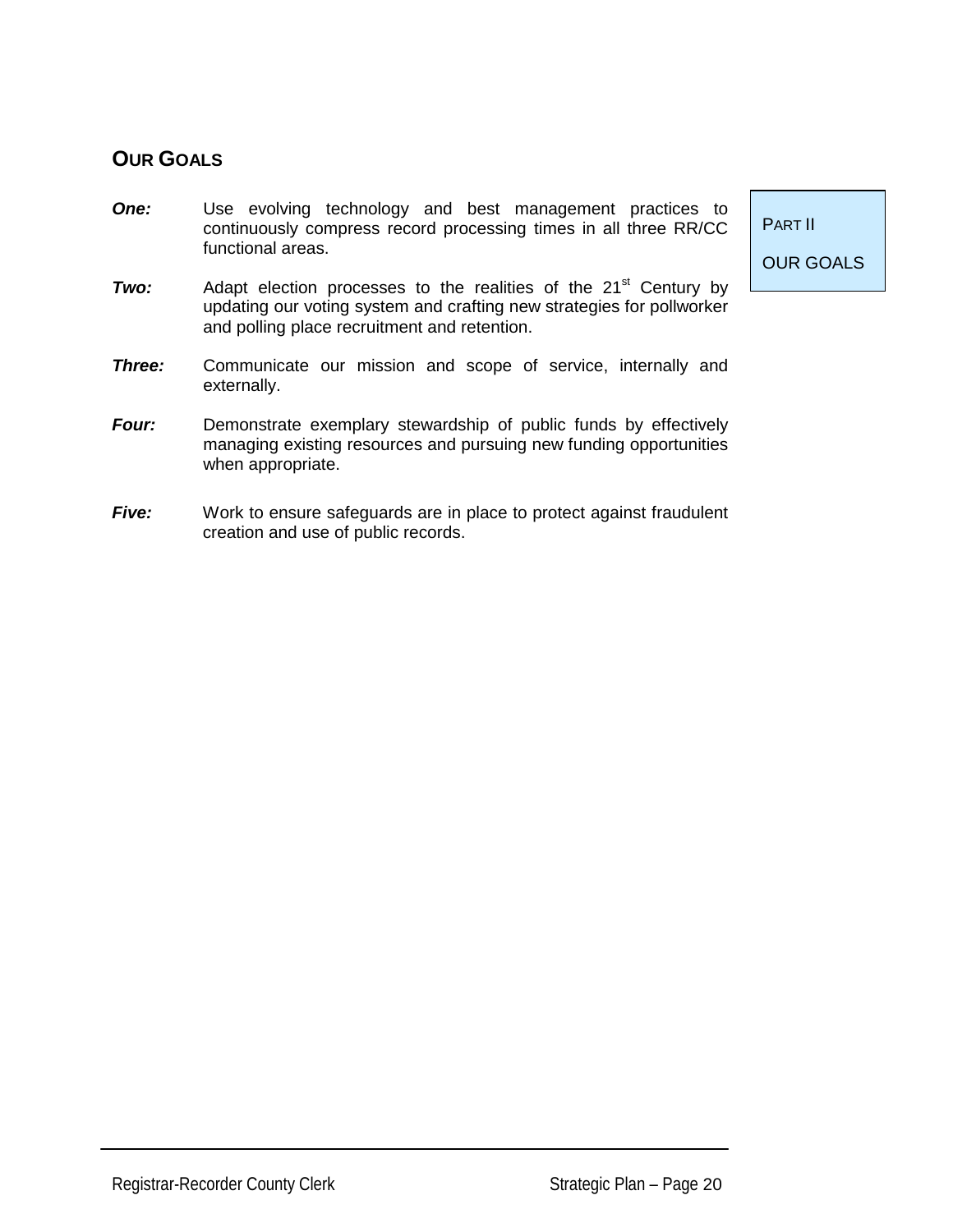## **ROOTS OF THIS STRATEGIC PLAN**

In preparing our strategic plan, we were guided by four key factors:

- ♦ Statutory requirements dictated by ever-changing Federal and State laws
- ♦ The Los Angeles County Strategic Plan
- The desire to bring the disparate Bureaus and functions of our Department together for more cohesive operation
- ♦ The desire to implement improvements identified in the Department Management Audit completed in 2000

Each of these is discussed below.

## **STATUTORY AUTHORITY**

#### **REGISTRAR OF VOTERS**

Statutory authority for the Registrar functions is derived from the California Elections Code. In addition, many strategically important functions of the Registrar such as access for multi-lingual and disabled voters is mandated by federal statutes including:

- □ The Voting Rights Act (VRA) of 1965 (42 USC, Section 1973 et seq.);
- □ Voting Accessibility for the Elderly and Handicapped Act of 1984 [42 USC, Section 1973, (e)(e)]
- □ Help America Vote Act (HAVA) HR 3295
- □ National Voter Registration Act of 1993 (also known as "Motor Voter")

#### **RECORDER/COUNTY CLERK**

- $\Box$  Title 3 of the California Government Code, as well as sections of the Family Code, California Code of Regulations and Health & Safety Code address the responsibilities of County officers including recording real property documents and providing copies of vital records such as birth and death certificates and issuing marriage licenses.
- □ Division 7 of the Business and Professions Code addresses general business regulations including filing fictitious business names.
- $\Box$  Statutory authority is also derived from the Uniform Commercial Code, Health and Safety Code, Corporations Code and the Revenue and Taxation Code.

This strategic plan fully recognizes the letter and intent of these laws. Our ability to carry out the will of elected representatives, as stated in these laws, is the foundation of our strategic plan.

ROOTS OF THIS STRATEGIC PLAN: **STATUTORY AUTHORITY** 

PART II

ROOTS OF THIS STRATEGIC PLAN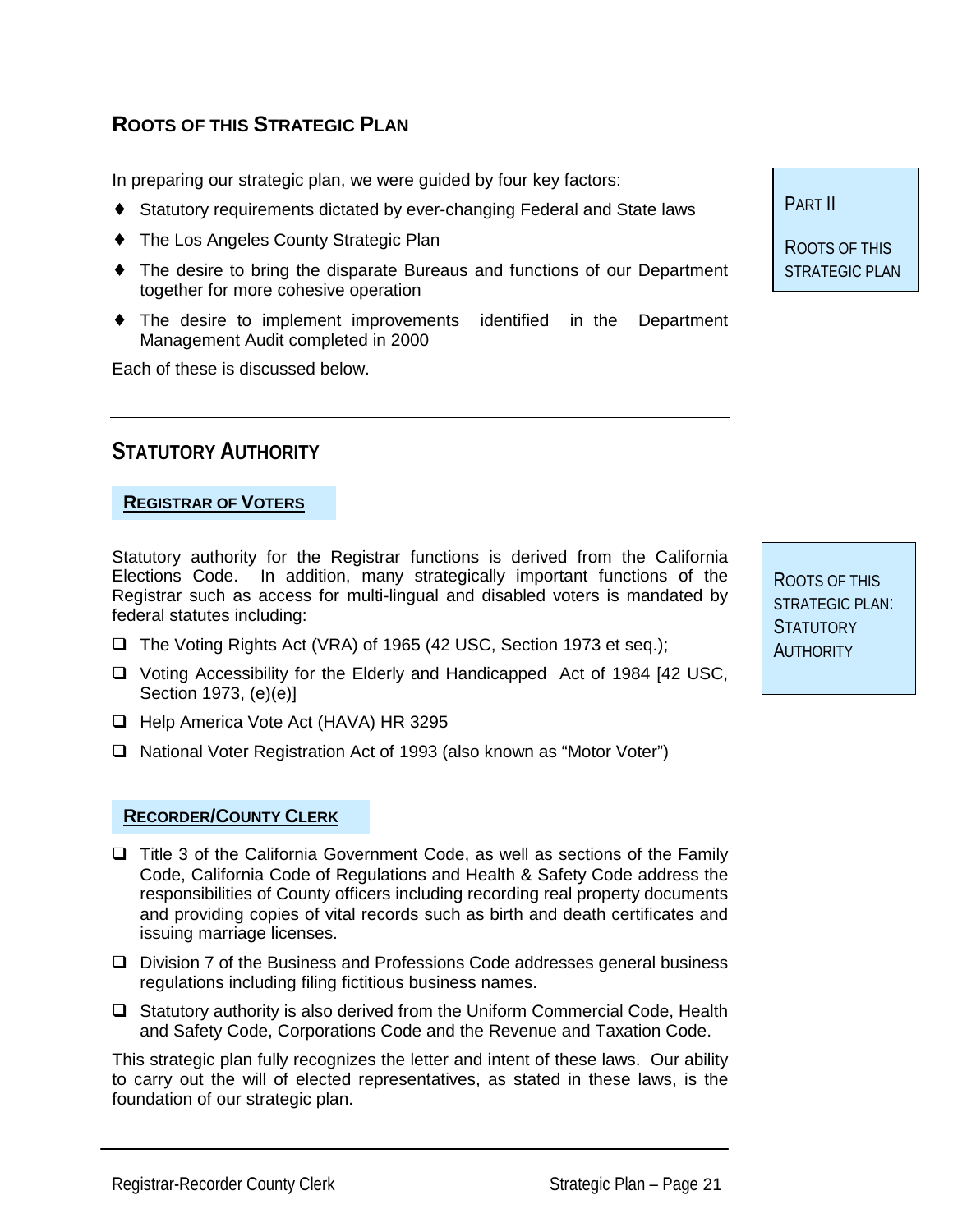## **THE LOS ANGELES COUNTY STRATEGIC PLAN**

In November 1999, the Los Angeles County Board of Supervisors adopted a vision statement and organizational goals and strategies for the County.

*"Improve the quality of life in Los Angeles County by providing responsive, efficient, and high-quality public services that promote the self-sufficiency, well-being and prosperity of individuals, families, businesses and communities."* 

Supporting this purpose are four main organizational goals and four programmatic goals. For each organizational goal, strategies were adopted. The organizational goals and strategies are as follows:

PART II

ROOTS OF THIS STRATEGIC PLAN: COUNTY STRATEGIC PLAN

**1. SERVICE EXCELLENCE: Provide the public with easy access to quality information and services that are both beneficial and responsive.**

STRATEGY 1: BY DECEMBER 31, 2003, IMPLEMENT USER-FRIENDLY SERVICES.

**2. WORKFORCE EXCELLENCE: Enhance the quality and productivity of the County workforce.**

STRATEGY 1: BY DECEMBER 31, 2004, ESTABLISH AN EMPLOYEE DEVELOPMENT SYSTEM THAT IMPROVES THE QUALITY OF THE WORKFORCE BY LINKING TRAINING ACTIVITIES TO IDENTIFIED INDIVIDUAL AND ORGANIZATIONAL NEEDS.

STRATEGY 2: BY JULY 31, 2004, BEGIN IMPLEMENTATION OF AN ONGOING PROCESS FOR CONTINUOUS IMPROVEMENT OF THE WORKPLACE ENVIRONMENT AND EMPLOYEE PERFORMANCE.

**3. ORGANIZATIONAL EFFECTIVENESS: Ensure that service delivery systems are efficient, effective and goal-oriented.**

STRATEGY 1: BY JUNE 30, 2004, IMPLEMENT A COUNTYWIDE FRAMEWORK FOR PERFORMANCE MEASUREMENT.

STRATEGY 2: BY DECEMBER 31, 2007, DESIGN AND IMPLEMENT COMMON SYSTEMS ARCHITECTURE FOR COUNTYWIDE ADMINISTRATIVE SYSTEMS.

STRATEGY 3: BY FEBRUARY 28, 2003, DEVELOP A PLAN TO CONVEY A SIMPLE MESSAGE THAT HIGHLIGHTS TO THE PUBLIC AND COUNTY EMPLOYEES THE POSITIVE IMPACT THE COUNTY IS HAVING.

STRATEGY 4: BY JUNE 30, 2004, RECOMMEND OPTIONS FOR EFFECTIVE ALTERNATE SUPPORT SERVICES MODELS TO MAXIMIZE THE ABILITY OF DEPARTMENTS TO FOCUS ON THEIR CORE MISSIONS.

STRATEGY 5: BY JULY 1, 2003, REDESIGN THE PROCESS AND COMMUNICATIONS BETWEEN THE CHIEF ADMINISTRATIVE OFFICE, DEPARTMENT OF HUMAN RESOURCES AND DEPARTMENTS ON CLASSIFICATION, COMPENSATION AND COLLECTIVE BARGAINING.

**4. FISCAL RESPONSIBILITY: Strengthen the County's fiscal capacity.**

**STRATEGY 1:** BY APRIL 30, 2003, CONSIDERING THE IMPACT OF THE STATE REVENUE SHORTFALL AND THE FINDING CRISIS IN THE DEPARTMENT OF HEALTH SERVICES (DHS), DEVELOP A PLAN TO FINANCIALLY STABILIZE THE COUNTY THAT INCLUDES STABILIZING DHS BY FISCAL YEAR 2005-06.

**STRATEGY 2:** BY JANUARY 31, 2006, IMPLEMENT PLAN TO PRESERVE AND PROTECT THE COUNTY'S CRITICAL PUBLIC INFRASTRUCTURE.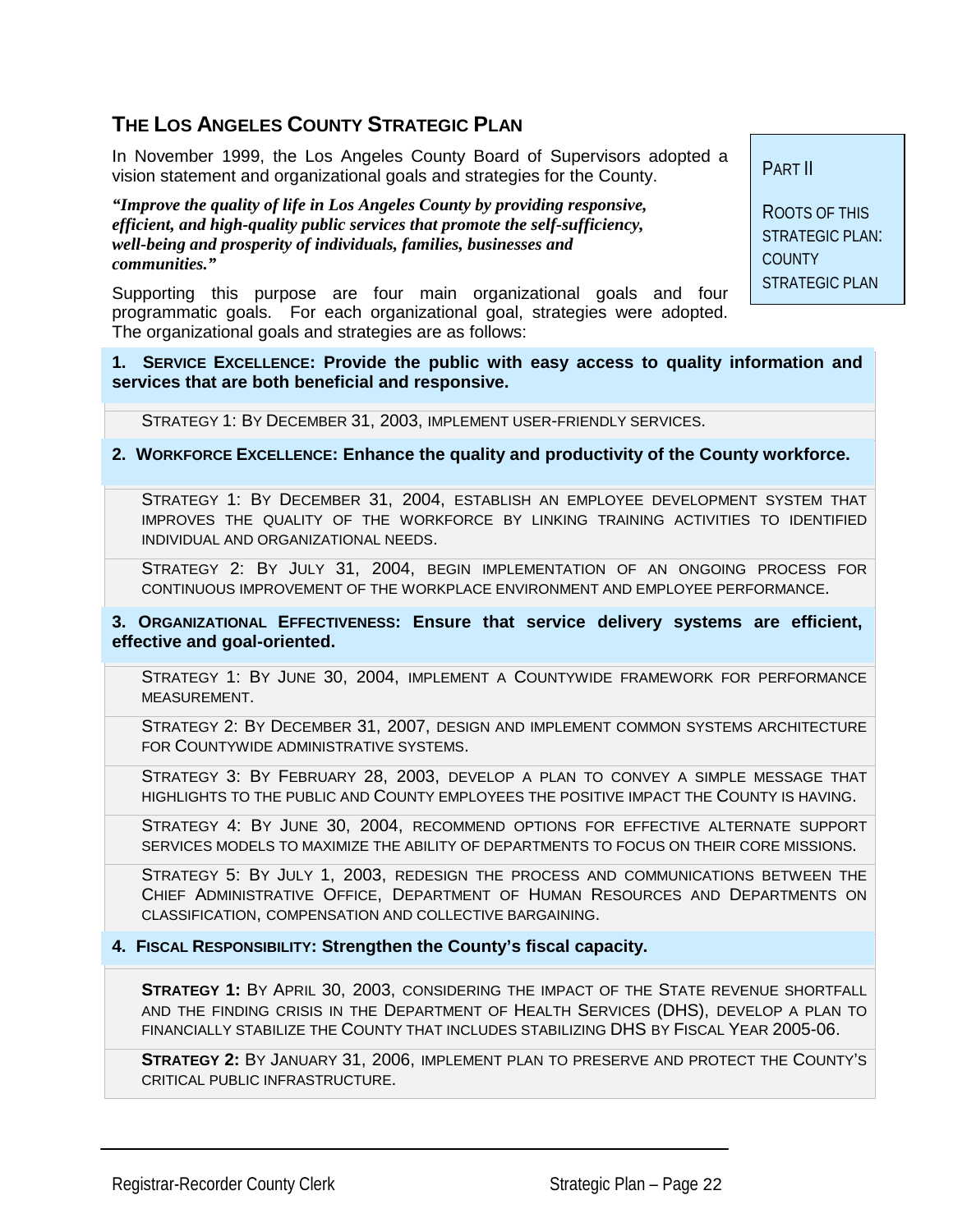The RR/CC Strategic Plan is aligned with the County's Strategic Plan. Every RR/CC goal and strategy supports at least one of the four main Countywide goals. The following table shows how the Countywide goals are aligned with our adopted goals. As seen in this table, our goals support multiple Countywide goals.

| Countywide Goals $\rightarrow$<br><b>RR/CC Goals ↓</b>                                                                                                                                                      | Service | <b>Organizationa</b> | Fisca |
|-------------------------------------------------------------------------------------------------------------------------------------------------------------------------------------------------------------|---------|----------------------|-------|
| 1. Use evolving technology and best<br>management practices to continuously compress<br>record processing times in all three RR/CC<br>functional areas.                                                     |         |                      |       |
| 2. Adapt election processes to the realities of the<br>21 <sup>st</sup> Century by updating our voting system and<br>crafting new strategies for pollworker and polling<br>place recruitment and retention. |         |                      |       |
| <b>3.</b> Communicate our mission and scope of service,<br>internally and externally.                                                                                                                       |         |                      |       |
| 4. Demonstrate exemplary stewardship of public<br>funds by effectively managing existing resources<br>and actively pursuing new revenue opportunities.                                                      |         |                      |       |
| <b>5.</b> Ensure safeguards are in place to protect<br>against fraudulent creation and use of public<br>records.                                                                                            |         |                      |       |

## **COUNTYWIDE GOALS ALIGNED WITH RR/CC GOALS**

#### **UNIFYING OUR DEPARTMENT**

This plan was developed by a team that included key management staff from each Bureau. Many of our key strategies apply across all three functional areas. A key success factor for implementing this plan will be the extent that staff expand their identity to be more inclusive of the entire Registrar-Recorder/County Clerk Department rather than a single component of the Department, while recognizing that most staff is exclusively assigned to specific functional units. By creating this Strategic Plan we hope to unify all of our employees under a common mission.

PART II

ROOTS OF THIS STRATEGIC PLAN: UNIFYING OUR **DEPARTMENT**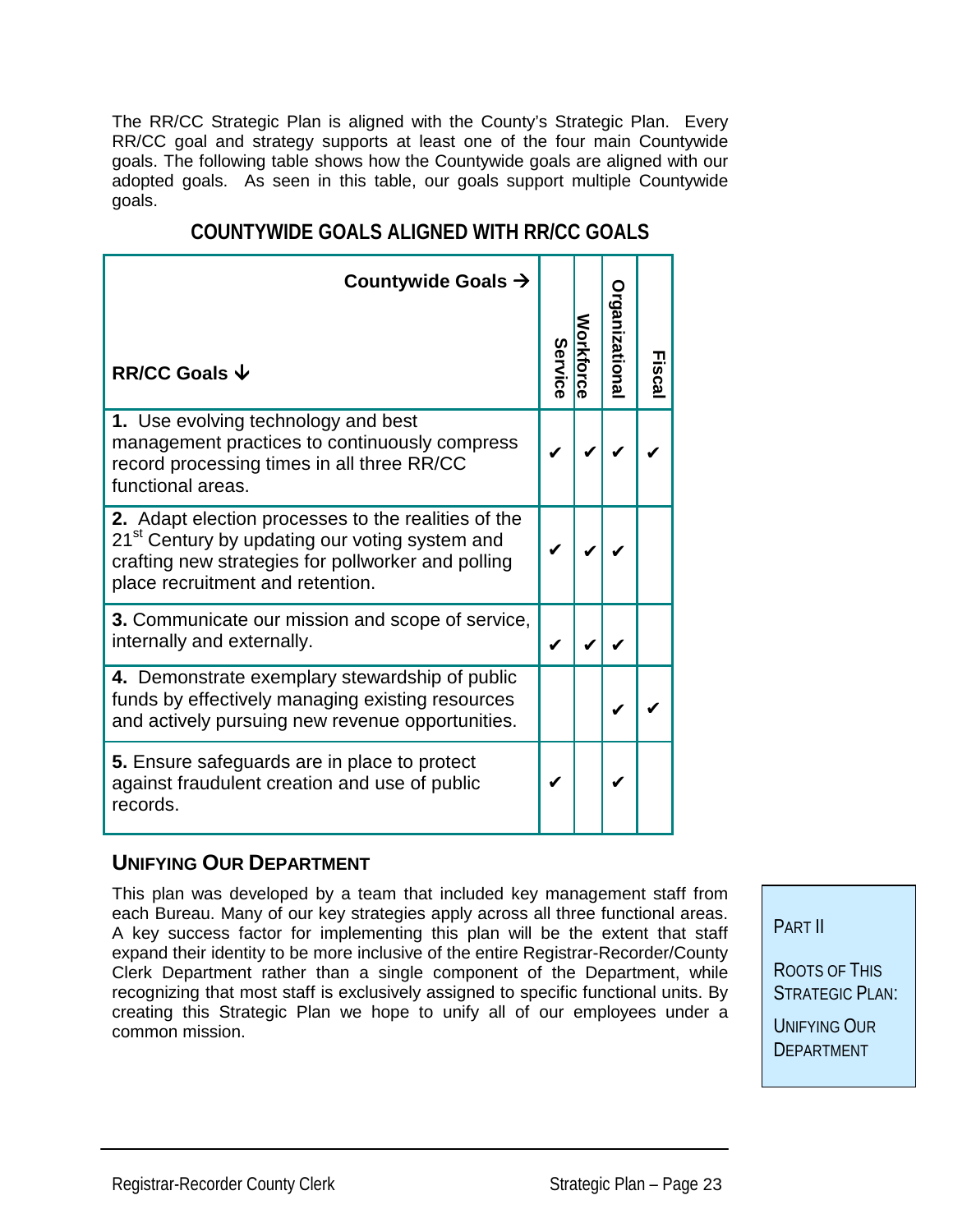#### **2000 MANAGEMENT AUDIT**

From March 2000 to January 2001 the consulting firm, Strategica, conducted a comprehensive management audit of our Department. This project included a detailed analysis of the strategies and technologies used for administering elections and improving records management and the potential benefits of realigned strategies. Key recommendations included:

- $\Box$  Define an overall strategic direction for elections administration including goals for voter participation, efficiency, productivity, voter convenience, services for multilingual voters and voters with disabilities, and future voting models.
- $\Box$  Focus more planning and investigation into a long-term solution for addressing the prospect of pollworker shortages.
- $\Box$  Continue to expand on current efforts to improve the efficiency of absentee ballot processing including exploring the feasibility of electronic absentee ballot signature verification (as is done in banks).
- $\Box$  Complete the polling site federal accessibility standards compliance survey within the next 12 months with a subsequent target for replacing all noncompliant polling sites.
- $\Box$  Reengineer real property recording, fictitious business name recording, and vital record processes to take full advantage of technologies such as electronic data interchange and the Internet.
- $\Box$  Request and recruit a selected number of new management staff positions including an Assistant Division Manager classification. These positions should be placed in areas where technological or administrative workload requires greater depth in management of largest operational divisions.
- $\Box$  Forge a connection between our forthcoming strategic plan and the Business Automation Plan. Technology planning should also support and be subordinate to process redesign efforts.

The management audit suggested that we undertake a formal strategic planning process. This document, preparation of which was facilitated by Stategica, is the culmination of this process and will facilitate implementation of those management audit recommendations that remain to be accomplished.

PART II

ROOTS OF THIS STRATEGIC PLAN:

MANAGEMENT AUDIT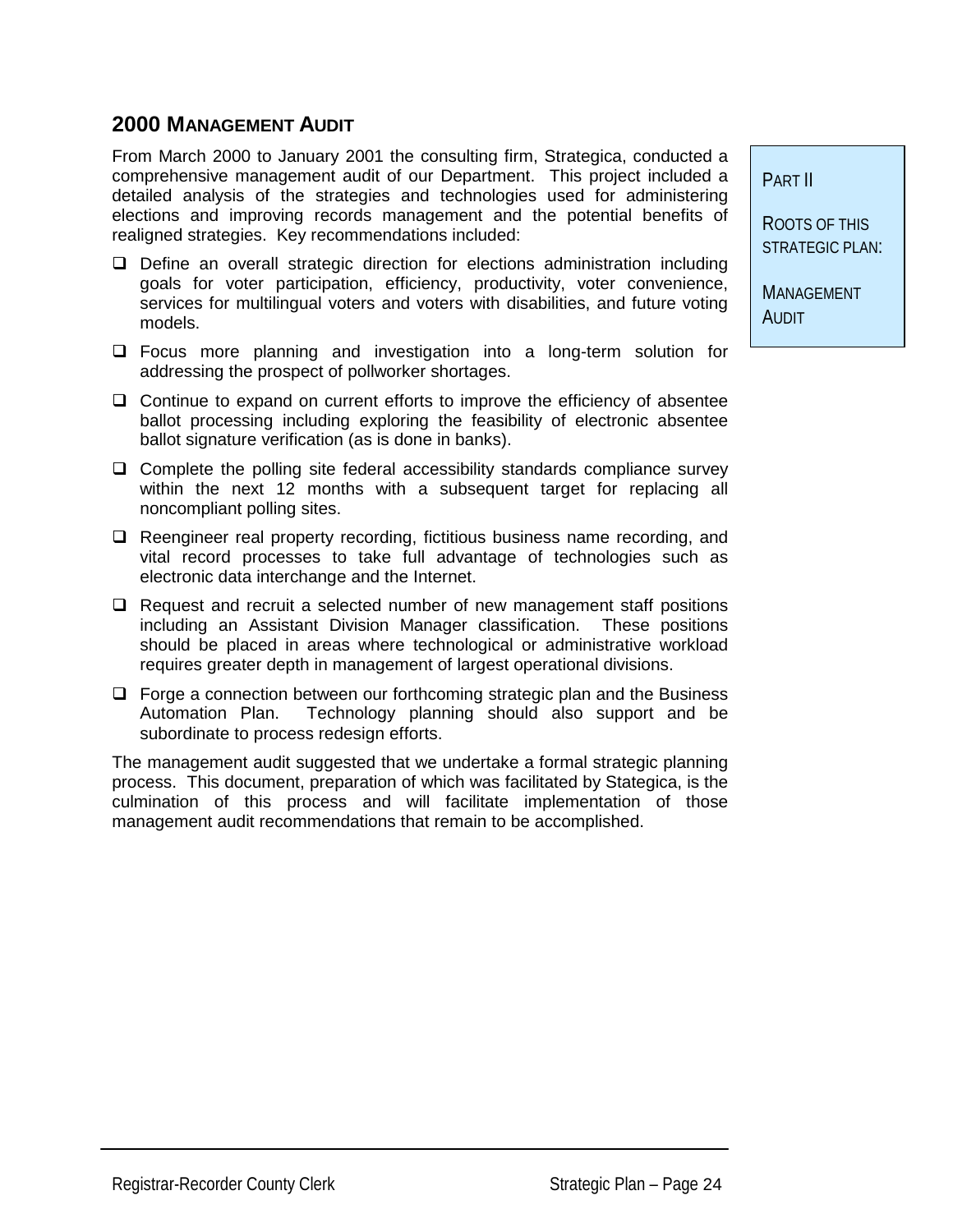## **III. WHAT MUST WE DO TO GET THERE?**

To achieve our strategic goals, we will pursue the following strategies and objectives.

## **STRATEGIC GOAL #1: USE EVOLVING TECHNOLOGY AND BEST MANAGEMENT PRACTICES TO CONTINUOUSLY COMPRESS RECORD PROCESSING TIMES IN ALL THREE RR/CC FUNCTIONAL AREAS.**

PART III WHAT MUST WE DO

TO GET THERE? **PROCESSING STRATEGIES** 

#### *Strategic Overview*

Much of the work of the RR/CC is time sensitive. Real property transfers must be recorded timely to finalize sales and financings. Vital record requests (for birth, death and marriage certified copies) must be handled promptly so that County residents can sign up for after-school activities, enroll in school, obtain a passport for foreign travel, expedite release of funds from a life insurance policy by providing a copy of a death certificate or a marriage certificate to receive spousal health benefits. Election processing is heavily driven by statutory deadlines for voter registration, absentee balloting, mailing of sample ballot booklets, tabulation of official election results, etc.

To maintain and improve service levels in this environment we continuously examine ways to compress processing times. The migration to a records management system based on digital images rather than microfilm has been a key factor in both the Recorder/County Clerk and Elections areas.

The strategies discussed below address these needs and leverage the Department's existing investments in imaging. These strategies will result in tighter processing, reduced cycle times and greater efficiency through new technologies, personnel management and process redesign.

#### *Specific Strategies*

**STRATEGY 1: COMPRESS PUBLIC RECORD PROCESSING TIMES**

#### **Recorder Objectives**

#### **Objective 1.1 – Improve the efficiency of real property document recording by:**

A. Electronically recording property documents allows government documents, typically tax liens, to be filed electronically by government agencies including the Franchise Tax Board (FTB) the Treasurer/Tax Collector (TTC) and the Internal Revenue Service (IRS). This process, implemented in 2002 with FTB and TTC liens and anticipated in 2003 with IRS liens, eliminates handling of paper documents, thereby increasing productivity, reducing costs and increasing the level of service.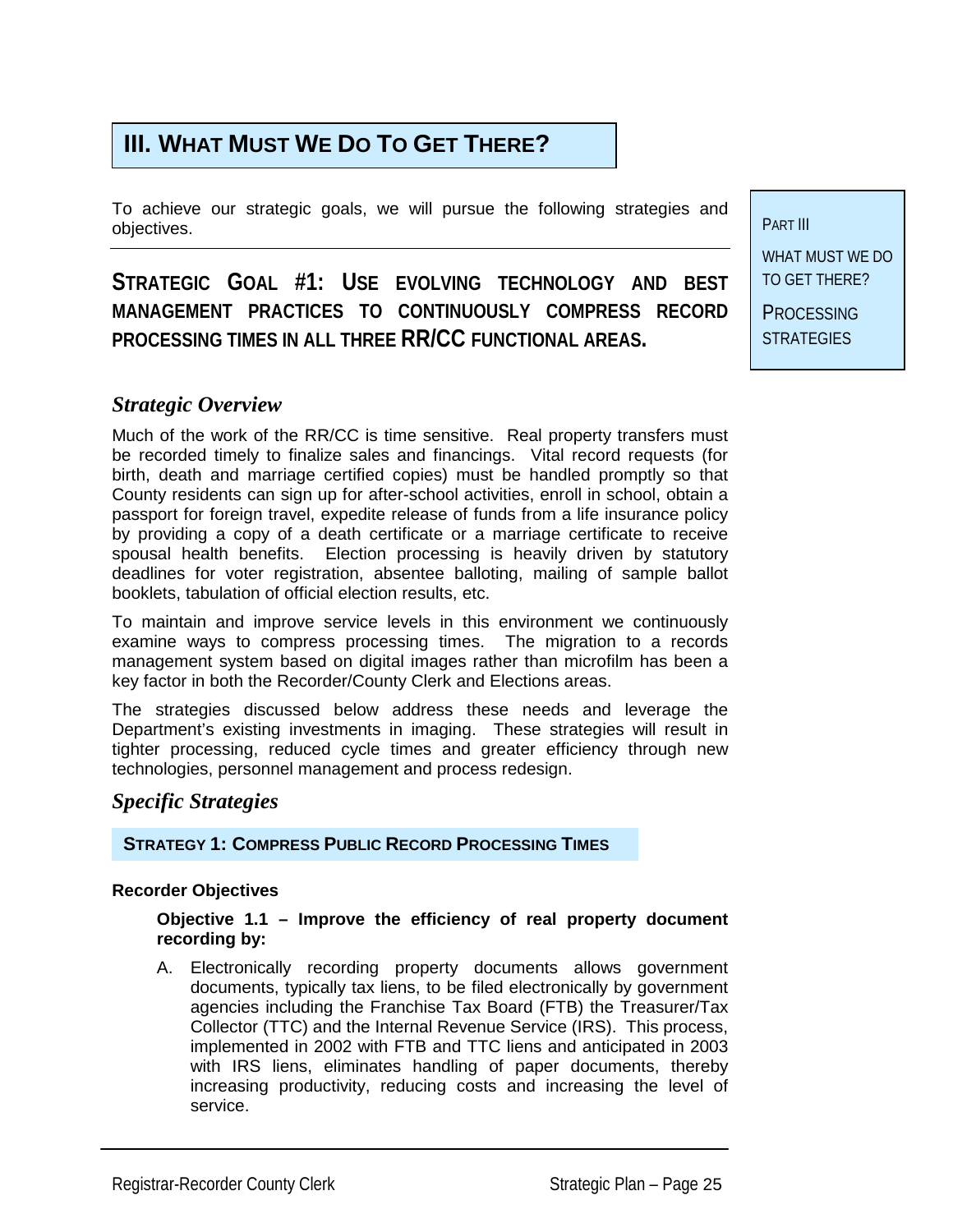- C. Enhancing and reinforcing partnerships with both government agencies and the private sector with the goal of providing our customers with more seamless service in concert with County and State entities.
- D. Fully documenting and subsequently re-engineering the multiple steps in the property document recording process to compress the cycle time for both title company documents and those processed over-thecounter, and mailed-in real property documents.
- E. Examining the viability and legality of outsourcing some processes to improve timely mailing of documents to the public.

#### **Objective 1.2 – Improve customer service in public real property records by:**

- A. Examining the feasibility of providing the ability for the public to research real property records and request copies via self-service terminals in the 2<sup>nd</sup> floor public records viewing area.
- B. Installing an "endless loop" video in the  $2<sup>nd</sup>$  floor public real property records lobby explaining how to easily search for and order copies of real property documents.

#### **Objective 1.3 – Improve customer service in accessing vital records by:**

- A. Partnering with Department of Health Services and State Office of Vital Records to implement the filing of birth records using digital images. This would result in a vital record database that is updated faster and thus improve customer service.
- B. Completing the ongoing conversion of existing vital records, particularly birth certificates, from microfilm to digital images. The implementation of digital image printing in Norwalk and the six branch offices will provide instantaneous issuance of pre-1997 certified copies to walk-in customers.
- C. Installing an "endless loop" video in the  $1<sup>st</sup>$  floor public records lobby and Lower Level explaining how to search for and order copies of vital records.

#### **Objective 1.4 – Improve telephone service to the public by:**

A. Developing a single, menu-driven, customer service call center for all Recorder functions that will operate 24 hours per day, seven days per week. This will replace the existing multiple phone numbers and facilitate a "no-wrong-door" concept for the customer service phone line.

PART I

WHAT MUST WE DO TO GET THERE?

**PROCESSING STRATEGIES**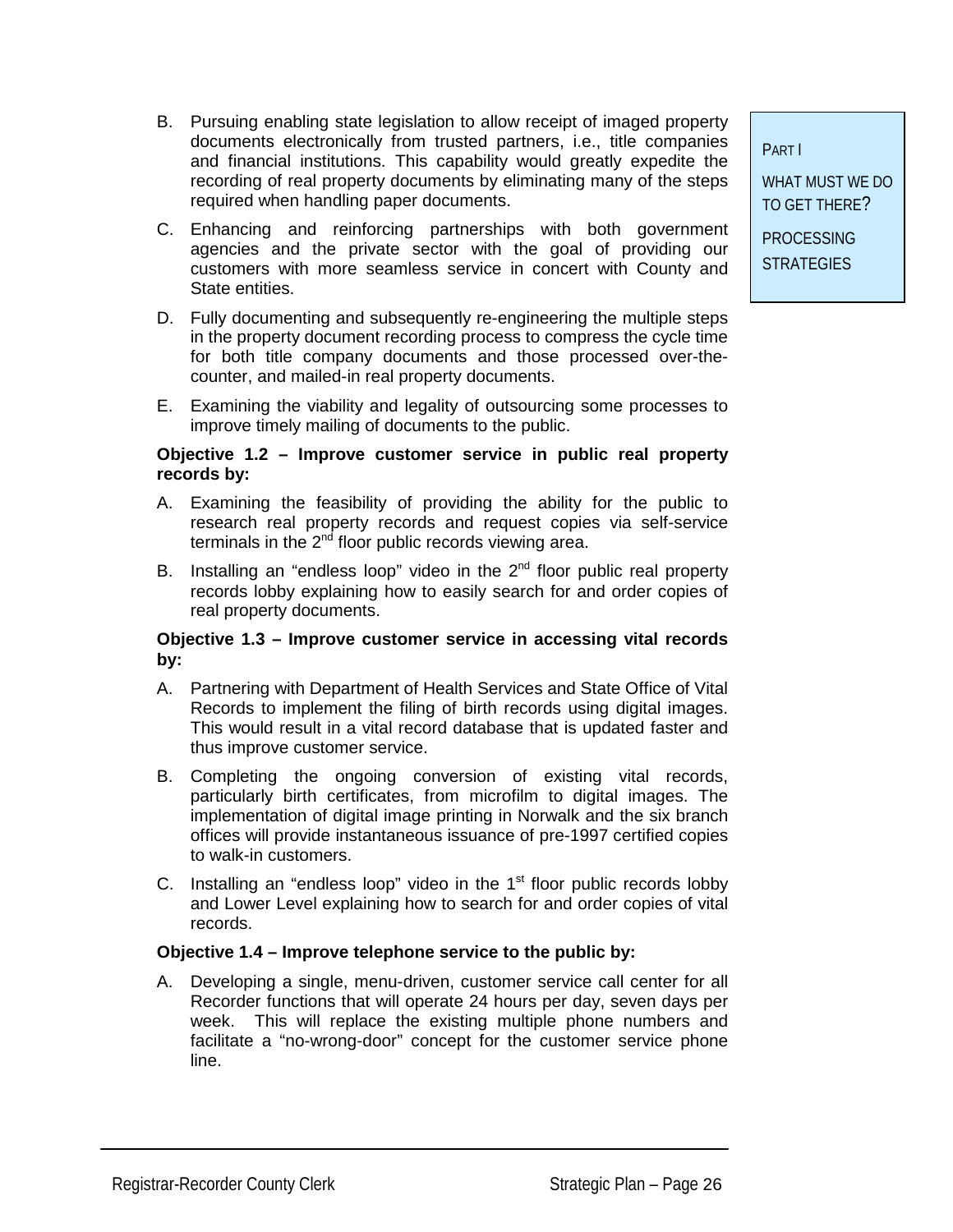#### **Registrar Objectives**

#### **Objective 1.5 – Improve efficiency of processing election records by:**

- A. Working with vendor to upgrade software to use intelligent character recognition (ICR) technology for processing more voter affidavits.
- B. Expanding the availability and publicity of public services on our website, such as pollworker applications and processing, and establishing an historical on-line reference library for election results and other statistics.

#### **Department-wide Objectives**

#### **Objective 1.6 – Develop and implement a records management program by:**

A. Inventorying all records currently maintained by the Department, determining what must be retained according to statute, and developing a Department-wide records retention schedule as well as policies and procedures for appropriate disposal of records.

#### **STRATEGY 2: DEVELOP METHODS TO DIRECT DEPARTMENT RESOURCES TO WORKFLOW REQUIREMENTS**

#### **Objective 2.1 – Cross-train Department staff by:**

A. Expanding cross-training programs so that more staff can easily rotate between the Registrar and Recorder/County Clerk operations to address periods of high workloads.

#### **Objective 2.2 – Share staffing/equipment to meet fluctuating workloads by:**

A. Developing a process for making temporary transfers of equipment such as copiers, scanners and mailing equipment to address workload spikes.

#### **Objective 2.3 – Establish critical workload indicators and productivity standards by:**

A. Expanding the current system of workload and performance indicators to capture workload and productivity data on all critical aspects of our operation. These indicators would be monitored on a weekly or monthly basis as appropriate. Incorporate a weekly or monthly analysis and discussion of indicators into the current schedule of management meetings.

#### **Objective 2.4 – Identify alternative sources of staffing by:**

A. Establishing a plan and a streamlined procedure for hiring temporary staffing and outsourcing some election services such as supply delivery and mass mailings. This plan would include establishing an RR/CC-specific contract with one or more private temporary agencies to expedite hiring temporary help.

PART III WHAT MUST WE DO TO GET THERE? PROCESSING

**STRATEGIES**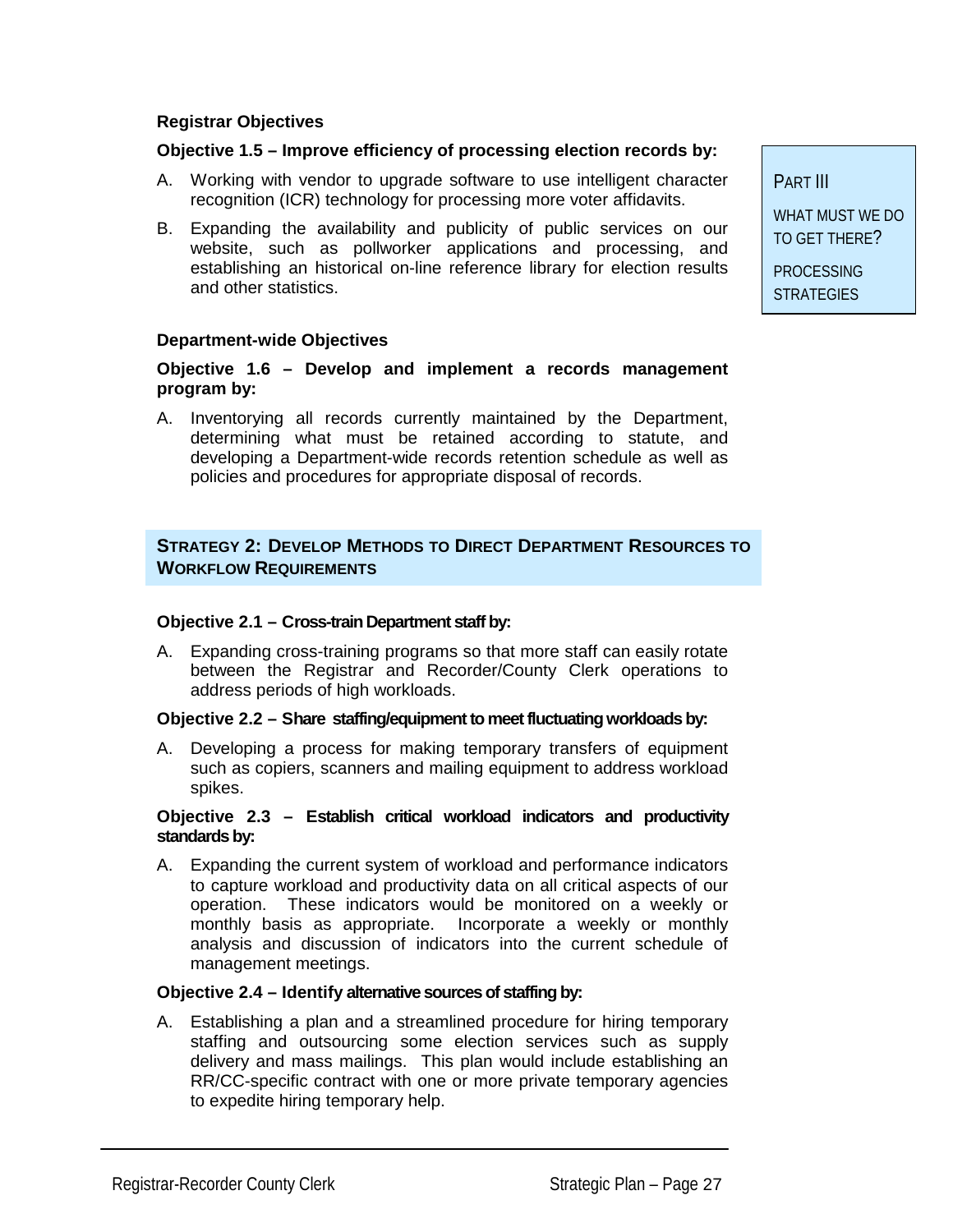#### **Objective 2.5 – Hire sufficient staff to address workload by:**

A. Using existing workload studies prepared in recent years that provide staffing standards for Department functions.

#### **Objective 2.6 – Streamline employee hiring practices by:**

A. Expanding the use of exams that are decentralized or are specific to the Department to hire staff. To assist managers in personnel management, a tracking system will be developed to follow the progress of hiring and exams and to follow promotion opportunities and monitor candidates' application status.

#### **Objective 2.7 – Attempt to forecast industry trends by:**

- A. Monitoring industry indicators and likely trend changes to better forecast what the impact will be on our workload. Examples of indicators to follow would include:
	- 1. Interest rates
	- 2. Home sales / property transactions
	- 3. Permanent Absentee Voter (PAV) registration trends
	- 4. Legislative impacts

PART III

WHAT MUST WE DO TO GET THERE?

PROCESSING **STRATEGIES**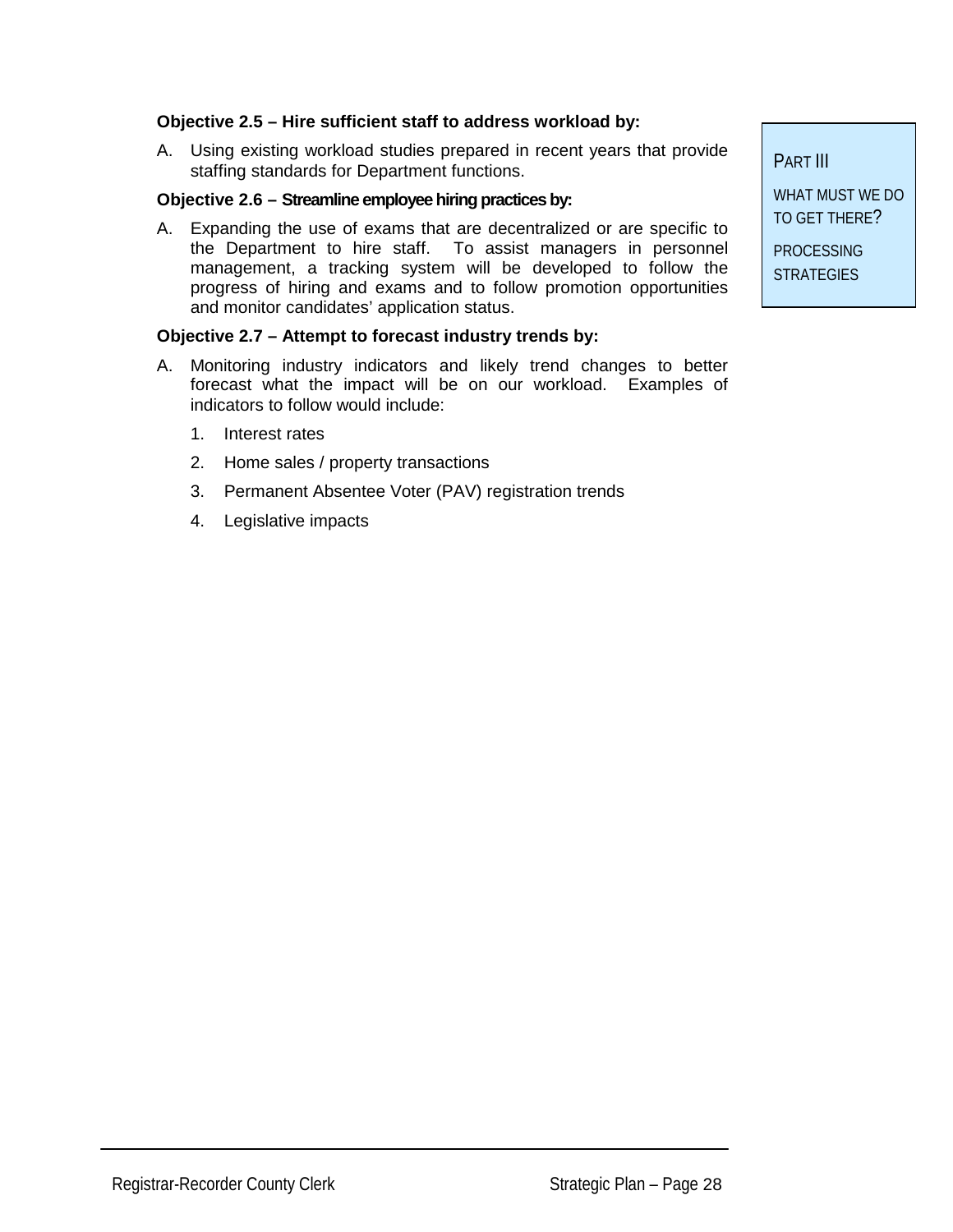**STRATEGIC GOAL #2: ADAPT ELECTION PROCESSES TO THE**  REALITIES OF THE 21<sup>ST</sup> CENTURY BY UPDATING OUR VOTING SYSTEM **AND CRAFTING NEW STRATEGIES FOR POLLWORKER AND POLLING PLACE RECRUITMENT AND RETENTION.** 

#### *Strategic Overview*

Recent legislative changes and trends in elections, as discussed in Part I, have added complexity to operations and increased operating costs. These trends include:

- **Decertification of punch card voting systems**
- Expanded use of absentee ballots
- **E** Growing voter registration rolls
- Increased need for assistance by voters with limited English proficiency
- Pollworker recruitment and retention issues
- **E** Legislative changes to voter registration timelines and primary election formats
- ADA compliance
- **I** More frequent special elections (primarily due to term limits)

#### *Specific Strategies*

#### **STRATEGY 3: EVALUATE, SELECT AND IMPLEMENT NEW ELECTIONS TECHNOLOGY**

#### **Voting System Objectives**

#### **Objective 3.1 – Evaluate, select and implement new voting systems by:**

A. Due to the action by the Secretary of State decertifying punch card voting systems in 2001, and the subsequent federal court action in 2002 accelerating the timeline for implementing new systems to March 2004, the County is faced with the requirement to replace systems in less than two years for both election day voting at 5,000 voting precincts and absentee voting by mail for up to 600,000 voters. Due to insufficient time and financial resources to fully convert to DRE touchscreen voting technology, the County Board of Supervisors settled on a phased-in approach (see Appendix C1 and C2, pages 50 through 55 for timeline chart and description).

PART III WHAT MUST WE DO TO GET THERE? ELECTION

**STRATEGIES** 

Registrar-Recorder County Clerk Strategic Plan – Page 29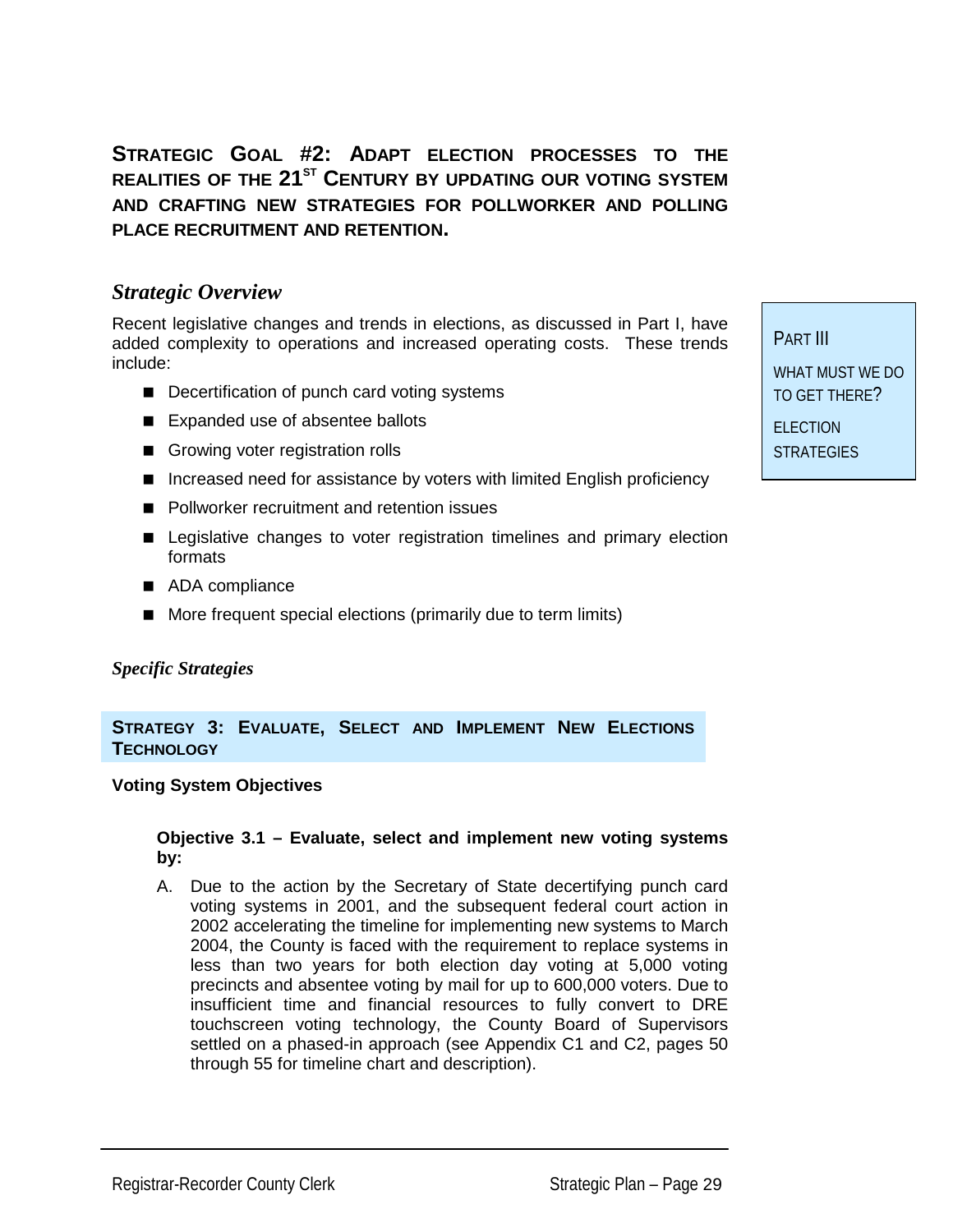- B. Continue to offer Touchscreen voting that was first implemented in conjunction with "early voting" prior to the November 2000 Election and was expanded in conjunction with the November 2002 early voting period and in selected city and school district elections in 2003 as budget allows.
- C. Evaluate the success of the 2002 and 2003 touchscreen projects, the features of emerging voting systems, and the suitability of each system to Los Angeles County in preparation for anticipated Countywide deployment in conjunction with the November 2005 UDEL Election.
- D. Determine the logistical implications of DRE voting systems including the storage, staging, transportation, installation and ongoing maintenance costs. Determine the personnel implications of installing a DRE voting system Countywide.

#### **Objective 3.2 – Establish policies and procedures to ensure voting system integrity by:**

A. As part of the phase-in of DRE voting technology, develop appropriate policies and procedures and publicize them to foster voter confidence in the technology, authenticate voters, render timely and accurate results and provide for recounts.

#### **Objective 3.3 – Lobby for voting system modernization funds from Federal/State/Local government by:**

A. Communicating with policymakers at the Federal, State and Local levels (County and cities) regarding the financial ramifications of implementing a DRE voting system. Advise on the consequences of not adequately funding new technology including the potential for lawsuits directed at the County as a result of disenfranchisement, accessibility issues for disabled and multilingual voters and migrating to a new technology without adequate time to address all relevant legal, procedural, technical, logistical and staffing issues.

#### **Other Election Technology Objectives**

#### **Objective 3.4 – Explore technologies for expediting the processing of absentee ballots by:**

A. Exploring electronic signature verification (used by banks) involving the automated comparison of two imaged signatures for authentication purposes. In this context, signatures from returned absentee ballot envelopes are imaged and compared with signatures on file to authenticate the voter and the ballot prior to tallying. If feasible, automate this process for labor cost savings.

PART III

WHAT MUST WE DO TO GET THERE?

**ELECTION STRATEGIES**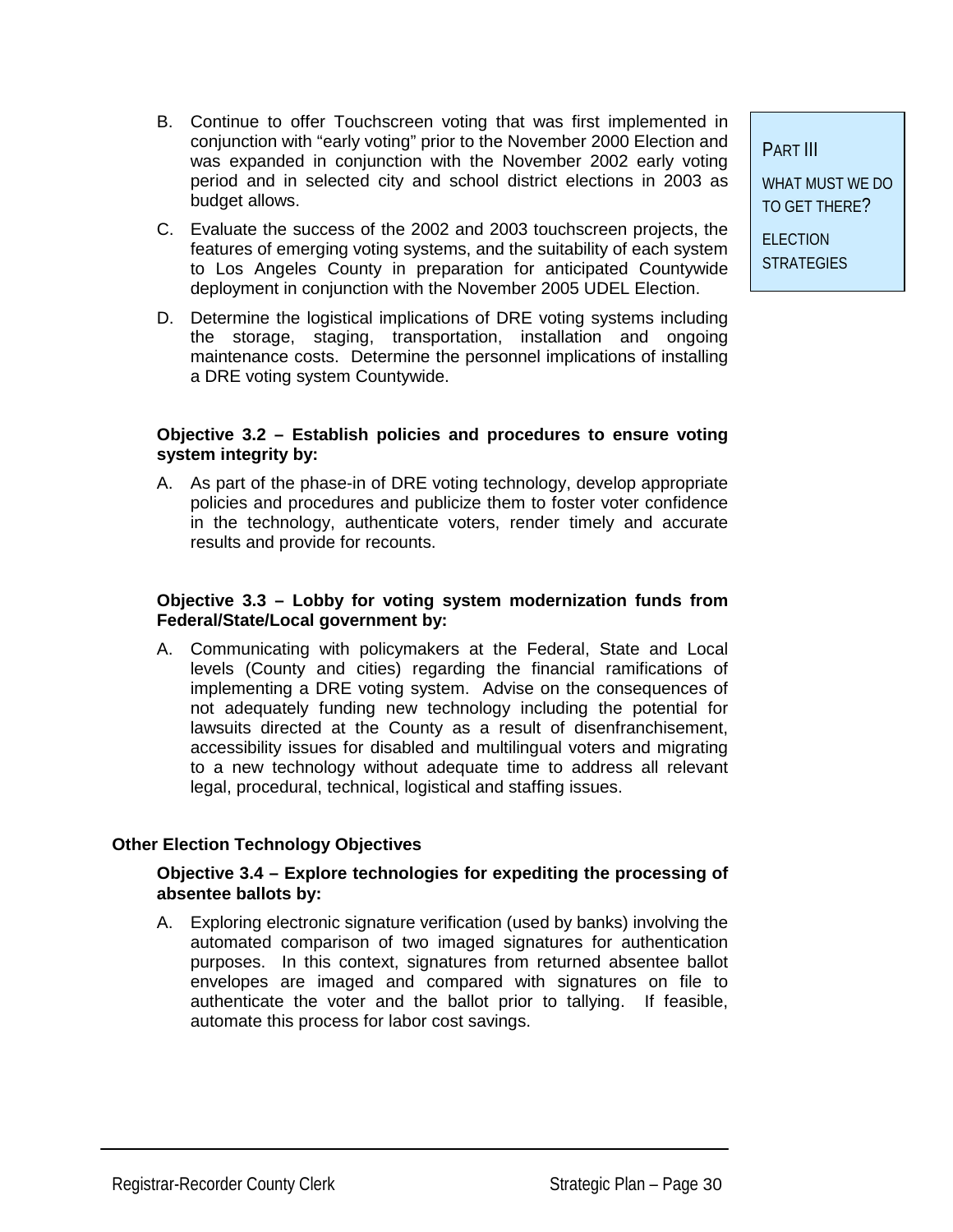#### **Objective 3.5 – Implement new methods for submitting ballot measures and candidate filings, statements of qualification and documents:**

A. Evaluating and implementing process and technology changes that will allow city clerks to prepare and transmit ballot measure arguments and candidate statements electronically for inclusion in voter pamphlets. This will result in labor cost savings and increase accuracy by reducing re-keying and proofreading, and improve the service provided to client cities.

#### **Objective 3.6 – Evaluate technologies for automating precinct voting by:**

A. Exploring emerging technologies for deploying wireless voter file applications at polling locations. This technology will allow immediate authentication of voters at polling locations, may eliminate much of the need for provisional voting and the associated post-election verification of signatures and handling of paper ballots while immediately capturing voting history.

#### **Objective 3.7 – Develop systems for expediting the filing and processing of campaign finance information by:**

- A. Thresholds for requiring campaigns to file financial campaign reports electronically will be explored to maximize the use of the technology to modernize the operation of the Campaign Finance Disclosure Section.
- B. Expanding on the existing "image-based" campaign finance reports inquiry on the Department's website by developing additional features and/or a downloadable report compilation, formatting and transmission program that collects, sorts and reports finance data on a line item basis. Leveraging the electronic reporting of campaign finance data by providing web-based query functions that allow users to browse reported contributions and expenses by campaign, candidate or contributor.

 **COMPLEX POLL OPERATIONS STRATEGY 4: RECRUIT, TRAIN AND RETAIN APPROPRIATE POLLWORKERS AND POLLING LOCATIONS TO MEET DEMANDS OF INCREASINGLY** 

#### **Objective 4.1 – Stabilize polling locations and upgrade the pollworker workforce by:**

A. Enhancing the collection and analysis of pollworker and polling location statistics to identify trends and problem areas. Use this data to focus management attention and resources to retain the best polling locations, replace problem locations and reduce the disruptive polling location turnover. Continue to lobby for funding to increase stipends from \$25 to \$50 per polling site.

PART III

WHAT MUST WE DO TO GET THERE?

**ELECTION STRATEGIES**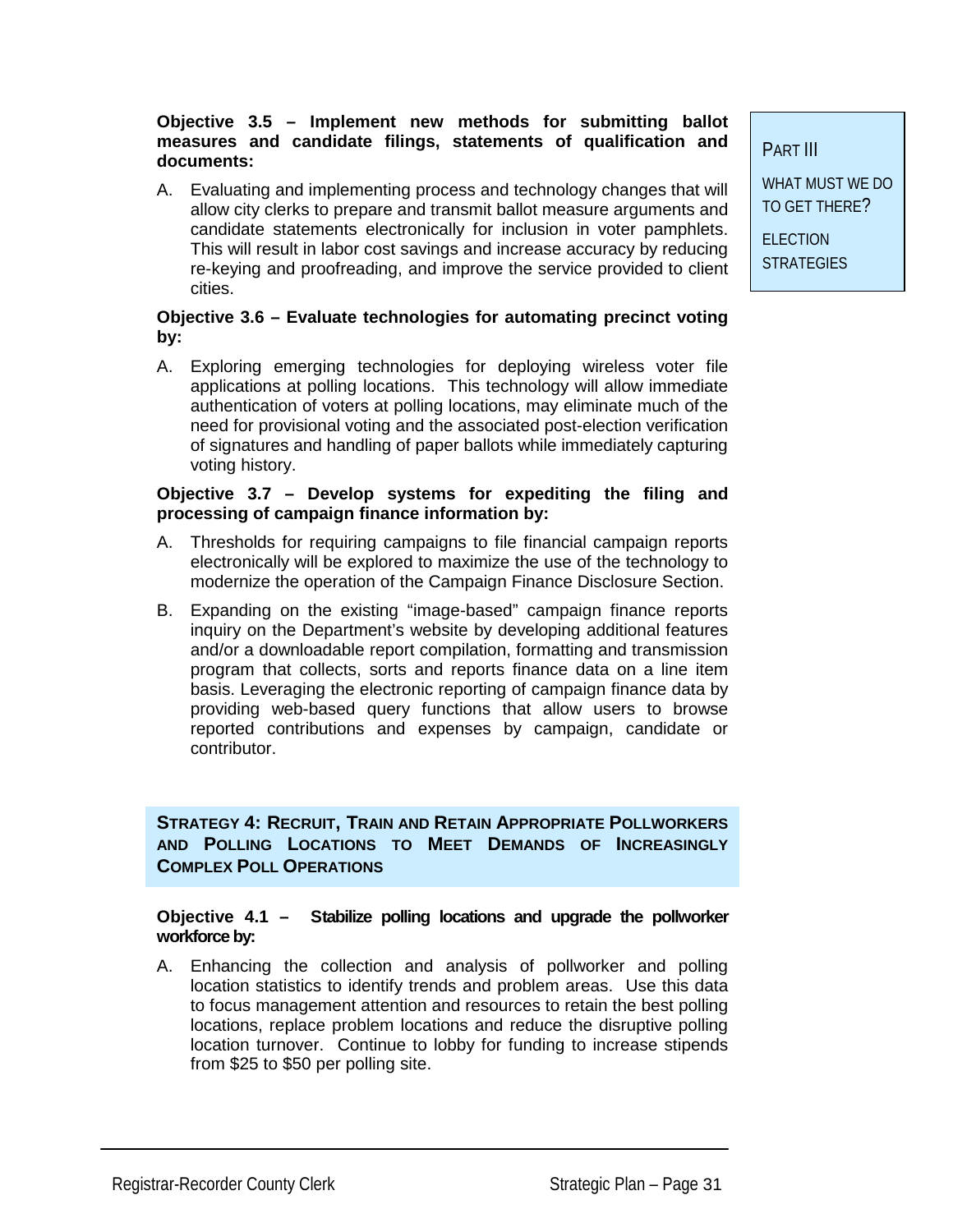- B. Analyzing the feasibility of providing incentives to pollworkers through increased stipends or offering bonuses for recruiting other pollworkers in addition to the base amount. Enhance and expand "specialty recruitment" programs such as the County employee pollworker, student pollworker, multilingual pollworker and corporate pollworkder programs.
- C. Work with County Departments to provide stable and accessible poll locations and most desirable site within the facility.

#### **Objective 4.2 – Reduce problem precincts by:**

- A. Establishing Neighborhood Voting Centers (NVC) to stabilize polling locations from election to election and to enhance and assure compliance with accessibility.
- B. Securing polling locations earlier in the process through expediting recruitments and securing commitments for future elections as well as for current needs.
- C. Establishing a task force comprising staff from our Department and the City Clerk's offices to study areas of mutual concern regarding polling locations and pollworkers, develop recommendations and identify additional ways to collaborate to solve mutual problems.
- D. Developing and implementing a pollworker rating system to identify capable pollworkers and those needing additional training or replacement. Develop and implement a pollworker "report card" that will provide the raw data for the rating system.

#### **Objective 4.3 – Optimize pollworker recruitment efforts by:**

A. Identifying ways to increase the productivity of pollworker recruiting staff so that pollworkers can be recruited earlier in the process with less effort. This will reduce the unit cost of pollworker recruitment without compromising the level of service provided at polling locations or to the current cadre of pollworkers.

#### **Objective 4.4 – Enhance continuing education for the pollworker workforce by:**

- A. Building on the results of the pilot pollworker academy project and implementing strategies for making the academy an ongoing program for in-depth training of pollworkers, especially Inspectors. Work with County Department of Human Resources and other County Department managers to determine ways to use the County's Training Academy program to expand available number of pollworker trainers in anticipation of full DRE touchscreen voting system implementation.
- B. In preparation for DRE conversion, recognize that DRE voting systems require "hands on" training for pollworkers (the old model of passively training up to 200 pollworkers in an auditorium setting has proven inadequate in other jurisdictions implementing DRE systems.) Work with other County Departments to identify and re-deploy their professional trainers to work as pollworker trainers prior to initial Countywide deployment of the selected DRE voting system.

PART III WHAT MUST WE DO TO GET THERE? **ELECTION** 

**STRATEGIES**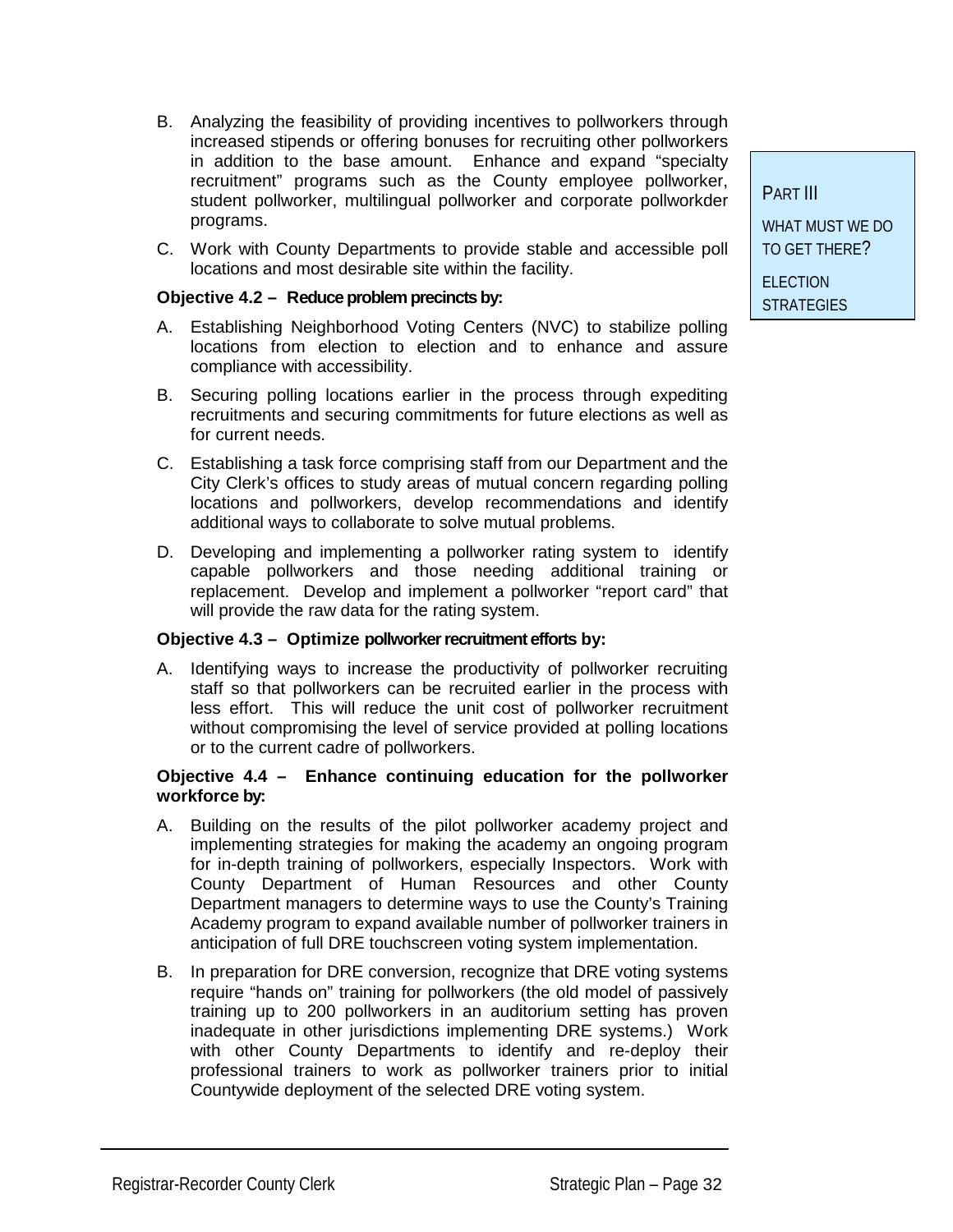#### **Objective 4.5 – Address polling location accessibility issues by:**

A. Monitoring the status and outcome of various legal, legislative and regulatory initiatives, including litigation, dealing with polling place accessibility for disabled voters. Identify the implications for Los Angeles County and the opportunities for advocating on accessibility standards and obtaining funding for retrofitting.

#### **Objective 4.6 – Address the complexities and challenges of future voting technology by:**

- A. Structuring pollworker recruiting programs so that technically adept pollworkers will be targeted for recruitment. Incorporate technical training into both the pollworker academy and the regular pollworker training.
- B. Encourage and highlight the need for pollworker Inspectors to show the training video to their precinct team in the days before each election. Work with cable access channels to secure air time for pollworker training video.

PART III WHAT MUST WE DO TO GET THERE? **ELECTION** 

**STRATEGIES** 

Registrar-Recorder County Clerk Strategic Plan – Page 33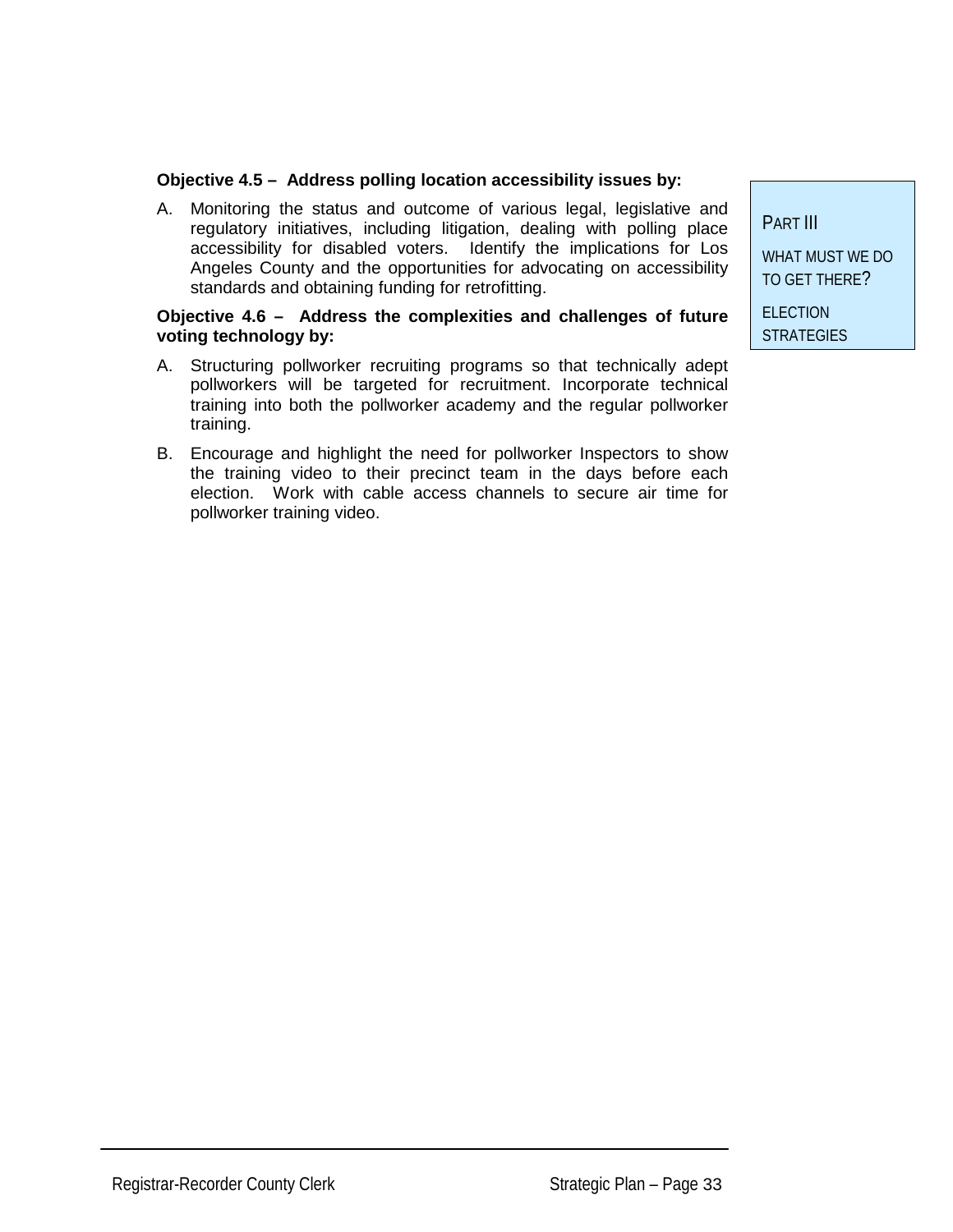### **STRATEGIC GOAL #3: COMMUNICATE OUR MISSION AND SCOPE OF SERVICE, INTERNALLY AND EXTERNALLY.**

#### *Strategic Overview*

In the past, the operations of the RR/CC were more static from year to year. In the last two years, not only has the degree of Federal and State involvement increased with new regulations and mandates, but the needs of the public have become more demanding.

For example, the Recorder/County Clerk operation must be more involved in working with law enforcement to address the growing problem of identify theft and real property fraud, areas that were not a major concern even a few years ago. Additionally, attempting to thwart identify fraud resulted in new state legislation (SB 247) that, beginning in July 2003, will significantly alter the process and timeliness of providing certified copies of birth and death records to the public.

In the Elections operation, significant and fundamental changes have occurred as a result of passage of the federal Help America Vote Act in 2002 and other state legislation that will have far-reaching consequences. The Department launched the Community Voter Outreach Committee in 1998 to communicate with and receive feedback on issues and service.

All of these changes have increased the need for a more professional corps of managers at the RR/CC and the need to expand communication links with the general public, key customers and stakeholders, other County and State agencies and to focus on change management strategies within the Department.

The following strategies offer several new and expanded ideas for improving these communication links.

#### *Specific Strategies*

 **COMMUNICATION STRATEGY 5: MAINTAIN AND IMPROVE OPERATIONAL LINES OF** 

#### **Objective 5.1 – Increase the professionalism of RR/CC staff by:**

- A. Conducting quarterly meetings between Departmental Human Resources managers and line unit managers focusing on workplace professionalism and policies, professional development, training and promotions. This strategy would also include a feedback loop between HR and the line unit managers.
- B. Conduct staff retreat sessions to identify and encourage development of skills and team building.

#### **Objective 5.2 - Communicate changes within the organization by:**

- A. Conducting regular meetings with line unit managers and staff to discuss and solicit feedback regarding procedural, policy, system and process change such as:
	- 1. Changes to work procedures

PART III

WHAT MUST WE DO TO GET THERE?

COMMUNICATION **STRATEGIES**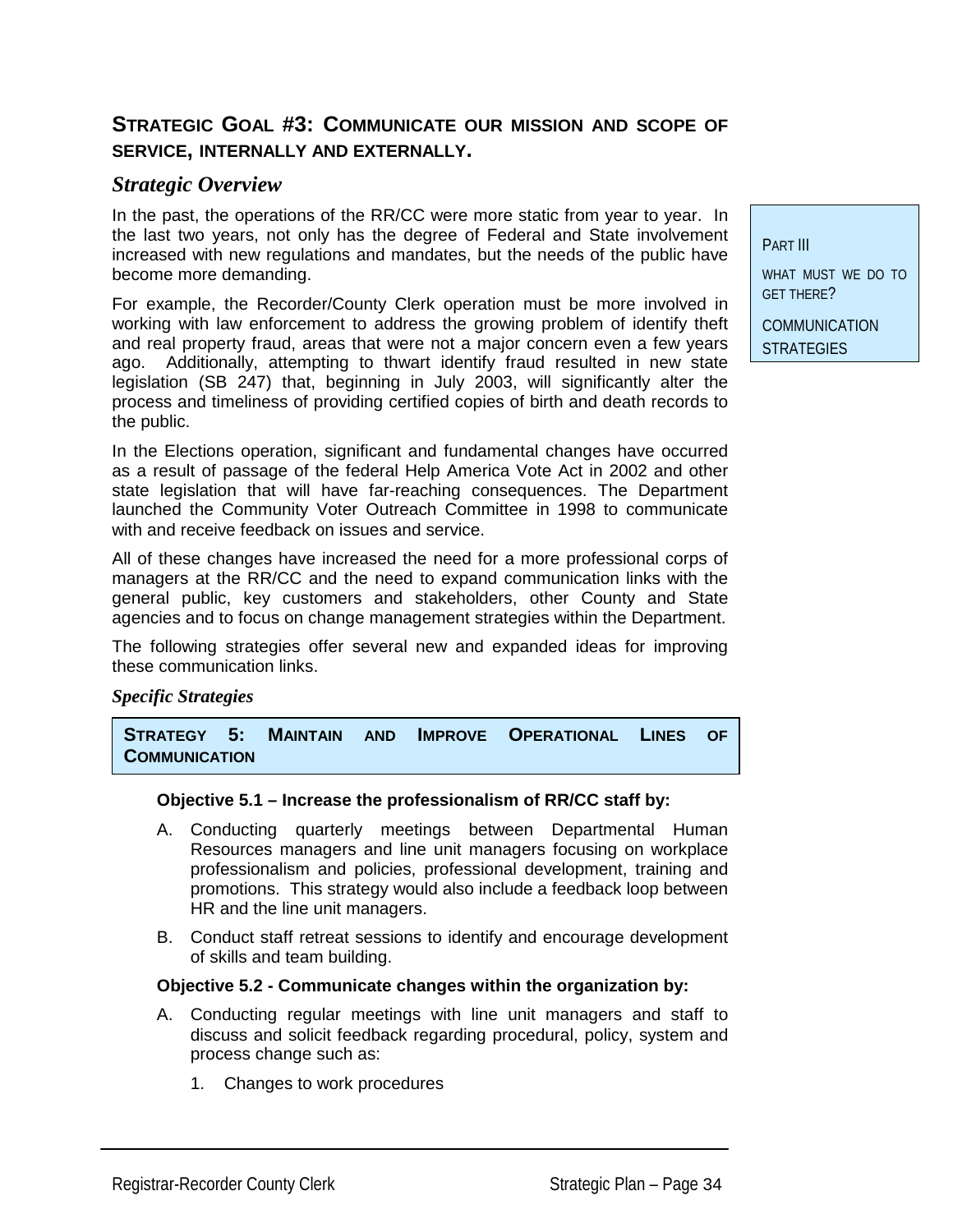- 2. New systems development
- 3. On-going strategic planning
- 4. Systems support procedures
- 5. New system procedures

#### **Objective 5.3 – Implement a statement of conduct for new employees by:**

A. Preparing and issuing a statement of expectations for all employees regarding proper professionalism, appropriate conduct and ethics. All employees will acknowledge the statement by signing the form that will become part of the employee's personnel record.

#### **Objective 5.4 – Make better use of existing RR/CC communication channels by:**

A. Using the Department's Intranet to post reports on workload status and trends, performance indicator status, sectional and departmental issues and achievements.

#### **Objective 5.5 – Enhance training of new managers by:**

A. Preparing and implementing a customized orientation for new managers to include a briefing on their specific budget and how to administer it and how to optimize use of in-house technology.

#### **Objective 5.6 – Improve the RR/CC telephone system response to public inquiries by:**

A. Analyzing the call volumes, peak loads, scalability, technology and features of the existing telephone systems. Work to identify funding to either improve the existing telephone systems or replace them to better accommodate peak call volumes, expand for growth and offer additional informational features to the public.

#### **STRATEGY 6: ENHANCE PUBLIC SERVICE AWARENESS AND OUTREACH**

#### **Registrar**

#### **Objective 6.1 – Expand community outreach efforts by:**

- A. Expand Phase Two partnerships with Community Voter Outreach Committee (CVOC) partners (i.e., community-based groups concerned with voting) and city clerks.
- B. Expand voter education/outreach regarding the introduction of new voting systems. Incorporate information to explain to voters complex and confusing election procedures such as the modified closed or "slightly ajar" primary election format.
- C. Expanding website functions for voter education and outreach. These would include a page informing voters about introduction of new voting

PART III

WHAT MUST WE DO TO GET THERE?

COMMUNICATION **STRATEGIES**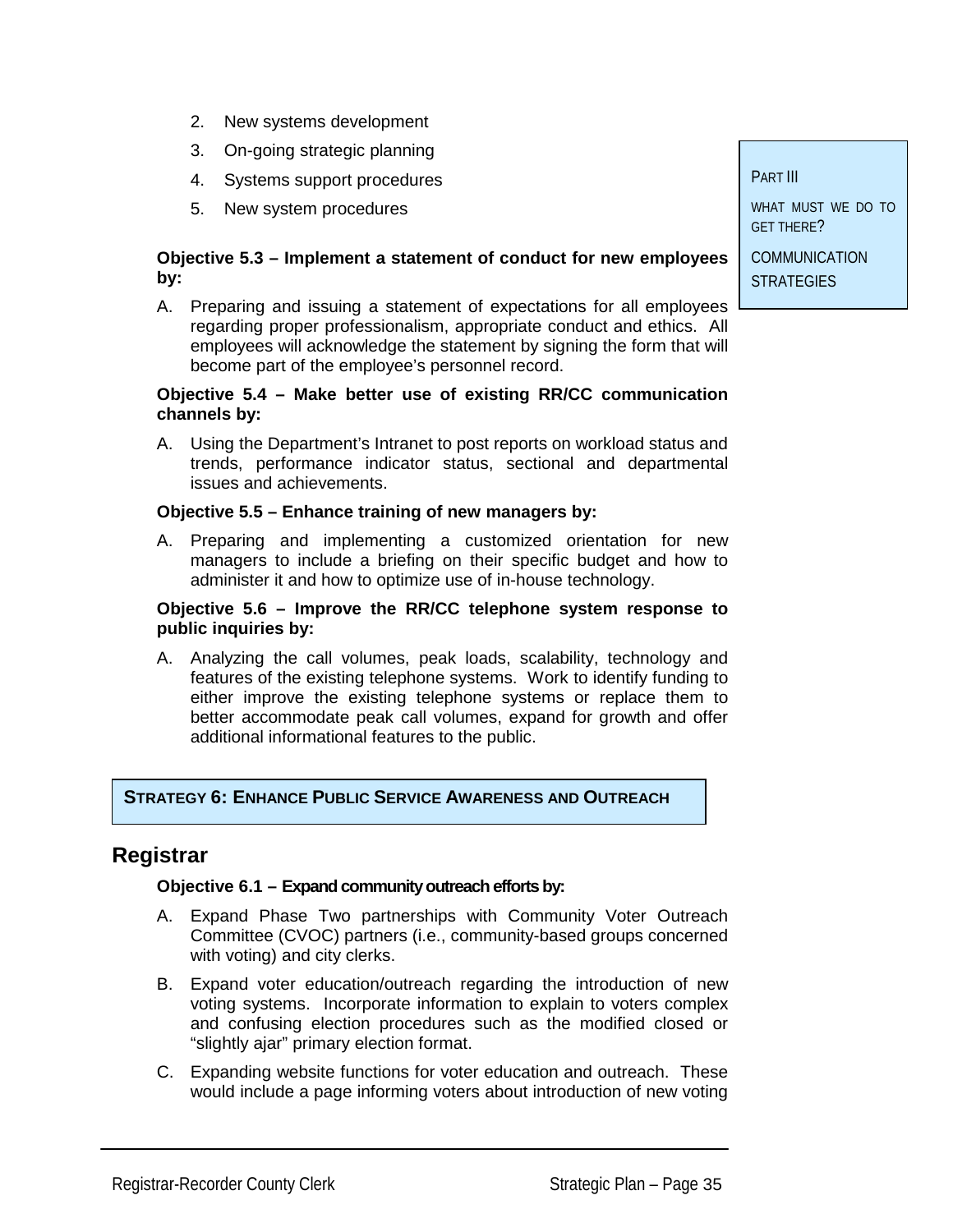systems to replace punch card voting. Evaluate feasibility of enhancing website functions to improve access for multilingual and visually impaired voters.

#### **Objective 6.2 – Maximize multilingual services by:**

- A. Investigating new technology features such as a multilingual telephone bank to better manage the multilingual oral assistance program. Maintain the current multilingual written assistance program.
- B. Continuing to promote multilingual services via the Community Voter Outreach Committee (CVOC), the Internet, etc. so that more voters with limited English proficiency are aware of the availability of these services.

#### **Objective 6.3 – Address accusations of voter fraud by:**

A. Continuing to collaborate with the Public Integrity Units within the District Attorney and Secretary of State's offices.

#### **Objective 6.4 – Improve voting services through post-election analysis by:**

A. Strengthening in-house post-election review/critique processes to formulate recommendations for improved procedures.

## **Recorder/County Clerk**

#### **Objective 6.5 – Market and promote awareness of branch office services by:**

A. Developing and implementing a comprehensive marketing program to promote awareness of our six regional offices and the Departmentwide services that are available at those branch offices and via the Internet.

#### **Objective 6.6 – Prevent and investigate real property and identity fraud by:**

- A. Developing and training staff on procedures to comply with SB247's requirements that customers purchasing copies of vital records (birth and death) complete an application signed under penalty of perjury in person or include a notarized statement with mail requests in order to receive certified copies.
- B. Working collaboratively with the County Auditor-Controller and/or law enforcement agencies such as the County Sheriff, District Attorney, police agencies or the FBI on ways to detect, prevent, investigate and prosecute identity and real property fraud within the County.

PART III

WHAT MUST WE DO TO GET THERE?

COMMUNICATION **STRATEGIES**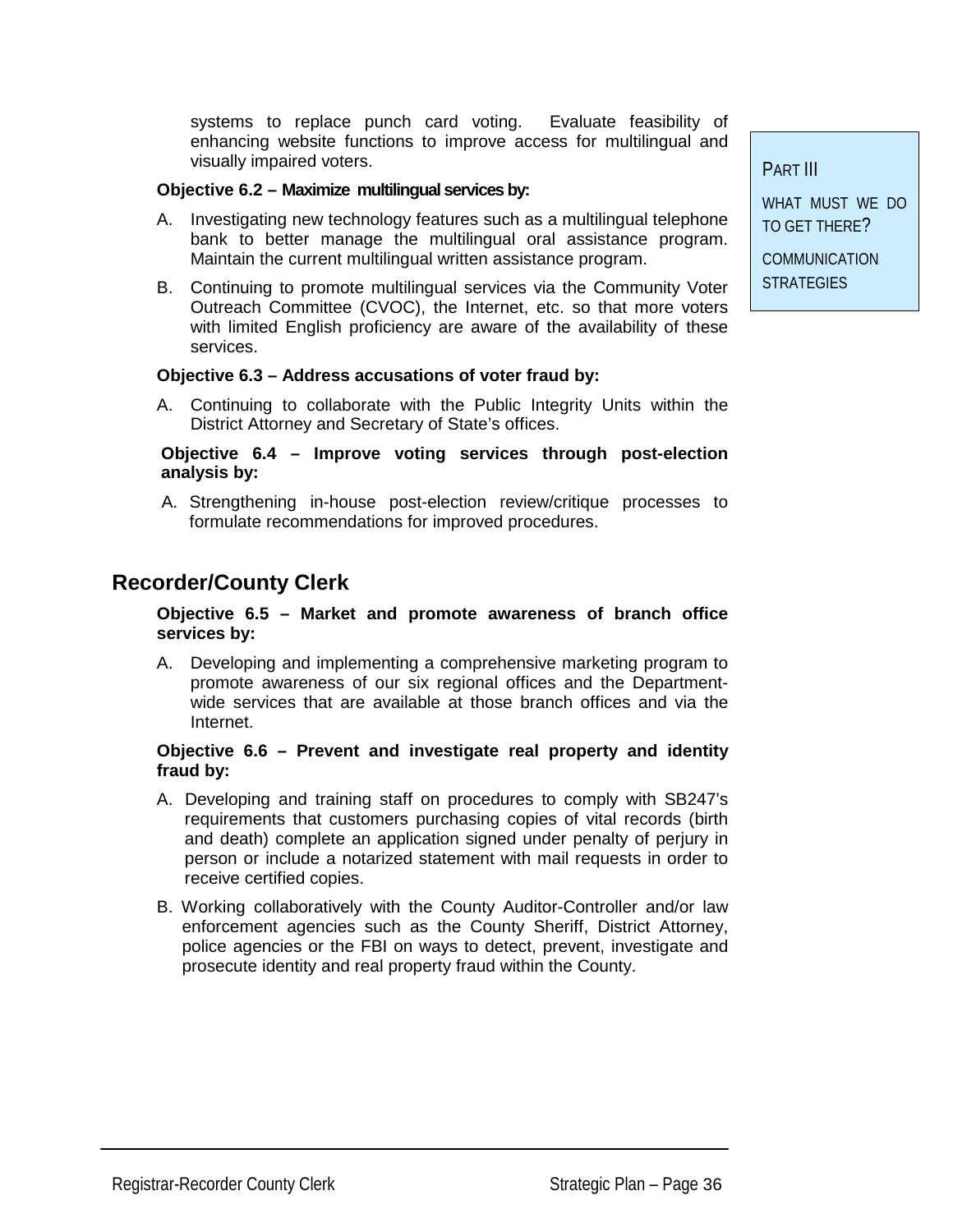## **STRATEGIC GOAL # 4: DEMONSTRATE EXEMPLARY STEWARDSHIP OF PUBLIC FUNDS BY EFFECTIVELY MANAGING EXISTING RESOURCES AND ACTIVELY PURSUING NEW REVENUE OPPORTUNITIES.**

#### *Strategic Overview*

The RR/CC generates a sizable revenue base derived from the assessed fees collected by the Recorder/County Clerk operation. However, election operations offer few opportunities to generate revenue. The only election services designed to be self-financing are candidate statement printing fees. Some revenue is generated from consolidated elections as each participating independent election jurisdiction (i.e. cities, school and water districts, etc.) pay a proportionate share of ballot costs when their contests and measures appear on the ballot of County conducted elections. Thus the Recorder/County Clerk capital and operating budget is not only self-sustaining but also offsets a significant portion of Registrar costs.

While Recorder revenue has seen recent, dramatic surges due to home refinancings fueled by record low interest rates, costs to conduct elections have skyrocketed primarily due to increased printing costs and expenses associated with expanding legally required services to multilingual voters. The Department must seek ways to control unit costs, reduce and better leverage Department overhead, and increase revenues. These strategies will help to sustain a financially viable Department, fund critical improvements and minimize reliance on Net County Cost (NCC).

#### *Specific Strategies*

**STRATEGY 7: EFFECTIVELY MANAGE EXISTING RESOURCES AND ACTIVELY INVESTIGATE AND PURSUE NEW REVENUE OPPORTUNITIES**

#### **Objective 7.1 – Optimize cost efficiency in elections administration by:**

- A. Developing different models for administering elections based on the size and geographic scope of the election. Models would include elements such as how pollworkers are recruited, how supplies are ordered and distributed and the configuration of polling locations, etc. The objective of the models would be to minimize unit costs (e.g., costper-ballot) by deploying resources in different configurations based on the requirements of the election and the costs. A financial model will be developed for estimating costs for each model and analyzing postelection costs. Models could be developed for the following types of elections:
	- 1. Countywide General elections
	- 2. Countywide Primary elections
	- 3. Uniform District Election Law (UDEL); and

PART III WHAT MUST WE DO TO GET THERE?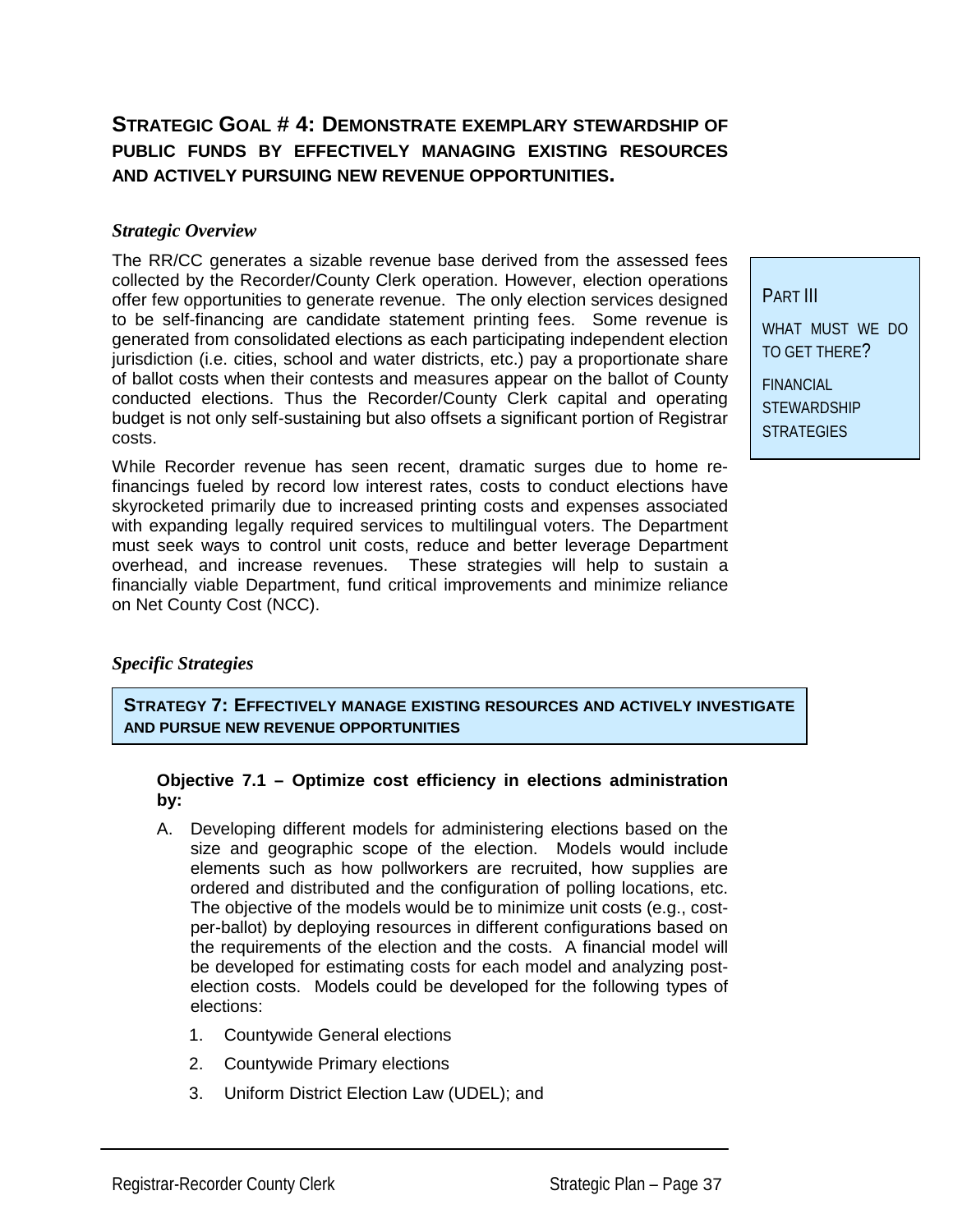- 4. Small, standalone local elections.
- B. Analyzing and evaluating the costs of providing multilingual services with the objective of minimizing the per-ballot or per-voter cost of providing these services. A comprehensive review of the translation and printing contract will be undertaken including reviewing experiences of other California counties with major foreign language requirements.
- C. Continuing to work on strategies for reducing the number of precincts, which is a significant driver of election costs. Initially, existing precincts will be reconfigured to reflect the recent legislation increasing the maximum size of precincts to 1,250 registered voters. Continual legislative advocacy will be directed at allowing larger maximum precinct size and/or deducting Permanent Absentee Voters (PAV) from the precinct size definition.
- D. Analyzing the potential for combining precincts into Neighborhood Voting Centers (NVCs). This would change the current precincting model of identifying precincts and then looking for a polling location to a more efficient approach of identifying ideal voting locations and then assigning voters appropriately. This approach can be facilitated by emerging technologies such as touchscreen voting and electronic voter rosters that could theoretically free voters from mandated specific locations and allow polling locations to handle a much larger number of voters efficiently.
- E. Maintaining the most accurate voter registration roll possible through aggressive use of the National Change of Address (NCOA), Address Correction Service (ACS), the Statewide Voter Registration Database (Calvoter or its successor) DMV Data matches, and juror file crosschecking. A more accurate voter roll results in reduced costs for election material mailing and printing sample ballots and permanent absentee ballots. It also provides more accurate turnout data and increases public confidence in the electoral process.
- F. Optimizing pollworker staffing to minimize recruitment and training costs. This can be facilitated by analyzing pollworker no-show and turnout statistics by polling location. Polling location staffing can be targeted at three to four workers per location with a higher complement established for locations with more than 1,000 voters. We will continue to explore pollworkers recruitment maximization in which partnerships allow us to maximize the number of pollworkers referred by one avenue (versus the current method of recruiting one person at a time.) without a corresponding loss in service.
- G. Reducing mailing costs (for absentee ballots) by continuing to mail initial in-County permanent and 29 day in advance absentee ballots via third-class postage rates.
- H. Exploring alternative methods for delivering voting booths and election supplies to polling locations such as expanding the pilot precinct officer supply pick-up program.

PART III

WHAT MUST WE DO TO GET THERE?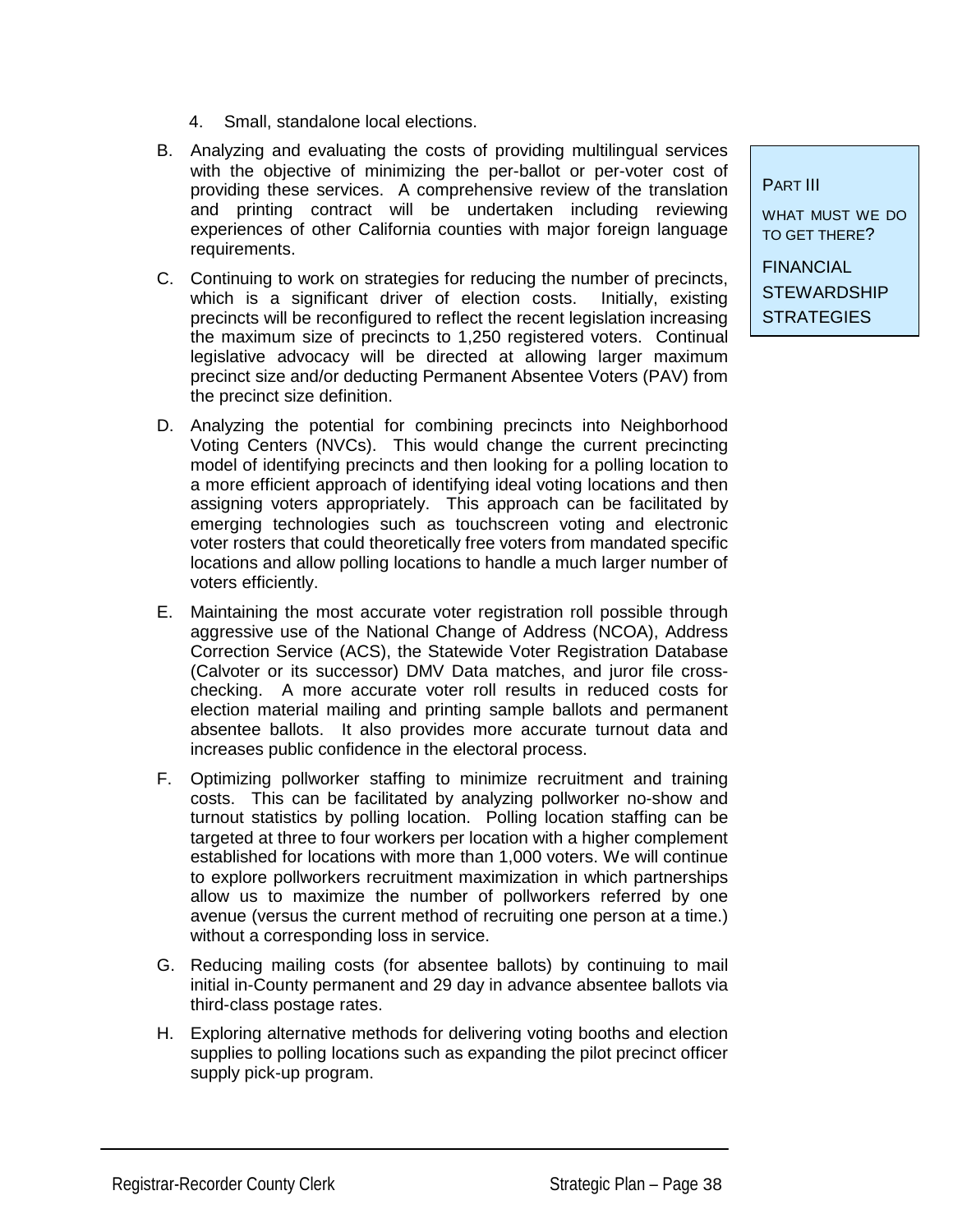#### **Objective 7.2 – Review existing revenue sources; expand revenue sources by:**

- A. Expanding election services for cities by identifying additional jurisdictions that may wish to consolidate with County-conducted elections. An impetus for further consolidation could be realized after the County implements a touchscreen voting system and has the resources and systems needed to facilitate additional consolidations and facilitate more complex ballots.
- B. Expanding partnerships with private industry for obtaining equipment donations at peak election periods (cell phones, etc.) or for providing polling locations and/or pollworkers such as the Adopt-a-Poll program. This "in-kind" revenue would help leverage existing Department resources and result in further outreach in the business community.
- C. Performing cost analyses for services provided to the public and candidates. Increase fees where appropriate based on the calculated costs and the statutory authority of the Department. Examples where fees might be increased include:
	- 1. Copying fees in the Election Information Section.
	- 2. Providing GIS/voter file extracts for researching voting records.

#### **Objective 7.3 – Increase budgetary accountability and responsibility by:**

A. Assigning accountability and responsibility to division managers to operate within the established division budgets. Provide training to managers on budget preparation and analysis. Conduct quarterly Department-wide budget assessments with division managers and line unit managers to assure appropriate tracking, understanding and compliance.

#### **Objective 7.4 – Maintain and leverage leadership in statewide legislative monitoring and advocacy by:**

- A. Maintaining a leadership position in statewide legislative monitoring and advocacy related to the administration of elections and public records. Specific strategy elements include:
	- 1. Maintain a dialogue with County Supervisors, the California Secretary of State, members of the State Legislature and the U.S. Congress on issues dealing with elections and public record administration;
	- 2. Evaluate legislative proposals to determine their potential impact on Department operations and the public welfare;
	- 3. Keep County Supervisors, CAO and lobbyists informed on issues of concern and "for" and "against" positions on proposed legislation;
	- 4. Solicit support from the County CAO, Board of Supervisors, the California Secretary of State and peer Registrars for support on legislation and funding possibilities such as the Voting Modernization Board and the Federal Help America Vote Act; and

PART III

WHAT MUST WE DO TO GET THERE?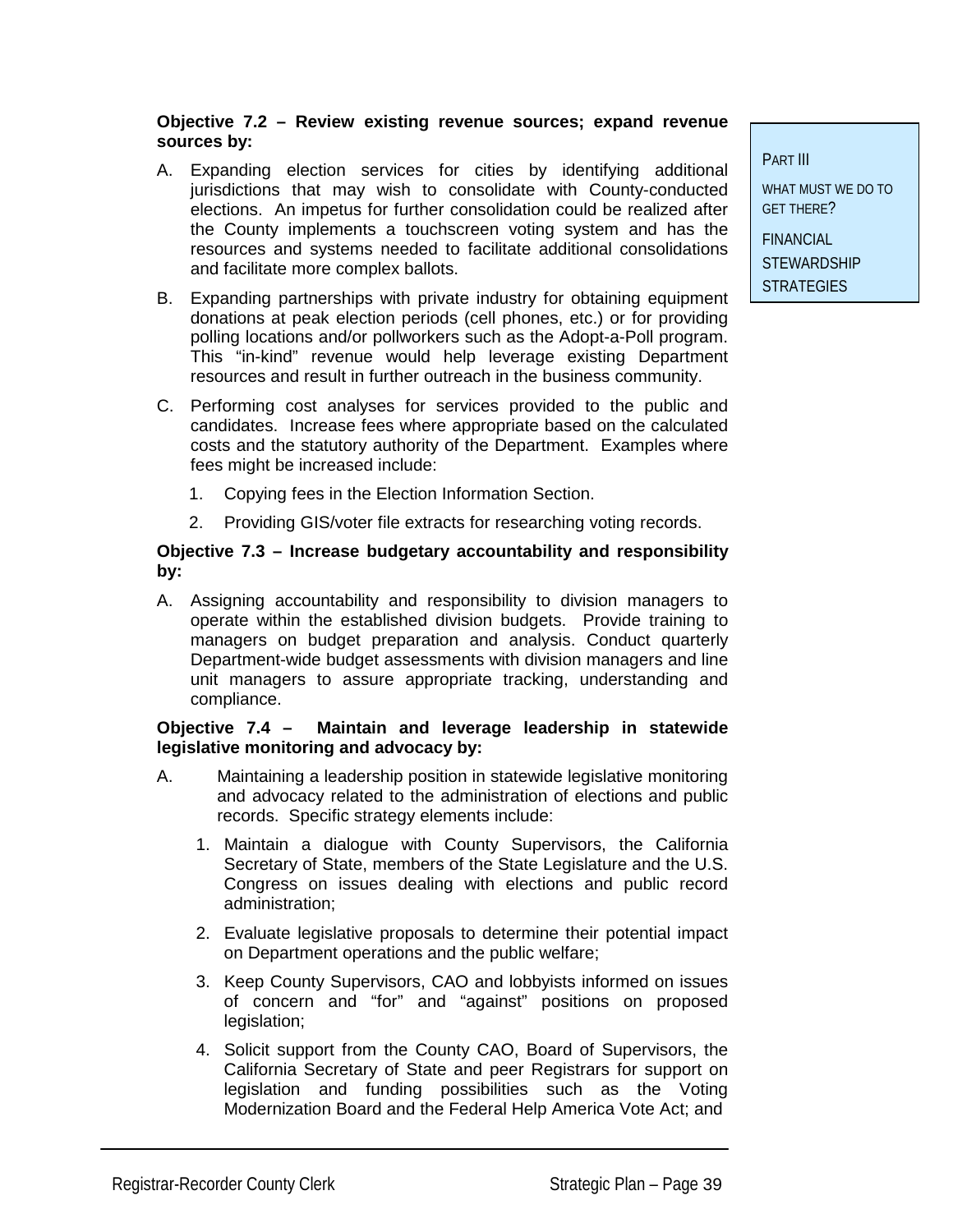- 5. Seek and support laws that reduce election costs.
- B. Maintaining leadership in California Association of Clerks and Election Officials (CACEO) and County Recorder's Association of California (CRAC).
	- 1. Support legislation that enhances technology advancements and customer service in Recorder/County Clerk operations (such as electronic recording of property documents from trusted partners such as title companies and financial institutions).

PART III

WHAT MUST WE DO TO GET THERE?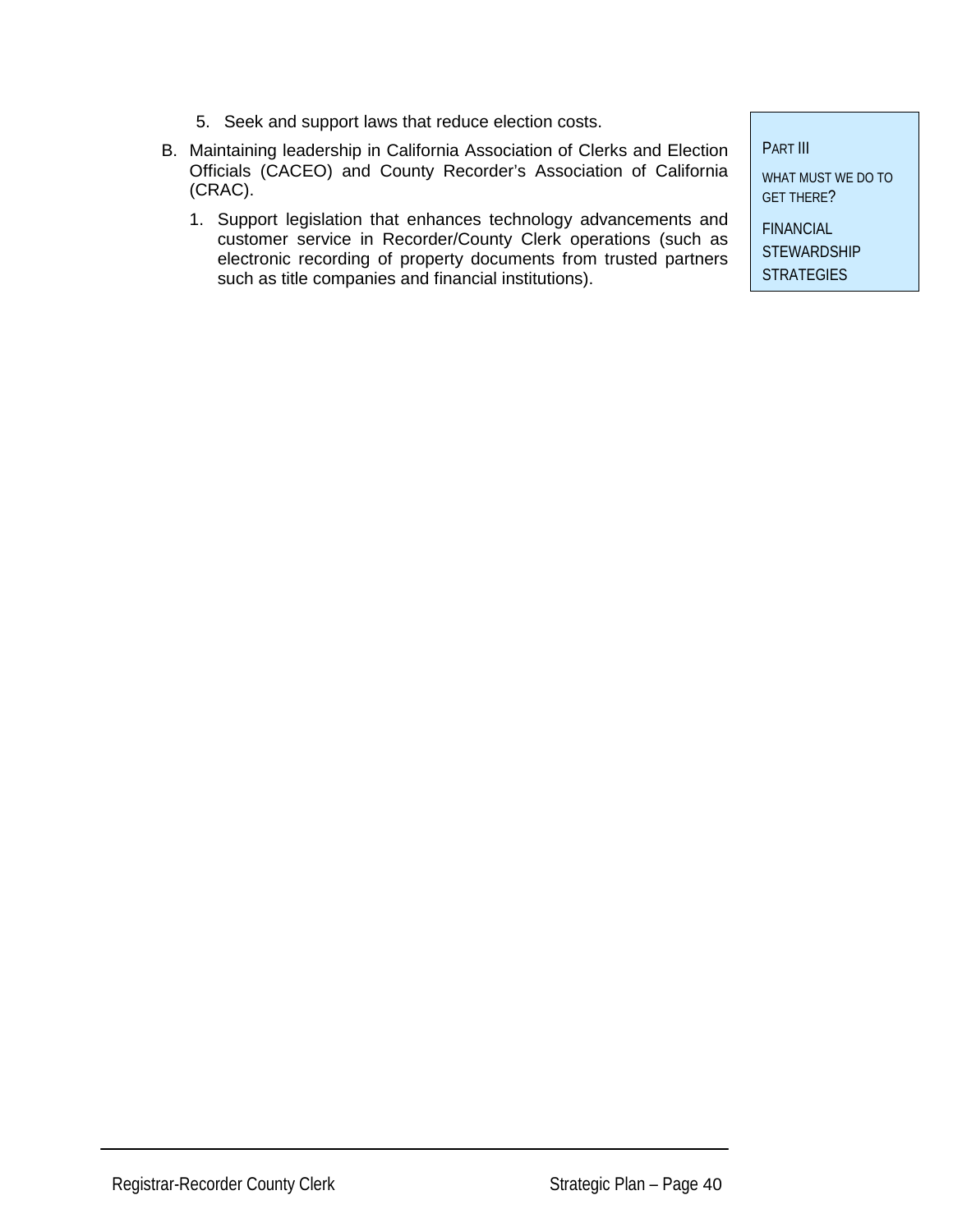### **STRATEGIC GOAL #5: WORK TO ENSURE SAFEGUARDS ARE IN PLACE TO PROTECT AGAINST FRAUDULENT CREATION AND USE OF PUBLIC RECORDS.**

**Objective 8 – Support safeguards to protect against fraudulent creation and use of public records by:**

- A. Sustaining the partnership of the Recorder/County Clerk with law enforcement to address the growing problem of identify theft and real property fraud.
- B. Continuing and expanding partnership and cooperation with District Attorney and Secretary of State's Public Integrity Units to assist in detecting and gathering evidence for prosecution of voter registration and voting fraud.

PART III

WHAT MUST WE DO TO GET THERE? STRATEGIES TO COMBAT FRAUD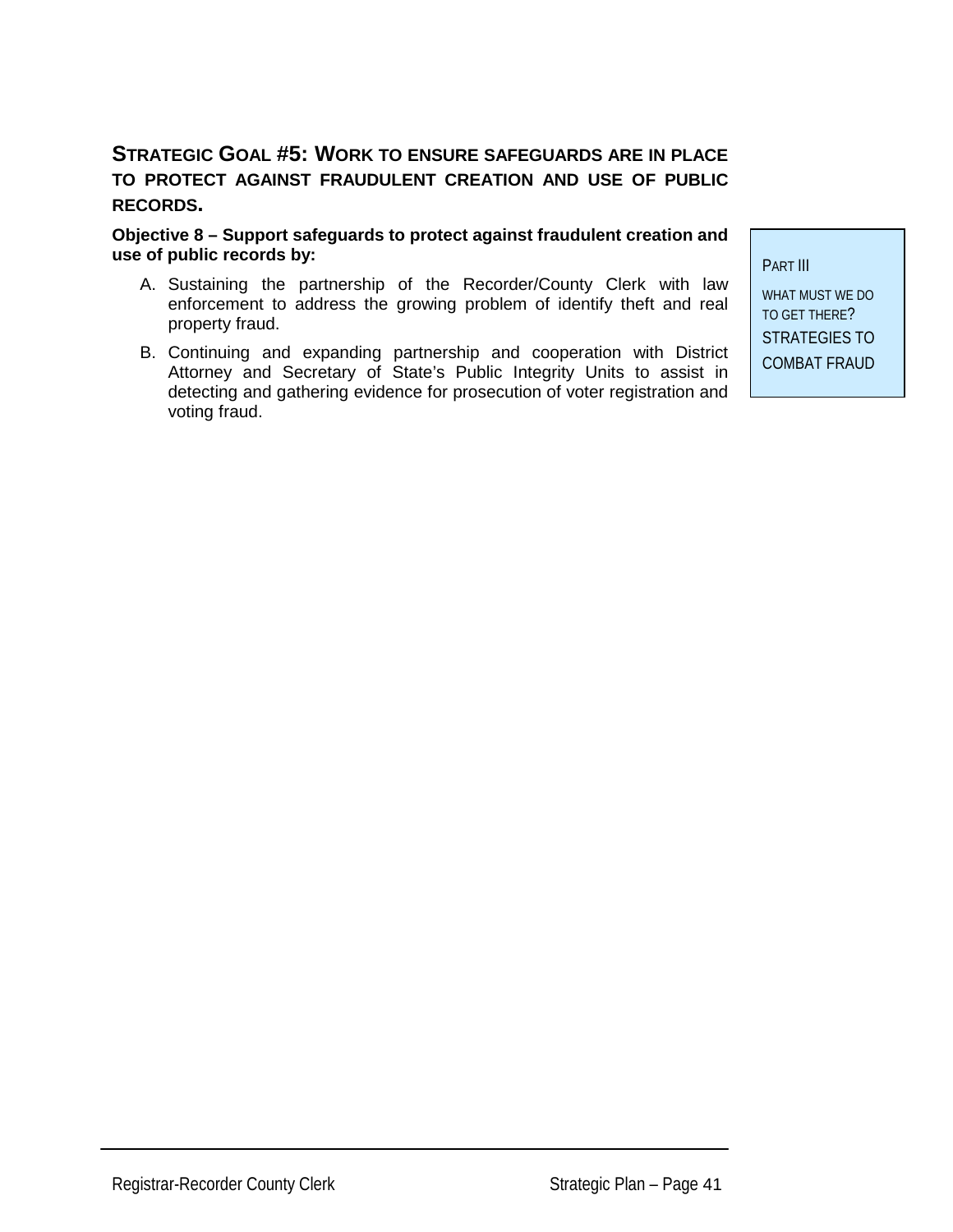## **IV. HOW WILL WE KNOW WE HAVE SUCCEEDED?**

#### **STRATEGIC MEASUREMENT**

Periodic assessment of the implementation of this strategic plan, the results we achieve and the extent that the RR/CC is responsible for these results, is necessary for successful strategic management. RR/CC managers need to know what worked, what didn't, and why. They will then need to explore alternatives for reshaping the plan so that the strategic vision is realized.

The following feedback mechanisms will be used and monitored to obtain the information necessary to monitor implementation:

#### **Stakeholder Groups**

We will continue to meet with and seek feedback from our stakeholder groups to share ideas, accomplishments and concerns. These groups include:

- Community Voter Outreach Committee (CVOC)
- City Clerks, City Managers and elected officials Countywide
- **Pollworker focus groups**
- **Property Task Force**
- Real Property Fraud Task Force

#### **PERFORMANCE MEASUREMENT**

We will establish and monitor a variety of performance measures. Some of these measures have been used for years while others have been recently adopted. The Department Management Audit conducted in 2000 recommended several indicators for measuring outcomes, inputs, productivity, quality and cost efficiency. These measures will be key to revealing results achieved, identifying implementation problems and improving services.

A review of this Strategic Plan will be conducted annually in conjunction with the Department's Goals and Accomplishments required report that is submitted to the Chief Administrative Office each year.

**PART IV** 

**HOW WILL WE KNOW WE HAVE SUCCEEDED?** 

**STRATEGIC MEASUREMENT**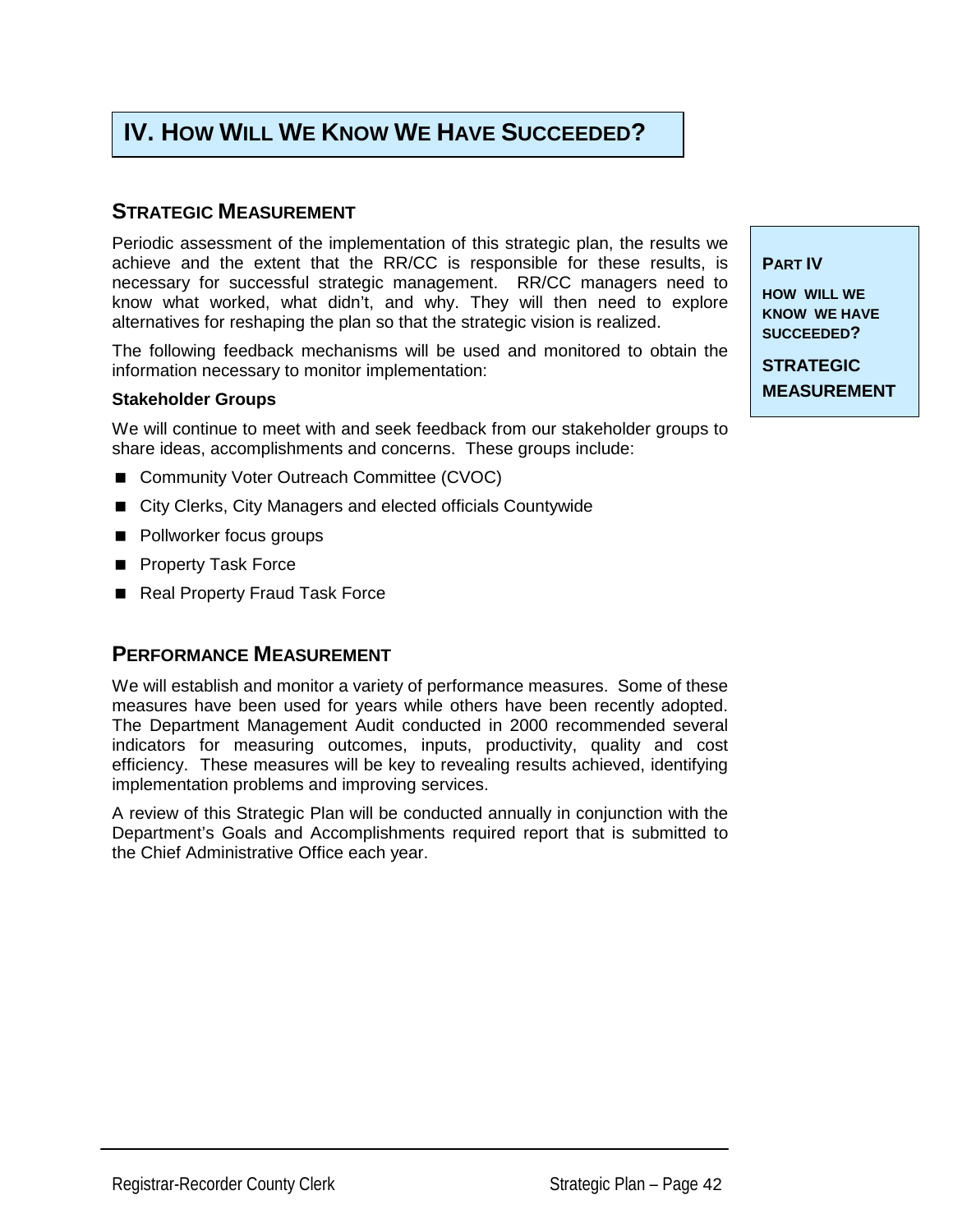#### **USING TECHNOLOGY TO IMPLEMENT OUR STRATEGIC PLAN**

As seen in the preceding goals, strategies and objectives, technology is a key enabler for success. Some of the technology implications of this strategic plan include:

- A long-term commitment to image-based records management particularly in the Recorder/County Clerk operation. This includes accepting imaged documents from other County agencies and providing public inquiry access and real-time printing of vital records for same-day service availability at headquarters and at all branch offices.
- **Increased electronic recording of documents. The first step, implemented in** 2002, is electronic recording of tax liens from other government agencies (TTC and FTB) with IRS tax liens scheduled for implementation in 2003. Though such unrestricted use of electronic property records is not yet permitted under State law, we anticipate that it will be soon (legislation is pending). If passed, enabling legislation would allow us to electronically record property documents from trusted partners such as title companies and financial institutions.
- **I.** Upon availability of enhanced software, expand use of Intelligent Character Recognition (ICR) for speedier entry of voter registration data and explore new technologies such as using electronic signature verification (used by banks) in election applications for absentee ballots and possibly petitions. Web enabled electronic absentee ballot applications and voter registration forms also hold promise for streamlining data entry of these voluminous processes.
- **E** Technology is emerging that would enable use of electronic poll books to replace hard-wired computers and expensive T1 line communications for early voting at numerous locations prior to election day (part of DRE touchscreen voting phased-in implementation) and for precinct based voting on election day. Wireless technology may be feasible to assure availability to pollworkers of up to date voter file data. This could render paper rosters obsolete and may contribute to eventual new paradigms in voting, some of which may require enabling legislation.
- The biggest technical challenge, entailing the most risk for the Department, is the Countywide implementation of a DRE touchscreen voting system to replace the decertified votomatic system, anticipated for November 2005. In the interim, a new paper-based optical scan voting system (InkaVote) must be fully installed in time for the Presidential Primary and General Election cycle in 2004 and to serve as the County's absentee/mail voting system.

These technology efforts will be costly, complex and difficult to fully implement but hold the promise of enhanced customer service.

**PART IV USING TECHNOLOGY**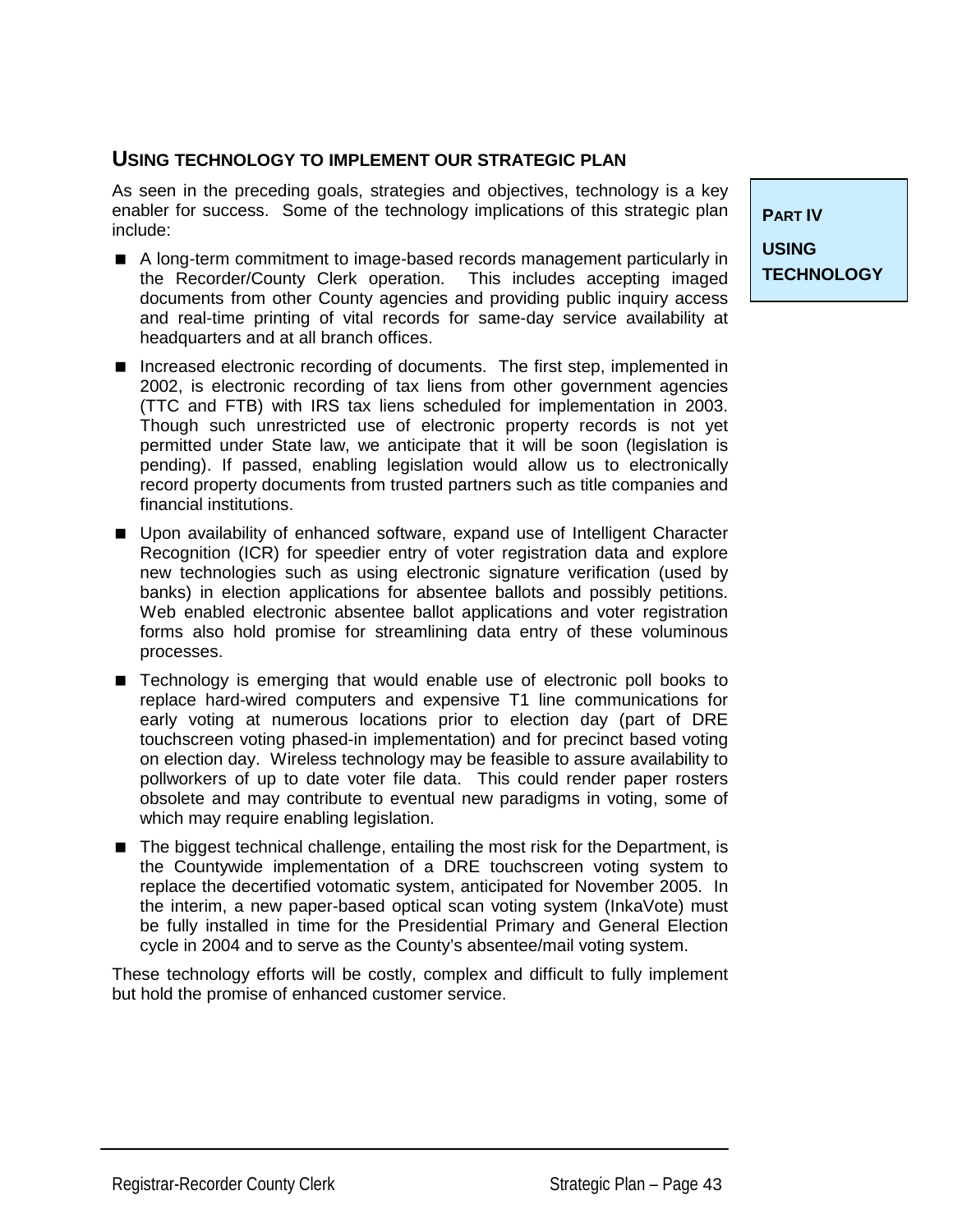## **V. APPENDICES**

| C1. TIMELINE: MYRIAD STEPS TO REPLACE PUNCH CARD VOTING SYSTEM  50 |  |
|--------------------------------------------------------------------|--|
| C2. PHASED-IN APPROACH TO INSTALLATION OF NEW VOTING SYSTEM 52     |  |
|                                                                    |  |
|                                                                    |  |
|                                                                    |  |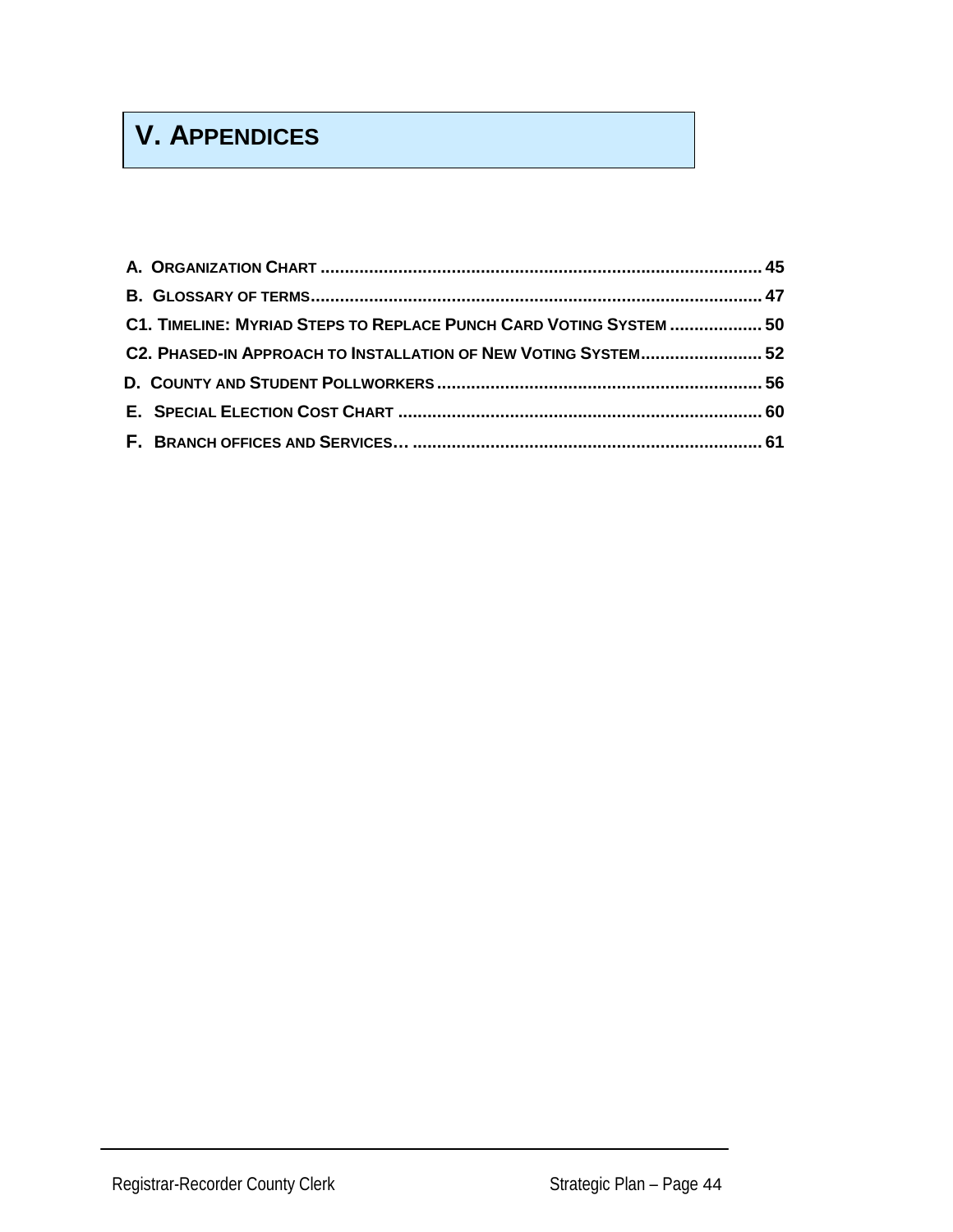## **APPENDIX A – ORGANIZATION CHART**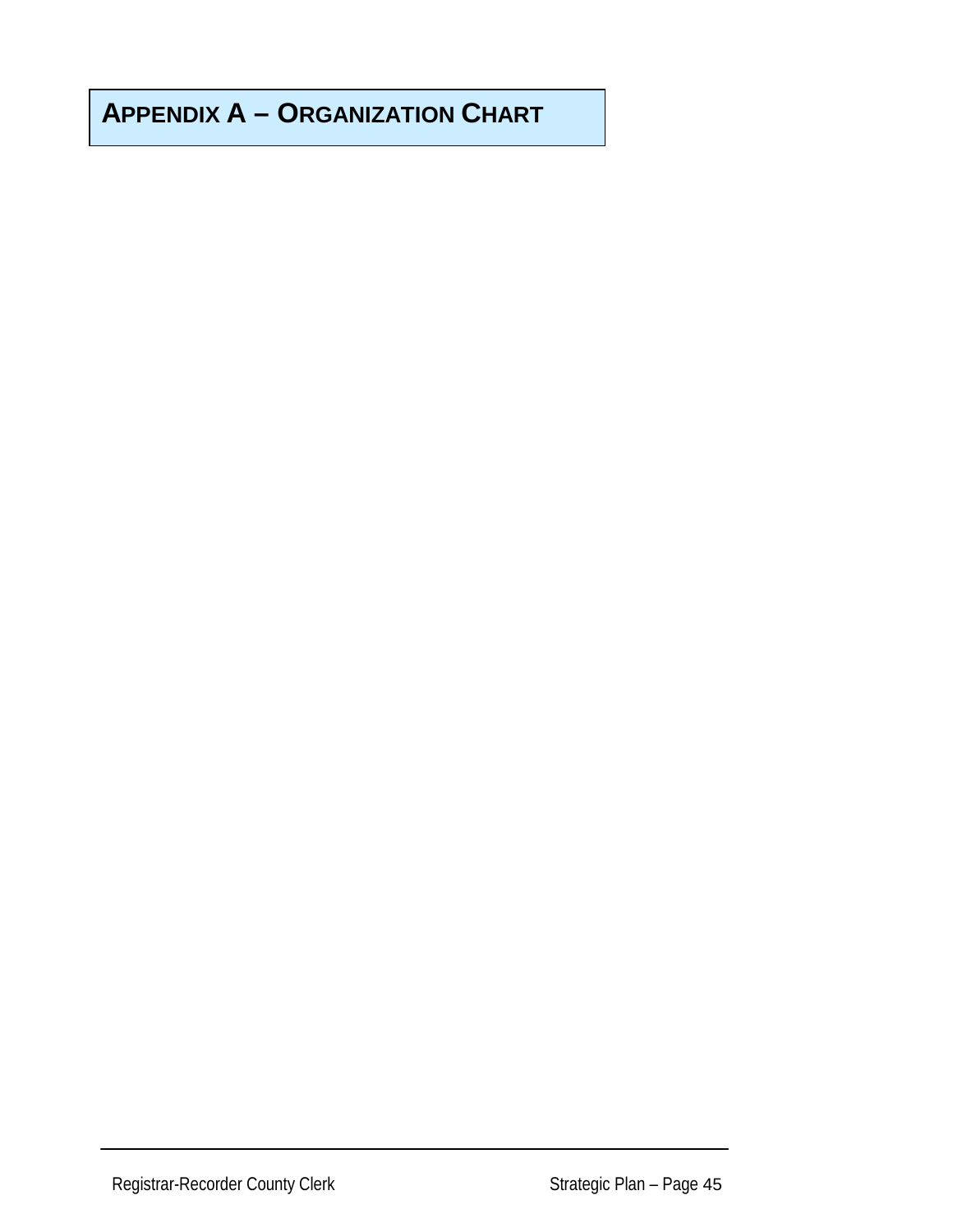

Registrar-Recorder County Clerk Strategic Plan – Page 46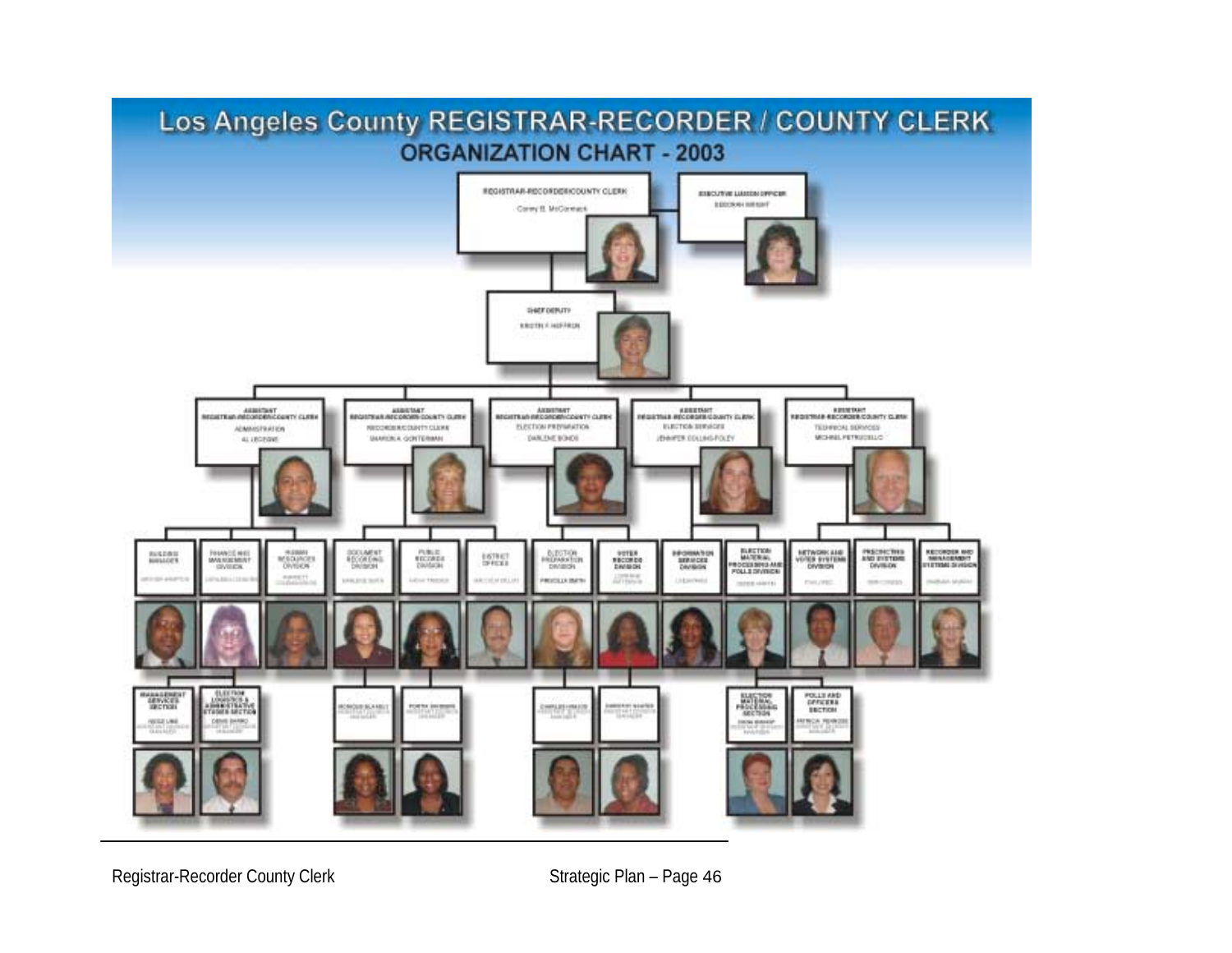## **APPENDIX B – GLOSSARY OF TERMS**

| Absentee ballot            | A type of ballot that allows an eligible voter to cast the ballot<br>outside of a voting precinct. Historically used by voters who<br>foresee that they will be unable to visit the precinct on election day<br>due to travel commitments, an illness or a disability. In California,<br>absentee voting is available to any voter via application or by<br>Permanent Absent Voter (PAV) status (as of 2001). |
|----------------------------|---------------------------------------------------------------------------------------------------------------------------------------------------------------------------------------------------------------------------------------------------------------------------------------------------------------------------------------------------------------------------------------------------------------|
| AV ballot                  | Absentee Voter ballot. See Absentee ballot.                                                                                                                                                                                                                                                                                                                                                                   |
| Convenience voting         | A concept, process or procedure allowing voters to cast ballots in<br>a convenient, expedited or timely manner.                                                                                                                                                                                                                                                                                               |
| Digital signature          | A unique, electronic identifier that can authenticate the "signer" of<br>a document without a handwritten signature.                                                                                                                                                                                                                                                                                          |
| <b>DRE</b>                 | Direct Recording Electronic. See Touchscreen Device.                                                                                                                                                                                                                                                                                                                                                          |
| Early voting               | Voting prior to the official election day by casting an absentee<br>ballot or voting in a County-administered controlled setting.                                                                                                                                                                                                                                                                             |
| Electronic recording       | Accepting and processing recordable documents that are received<br>in electronic form rather than on paper.                                                                                                                                                                                                                                                                                                   |
| <b>GIS</b>                 | Geographic Information System. A computer database and user<br>interface whereby data pertaining to geographic locations such as<br>addresses and parcel numbers is linked and overlaid.                                                                                                                                                                                                                      |
| <b>HAVA</b>                | Help America Vote Act                                                                                                                                                                                                                                                                                                                                                                                         |
| <b>ICR</b>                 | Intelligent Character Recognition Software that translates<br>handwriting into computer-readable data.                                                                                                                                                                                                                                                                                                        |
| Imaging                    | Creating a digital or facsimile copy of a document via electronic<br>imaging.                                                                                                                                                                                                                                                                                                                                 |
| Indexing                   | Creating a recorded linkage, via computer, between a document<br>and certain key information elements on the document. For<br>property conveyance records, documents are indexed by grantor<br>and grantee name.                                                                                                                                                                                              |
| Inspector                  | The lead pollworker at a polling location.                                                                                                                                                                                                                                                                                                                                                                    |
| Interactive Voice Response | A telephone-based system allowing callers to transact business by<br>speaking to a computer or providing data through pushing a<br>telephone keypad.                                                                                                                                                                                                                                                          |
| IT                         | Information Technology.                                                                                                                                                                                                                                                                                                                                                                                       |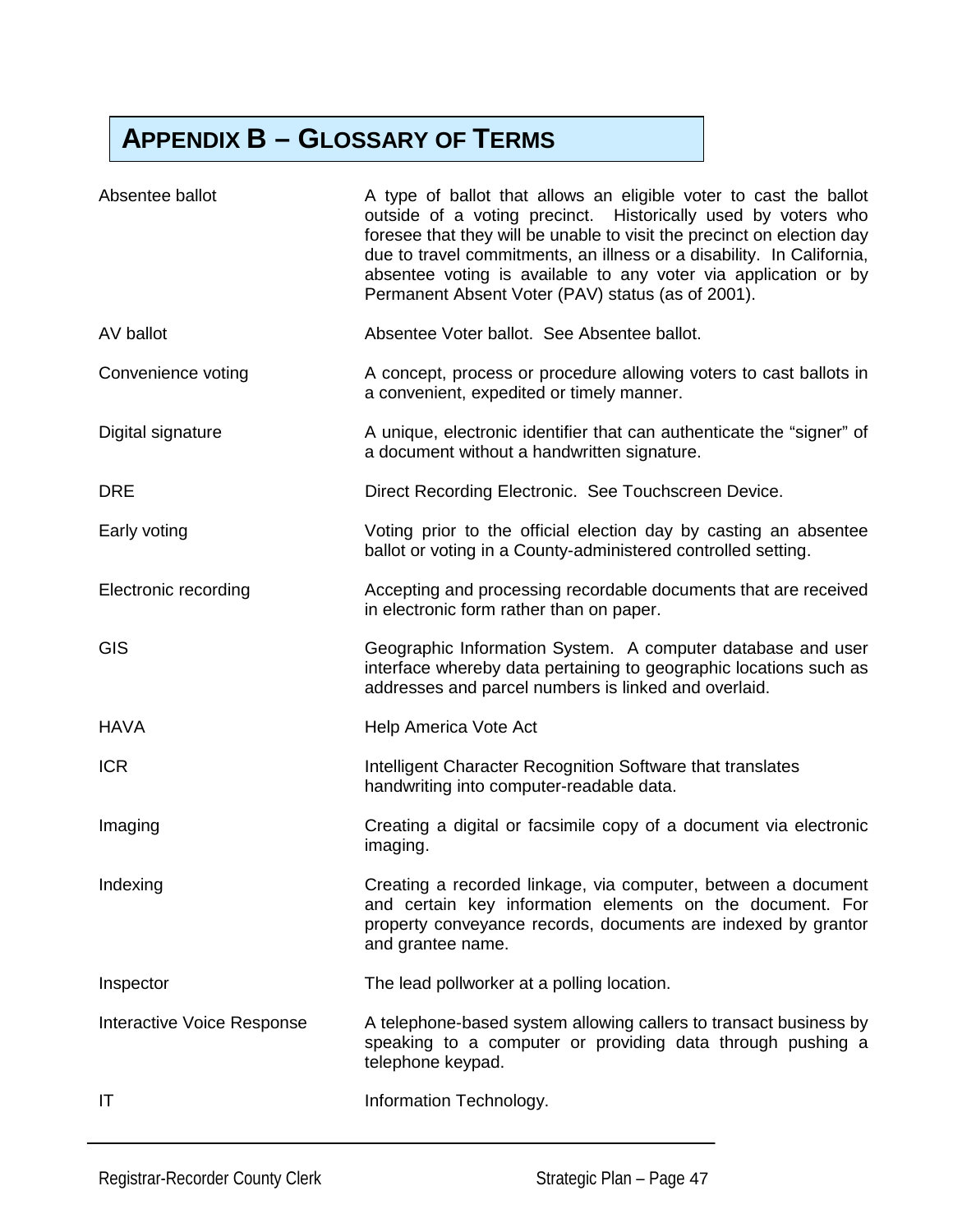| <b>IVR</b>                | See Interactive Voice Response.                                                                                                                                                                                                                                                                                                                                                                                            |
|---------------------------|----------------------------------------------------------------------------------------------------------------------------------------------------------------------------------------------------------------------------------------------------------------------------------------------------------------------------------------------------------------------------------------------------------------------------|
| Lien                      | A charge or encumbrance on a property establishing rights,<br>usually for payment of a debt or obligation, for the party placing<br>the lien (the lienholder). Tax liens are commonly placed on<br>properties for nonpayment of income taxes so that the obligation<br>is paid before title on the property can be transferred. Liens are<br>commonly recorded with the RR/CC to secure the interest of the<br>lienholder. |
| Microfilm                 | A media used to store copies of documents on a filmlike<br>substance. Also called microfiche.                                                                                                                                                                                                                                                                                                                              |
| "Motor Voter"             | The Federal Voting Rights Act of 1993, also known as "Motor<br>Voter," allows people to register to vote when registering their<br>motor vehicles or obtaining a driver's license.                                                                                                                                                                                                                                         |
| <b>NVRA</b>               | National Voter Registration Act of 1993.                                                                                                                                                                                                                                                                                                                                                                                   |
| <b>PAV</b>                | Permanent Absent Voter. The status of voters who apply to be a<br>permanent absentee voter, avoiding the need to re-apply for each<br>election. See also Absentee Ballot.                                                                                                                                                                                                                                                  |
| Pollworker<br>Precinct    | A person who administers the voting at a precinct.<br>An election district created for voting purposes (also known as a<br>polling location).                                                                                                                                                                                                                                                                              |
| <b>Provisional ballot</b> | A ballot cast at a polling location by a voter whose eligibility to<br>vote is questionable or unknown. Provisional ballots are<br>researched and qualified (or disqualified) before counting.                                                                                                                                                                                                                             |
| RR/CC                     | The office of the Los Angeles County Registrar-Recorder/County<br>Clerk.                                                                                                                                                                                                                                                                                                                                                   |
| Real property documents   | Legal documents associated with the sale, conveyance or transfer<br>of real property or title to real property or encumbrances on real<br>property. Examples include trust deeds, grant deeds, bank notes,<br>liens, etc.                                                                                                                                                                                                  |
| Title company             | Private business that researches title and encumbrances on real<br>property and provides insurance to property owners and lenders<br>based on the results of that research.                                                                                                                                                                                                                                                |
| Touchscreen device        | A direct electronic voting device (also known as DRE) that uses a<br>touchscreen for selecting candidates and ballot measures.                                                                                                                                                                                                                                                                                             |
| <b>UDEL</b>               | Uniform District Election Law. A process whereby two or more<br>local elections are consolidated into one election held in<br>November of odd-numbered years (i.e., 2001, 2003, etc). UDEL<br>elections allow the elections administrator, and the sponsoring                                                                                                                                                              |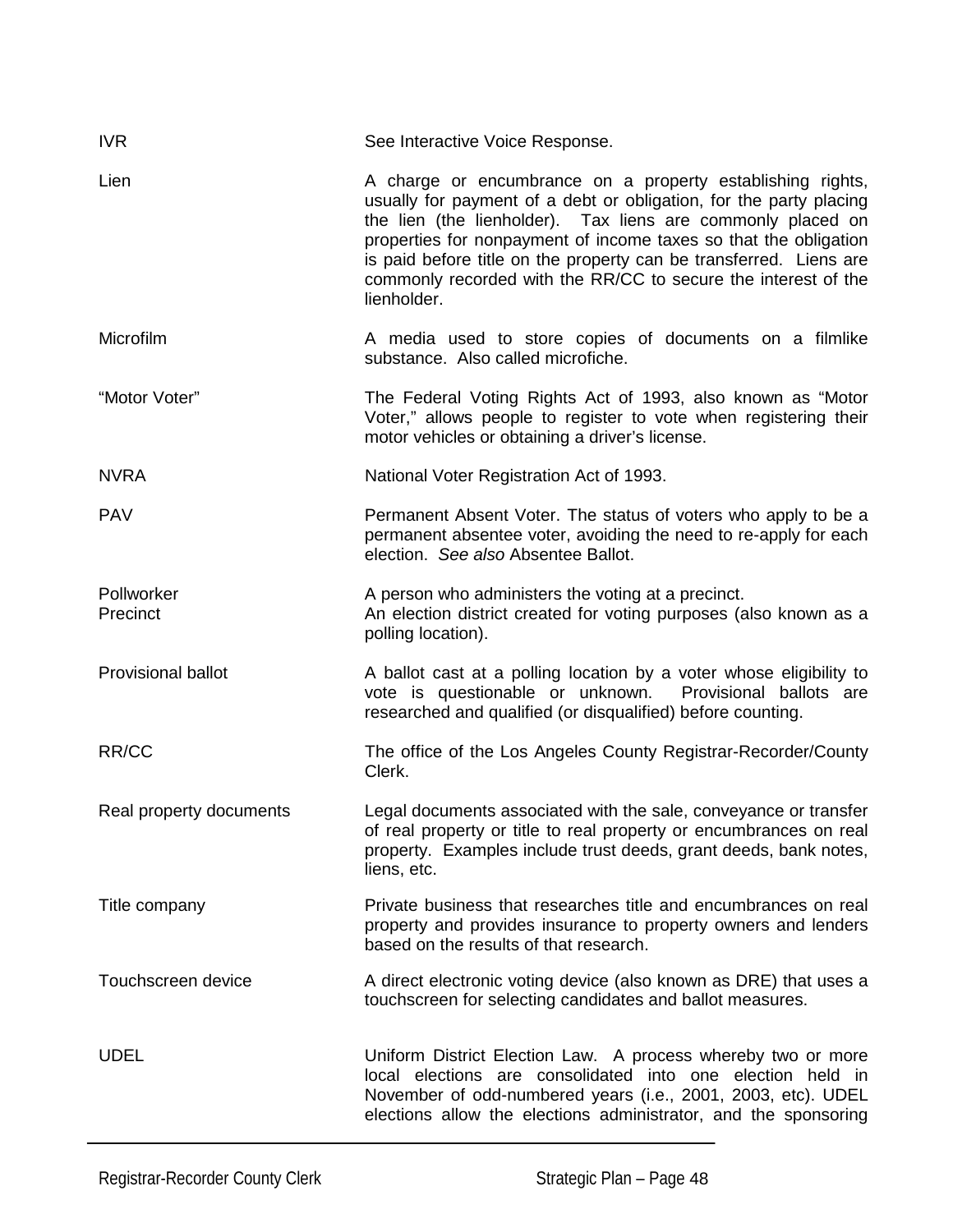|               | local districts, to realize economies of scale through combining<br>elections.                                                                                                                                                                                                |
|---------------|-------------------------------------------------------------------------------------------------------------------------------------------------------------------------------------------------------------------------------------------------------------------------------|
| Vital records | Public records kept by a political subdivision such as Los Angeles<br>County. Vital records include birth, death and marriage<br>certificates.                                                                                                                                |
| <b>VIMS</b>   | Voter Information Management System. A proprietary voter<br>registration and elections management computer system.                                                                                                                                                            |
| Voter turnout | The percentage of all voters who cast ballots in an election.                                                                                                                                                                                                                 |
| <b>VRA</b>    | Voting Rights Act of 1965. An act of the U.S. Congress<br>guaranteeing the voting rights of all eligible voters and obligating<br>States and local governments to provide accommodations and<br>measures facilitating voting for persons with limited English<br>proficiency. |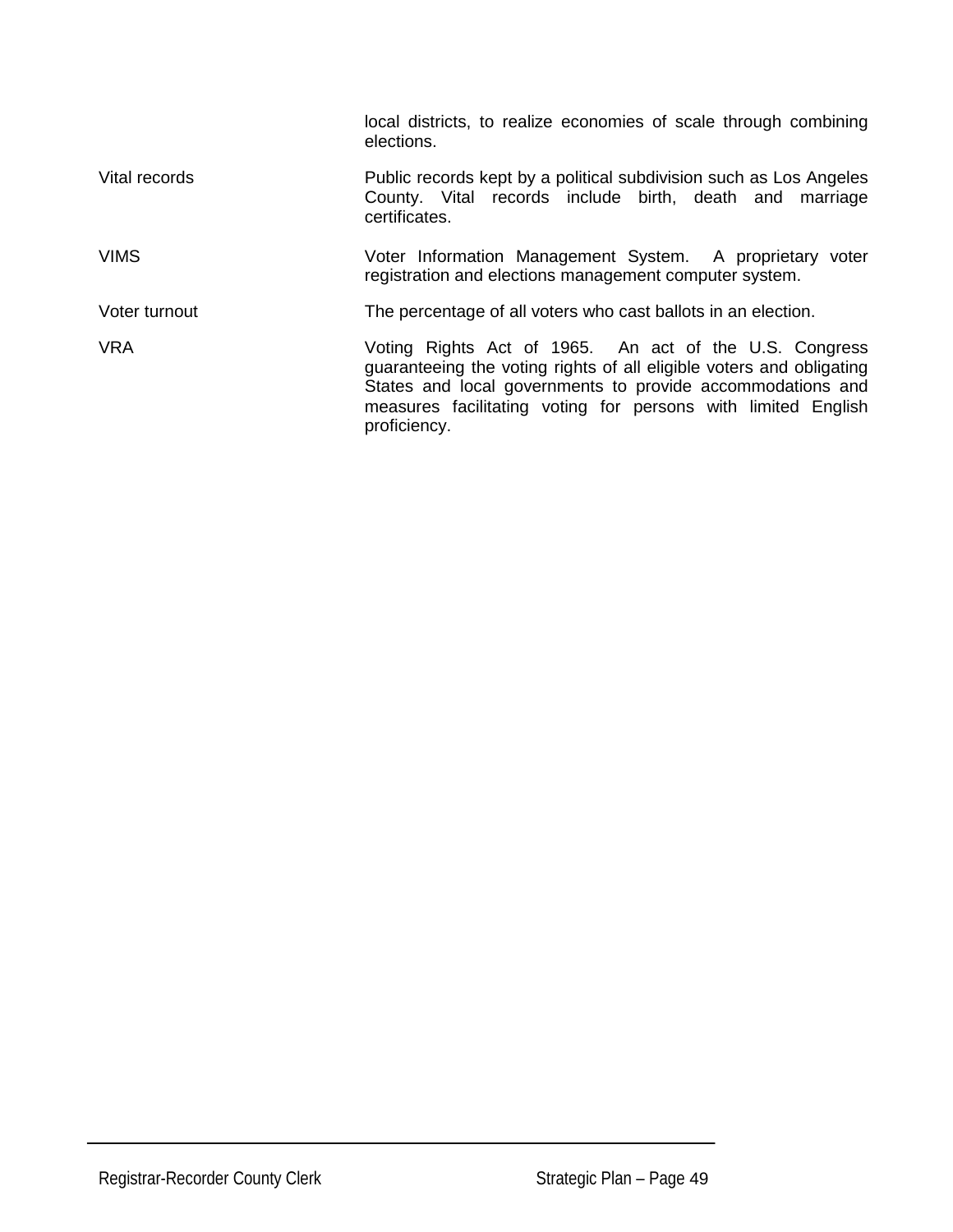**APPENDIX C1:** 

**Timeline: Myriad Steps to Replace Punch Card Voting System**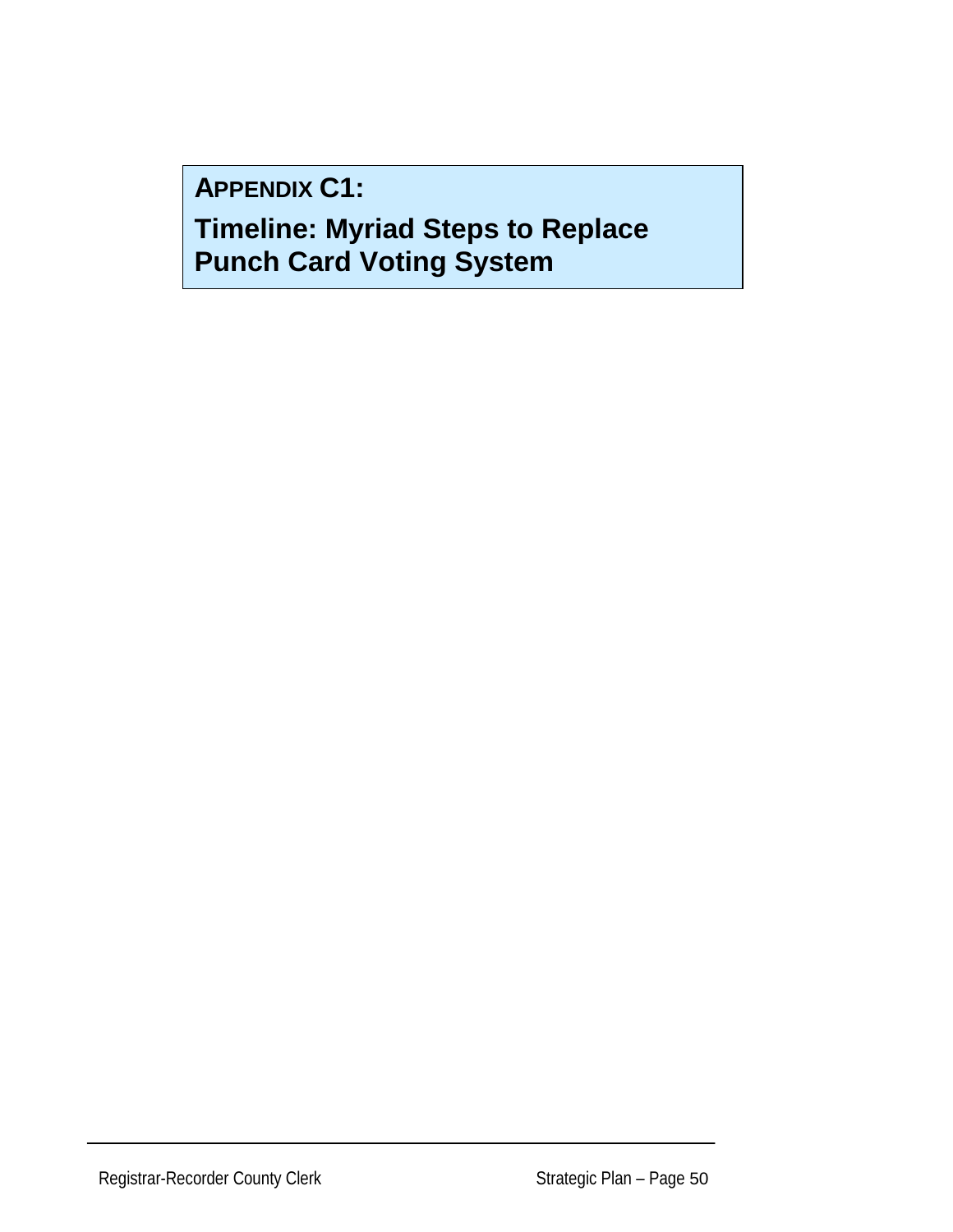# **Myriad Steps to Replace Punch Card Voting System**

"2 in 2" Challenge: Implement Two New Voting Systems in Two Years

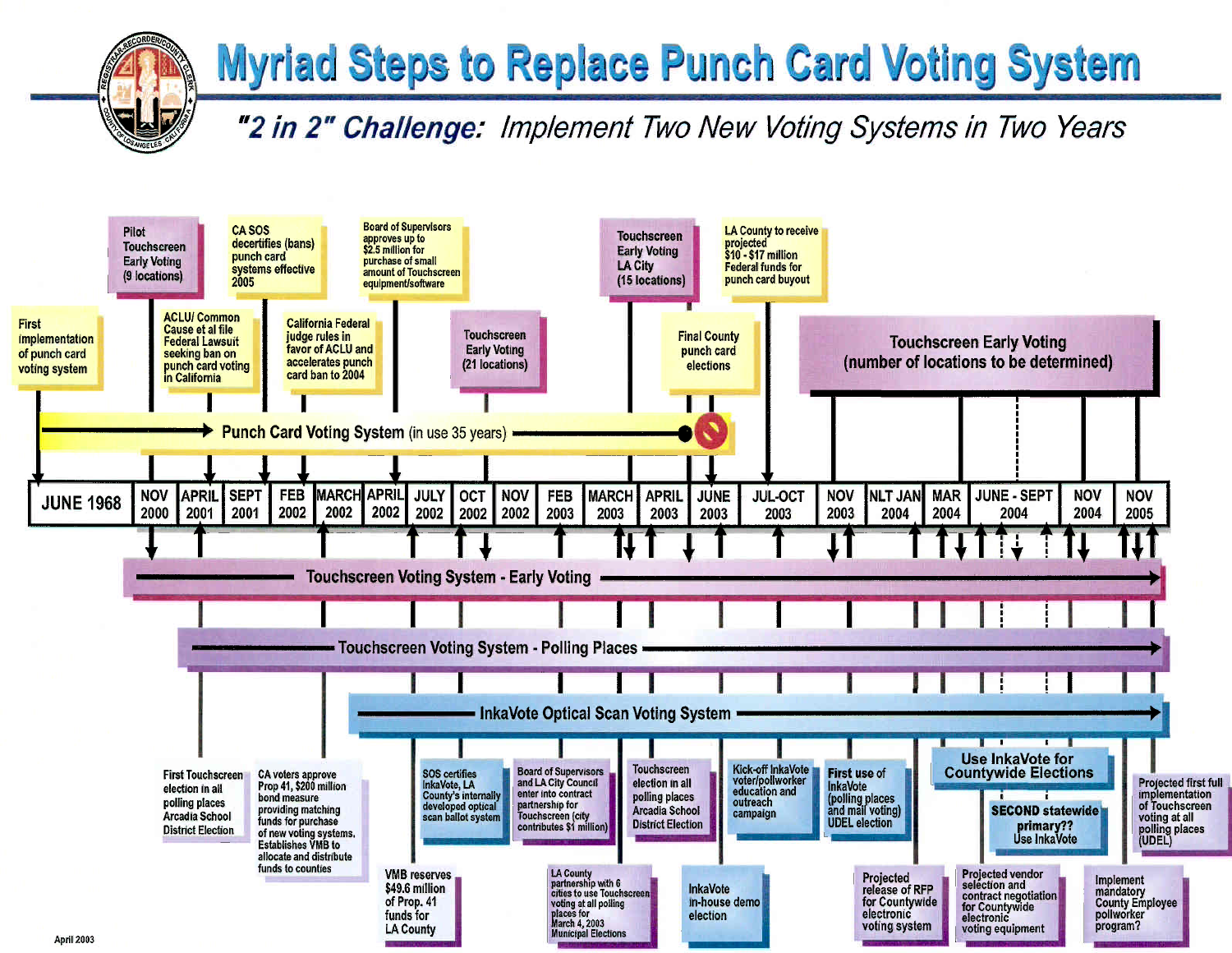## **APPENDIX C2:**

## **Phased Approach to Installation of New Voting System**

*(Excerpted from August 20, 2002 submittal to Los Angeles County Board of Supervisors, "AUTHORIZATION TO SUBMIT AN APPLICATION FOR FUNDING CONSIDERATION UNDER THE VOTING MODERNIZATION BOND ACT OF 2002")* 

The three-phase approach, detailed below, recognizes the following obstacles to full Countywide implementation of touchscreen voting prior to the March 2004 election:

- **Cost**: Direct Record Electronic (DRE) or touchscreen voting equipment costs are still very high. Reduction in these costs is expected within the next few years. As mentioned above, the cost for the County to convert to touchscreen voting Countywide is currently estimated at \$100 million while the County estimated share of Proposition 41 funds is \$49.6 million, a shortfall of approximately \$50 million. Even if/when equipment prices come down, at a minimum, Proposition 41 requires a 25% County match to receive any state funds.
- **Equipment Obsolescence:** Currently available touchscreen voting equipment is still first generation. Major improvements are anticipated within the next two years including reduction in the weight of the equipment. By waiting, the County will benefit from these improvements.
- **Learning from Other Counties' Experiences:** To date, only one large county in the United States (Riverside, CA) has conducted a major election using touchscreen voting system. Five large counties in Florida will conduct their statewide primary election on touchscreen systems in September 2002. The State of Georgia is attempting a statewide implementation of electronic voting for November 2002. In California, for the November 2002 election, Alameda County will vote on touchscreen equipment Countywide for the first time. Other large California counties, including San Diego, Orange, San Bernardino, Sacramento and Santa Clara are in the Request for Proposal (RFP) process and expect to use touchscreen voting for the first time in March 2004. Learning from their experiences will provide a wealth of valuable information to the County.
- **Vendor Competition/Resources:** Only five companies are certified to sell touchscreen voting equipment in California. To date, only one of these companies has held an election with demonstrated ability to present the touchscreen ballot in character-based foreign languages as is required by the County. The County will benefit from more competition and enhancements to existing systems. Also, with so many large California counties converting to touchscreen voting systems for first use in the March 2004 election, depletion of vendor support resources is a serious concern.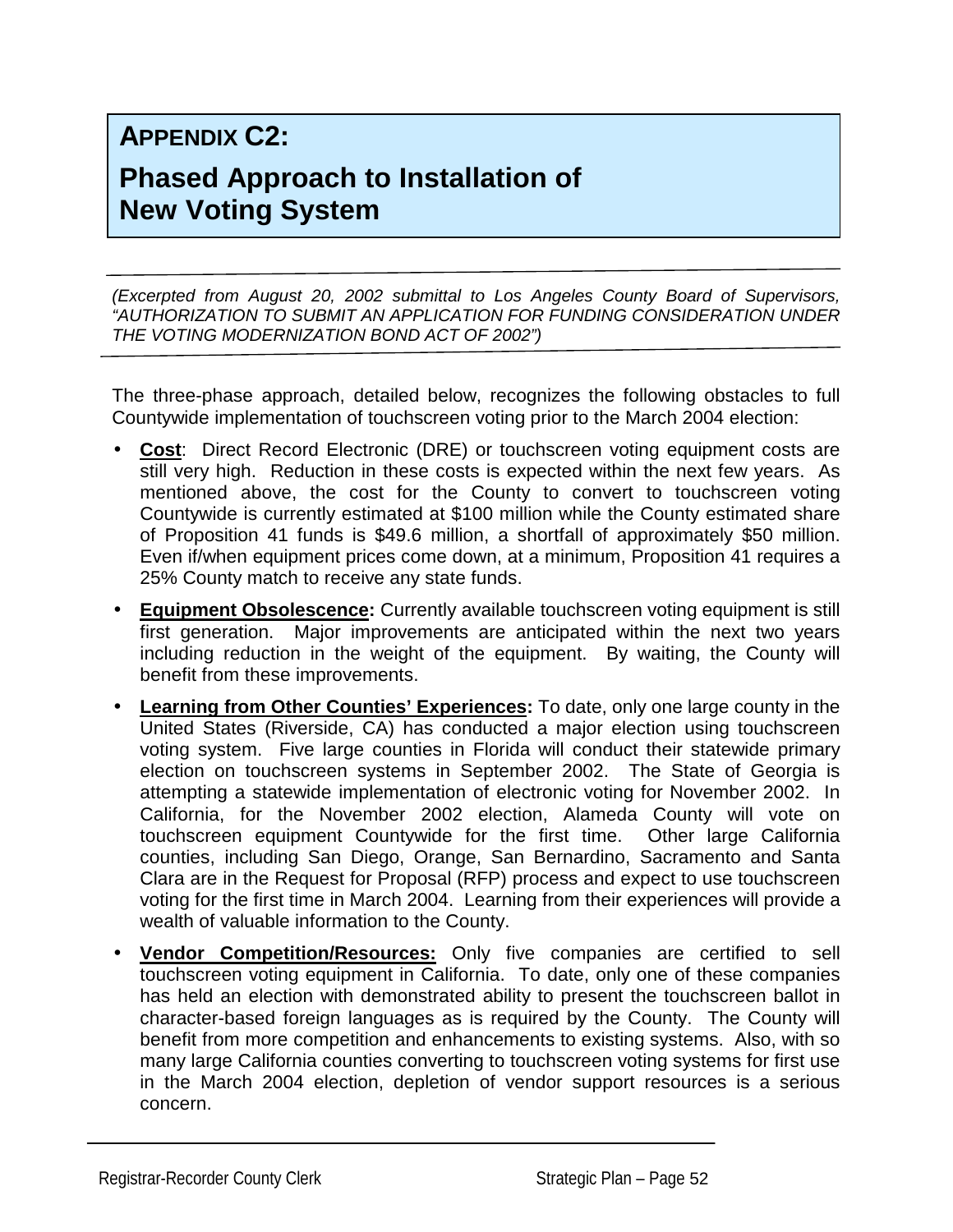• **Absentee Voting:** Due to decertification of pre-scored punch card systems, the County must replace two voting systems, the system for voting at the polls and the absentee voting system. With a phased-in approach, the County will transition to a paper-based voting system for both absentee and precinct level voting in the 2003 and 2004 elections. This will allow election administrators to gain valuable experience regarding the strengths and weaknesses of the selected paper system for absentee voting in the future. The County currently needs to accommodate 500,000 absentee ballots. With last year's change in the law eliminating eligibility requirements for permanent absent voters, that number is expected to swell to 700,000 absentee ballots by the 2004 elections. The current generation absentee ballot style that is the commonly-used "companion" for touchscreen devices is illequipped to handle the County's high volume of absentee ballots. This ballot, an unwieldy 10" by 14" paper ballot with all offices and measures printed directly on the page, has never been used to tabulate and integrate more than 100,000 absentee ballots with the touchscreen system totals.

Research and development time is needed to determine how to integrate more locally appropriate paper absentee balloting with electronic results.

- **Partnership with Cities:** More time is needed to develop partnerships with the 88 cities in the County to achieve a seamless transition for voters, whether they are casting ballots at County or City elections (especially since, unlike other counties, most cities in the County conduct their own elections). Especially given the unique size of the City of Los Angeles (City), such a partnership in touchscreen system acquisition is crucial for successful implementation. Because the City of Los Angeles elections are larger in scope than any other county in the state and because the City also currently uses decertified punch card voting equipment, a financial partnership for new system purchase would benefit both the County and the City.
- **Voter Acceptance:** While a transitional paper-based voting system will represent a change from the punch card system, the change is expected to be incremental compared to full conversion to touchscreen voting. The phased-in approach allows voters to become familiar with touchscreen voting during the "early voting" periods in advance of major elections in 2002, 2003 and 2004 as well as during small scale elections in 2003-2005 for voting at the precinct level. This valuable experience will smooth the way for Countywide electronic voting implementation.
- **Pollworker Recruitment:** A deliberative phased-in approach will allow expansion of the County Employees Pollworker Program to reach the necessary goal of placing a County employee, familiar with use of a personal computer, in each of the 5,000 voting precincts prior to full scale deployment of electronic voting in 5,000 voting precincts Countywide.
- **Staff resources:** Prior to Countywide conversion to electronic voting, an assessment for the need of additional departmental technical and operational staff for successful new system implementation will be required.
- **Grand Jury:** The recently released 2001-2002 Grand Jury report urged a "go slow" approach, recommending much more extensive evaluation of nascent electronic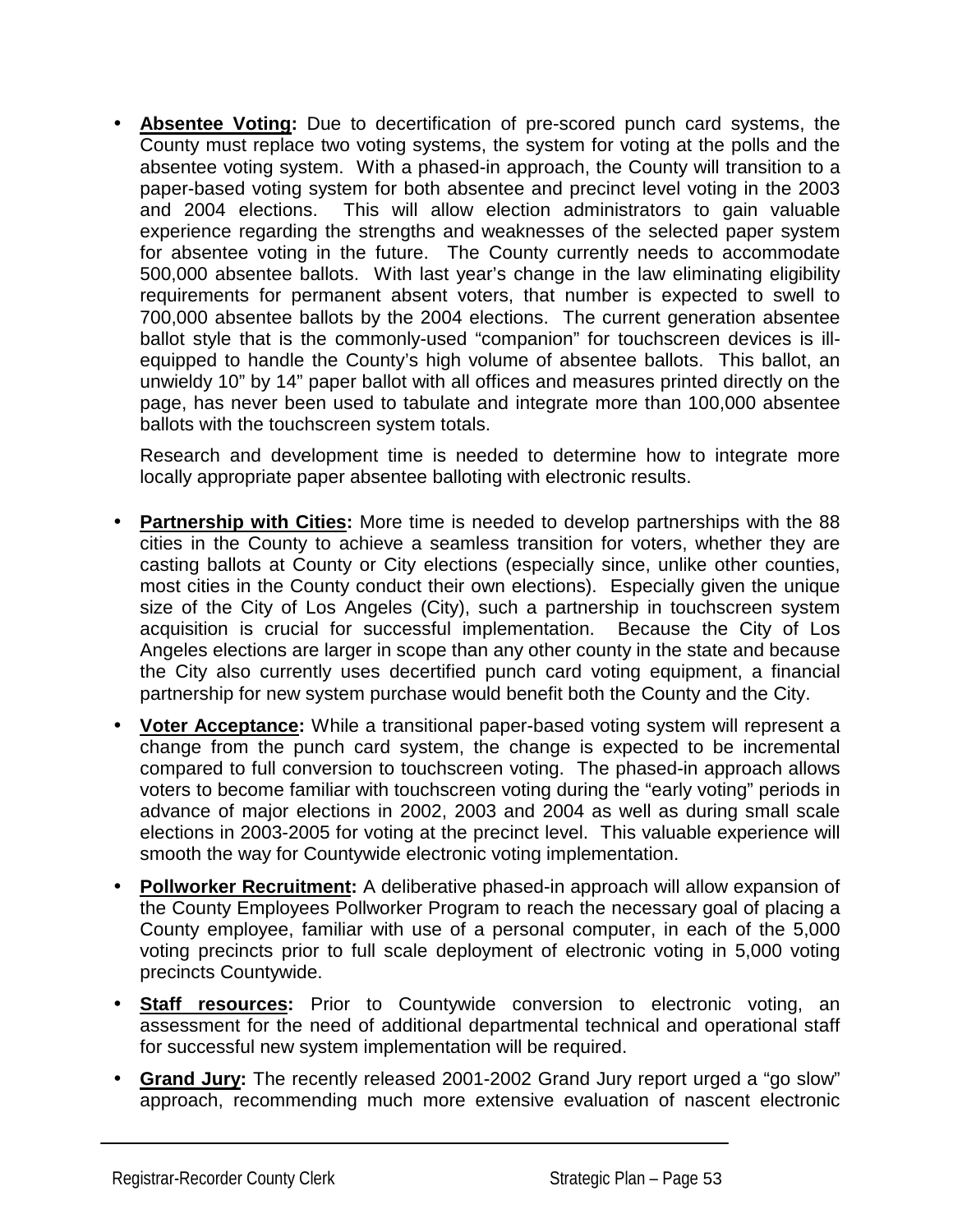voting technology prior to contemplating full Countywide implementation of an expensive DRE touchscreen voting system.

• **Risk Factor:** Full Countywide conversion to a touchscreen voting system will entail high risk and should not be rushed. The County is only now gaining experience with touchscreen voting systems and will learn more with the upcoming touchscreen voting

system program at 21 sites throughout the County during the "early voting" period in conjunction with the November 2002 election.

The *Application for Funding Consideration* fully outlines the County's three-phase approach to new voting system implementation. Highlights include:

**PHASE I** – This phase will begin in conjunction with the November 2002 General Election when a touchscreen voting system will be in place for "early voting" at 21 locations throughout Los Angeles County from October 22 through November 1, 2002. A contract for sufficient DRE equipment (hardware, software and peripheral equipment) to set up these sites, as well as vendor support services and maintenance, was approved by your Board on April 16, 2002. All 21 sites will contain DRE equipment loaded with software containing every ballot type Countywide (approximately 700 distinct types). Therefore, any of the County's 4 million registered voters will be eligible to cast a ballot on the DRE system at the voter's choice of the 21 established touchscreen voting sites throughout the County.

In addition to plans to continue use of this DRE equipment during the early voting period in conjunction with future major elections, the new equipment will be available for election day voting at the precinct level for selected smaller-scale elections (cities, school districts, special elections, etc.) beginning in 2003. The goal is to familiarize as many voters as possible with electronic voting prior to full Countywide implementation of electronic voting as described in Phase III below.

**PHASE II** – The timeline of the decertification of pre-scored punch card voting systems was accelerated by the February 2002 Federal District court decision mandating replacement of such systems with any other certified voting system prior to the March 2004 Primary Election. As a result, there is insufficient time and inadequate available funding for the County to finalize a contract for full conversion to a touchscreen voting system for the County's 4 million registered voters prior to March 2004. In addition to the requirement to change voting systems for the County's 5,000 precincts prior to March 2004, conversion to a new absentee voting system to accommodate the County's 500,000-plus absentee voters must also be accomplished by that date, further complicating this difficult process.

Therefore, the County plans Phase II, consisting of purchase of an interim transitional voting system using one of the Secretary of State's certified paper-based voting systems. It is anticipated that a contract for purchase of the selected intermediate system will be brought to your Board by January 2003. The transitional system will be used initially for both voting at the County's 5,000 precincts and for absentee voting by mail beginning with the November 2003 Uniform District Election (UDEL). This interim paper-based system will continue in use through the 2004 elections and until an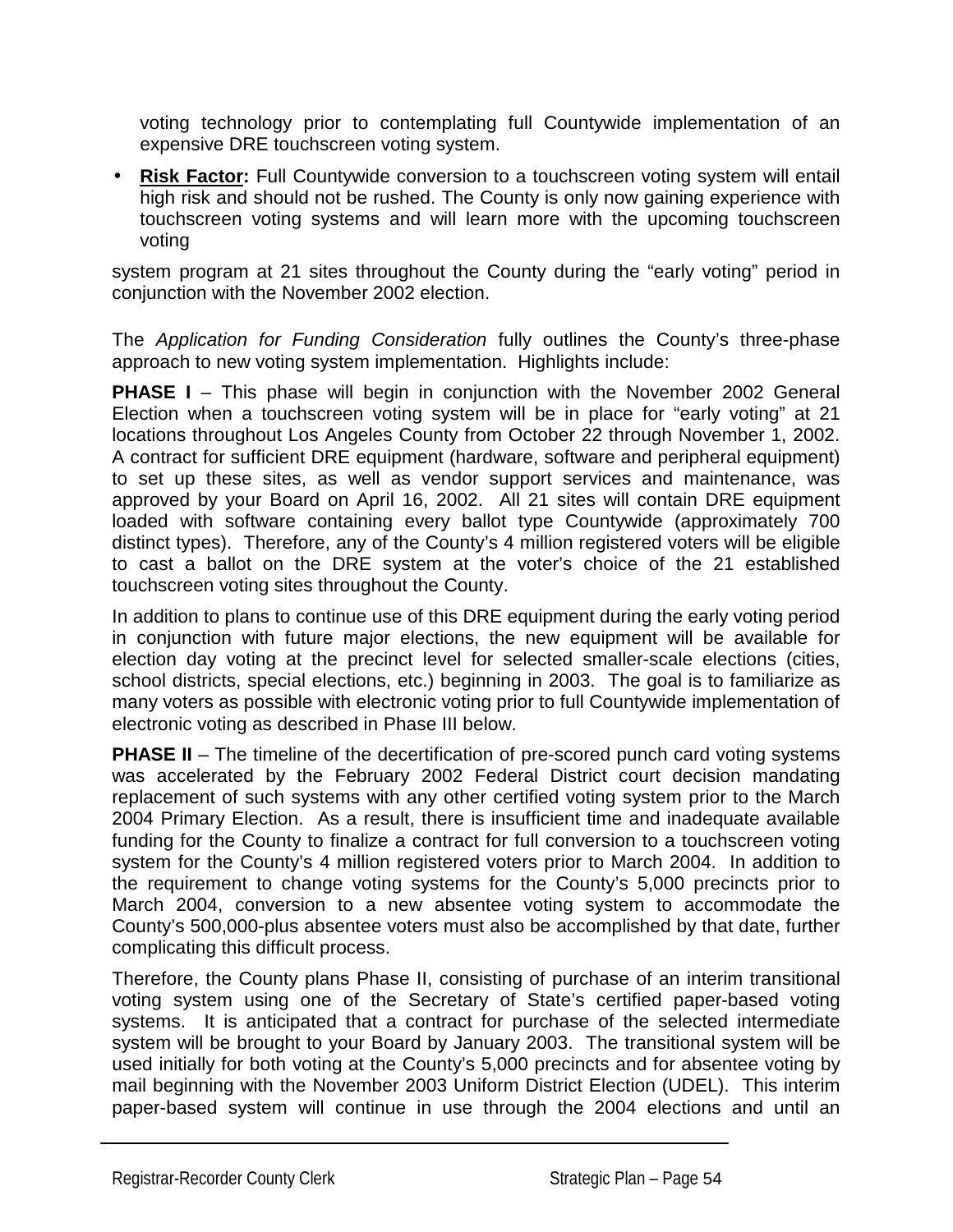electronic system can be purchased Countywide. After the County's full conversion to an electronic system at some point in the future, the selected paper-based system is anticipated to continue in use as the system for absentee voting by mail.

The cost of the interim paper-based system for Countywide conversion is estimated at approximately \$4 million. This estimate covers sufficient equipment for 5,000 voting precincts on election day, for absentee voting by mail, and for ballot tabulation equipment for both precinct and absentee ballots.

**PHASE III –** Full Countywide conversion to a DRE touchscreen voting system in all 5,000 voting precincts is the future goal. The timing of such a conversion is currently unknown primarily due to insufficient funds. Assuming County matching funds are identified and allocated together with the County's share of Proposition 41 funds and a contract is successfully negotiated, the optimal first large-scale DRE election would be the November 2005 UDEL which encompasses approximately 1,000 voting precincts followed by the first Countywide deployment in the 2006 Primary Election.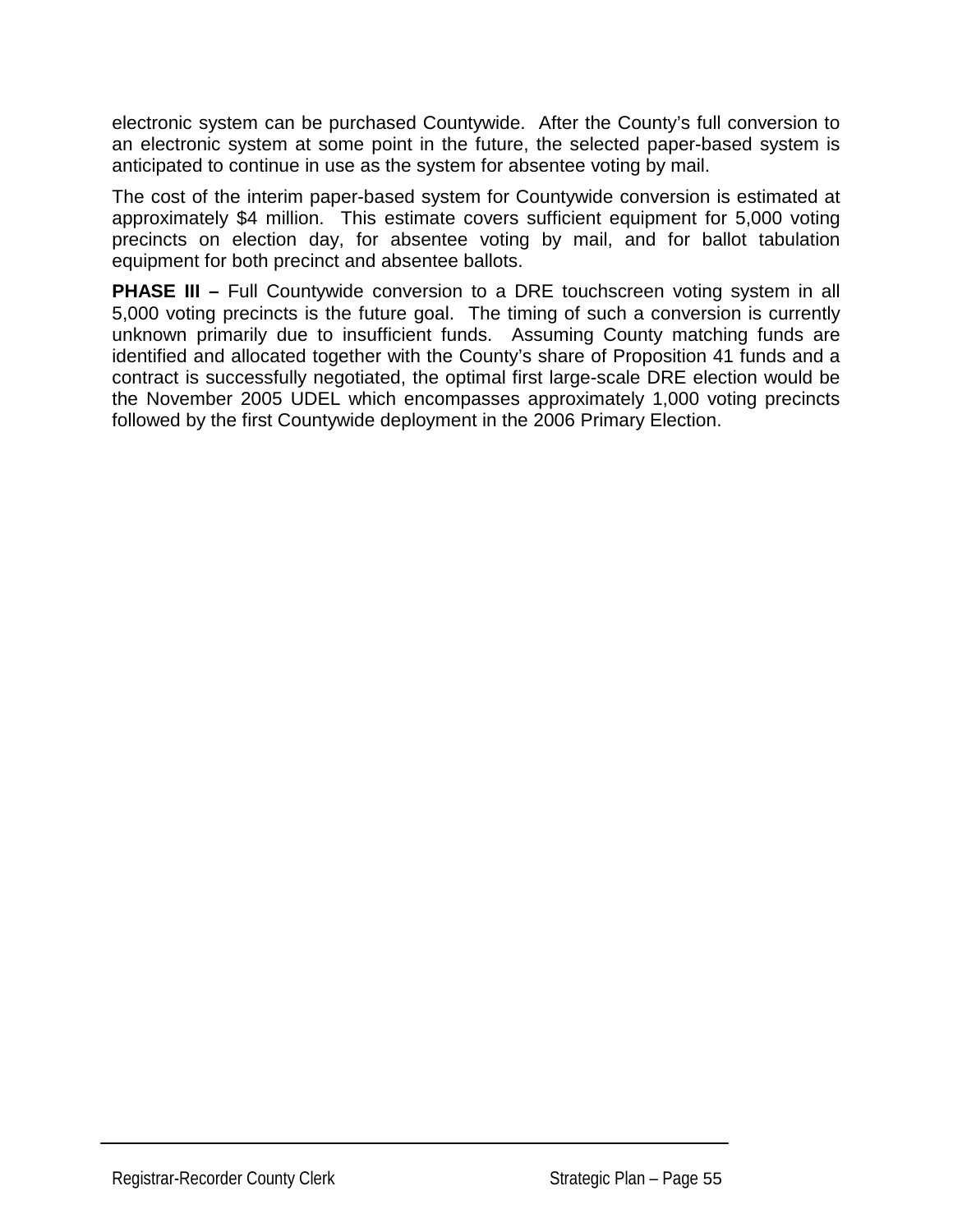**APPENDIX D:** 

**County and Student Pollworker Statistics**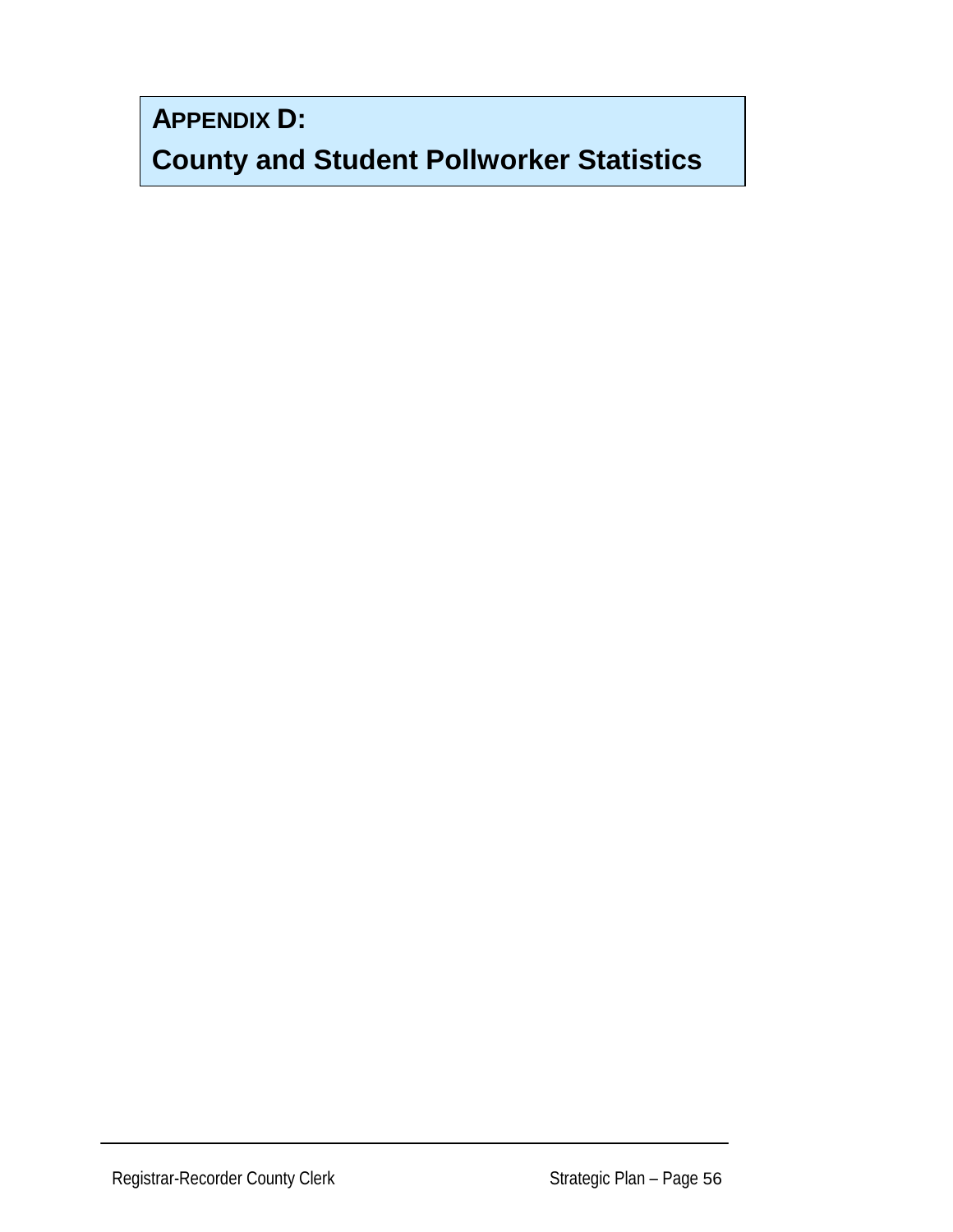

#### **Number of County Pollworkers by Election (1998-2002)**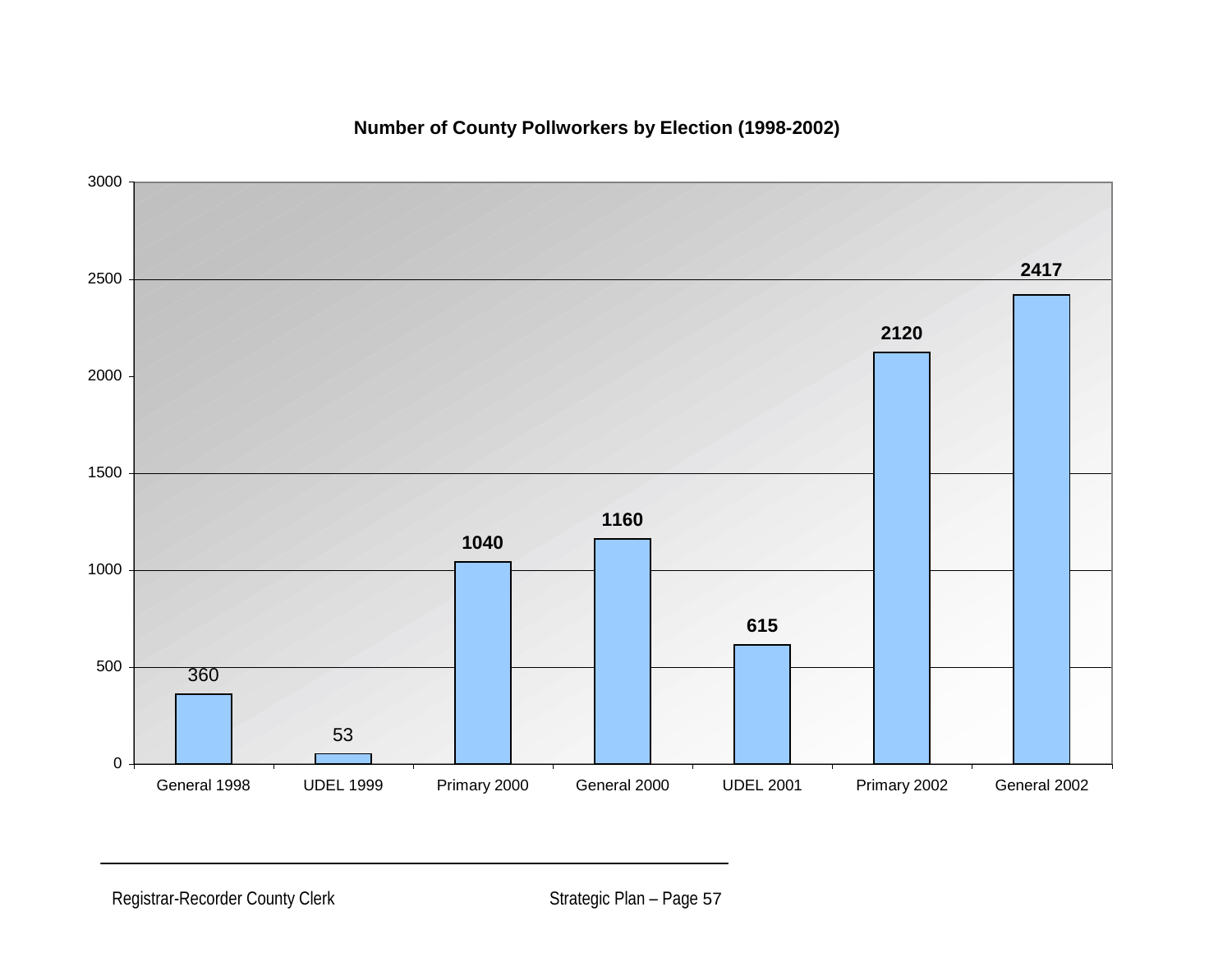#### **COUNTY EMPLOYEES SERVICE NUMBERS PER DEPARTMENT - TOTAL: 2,417 COUNTY POLLWORKERS**

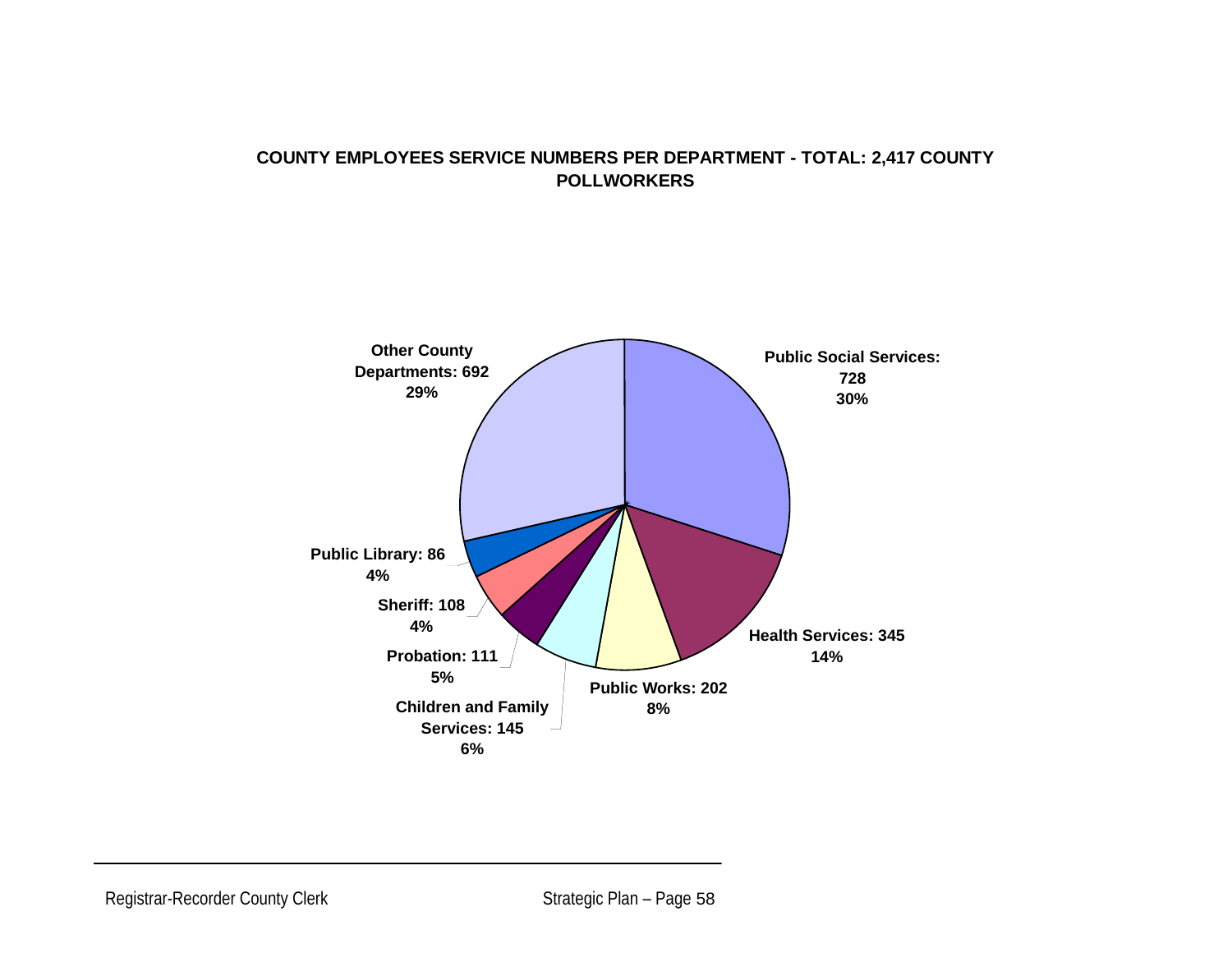**Number of Student Pollworkers by Election (1998-2002)**

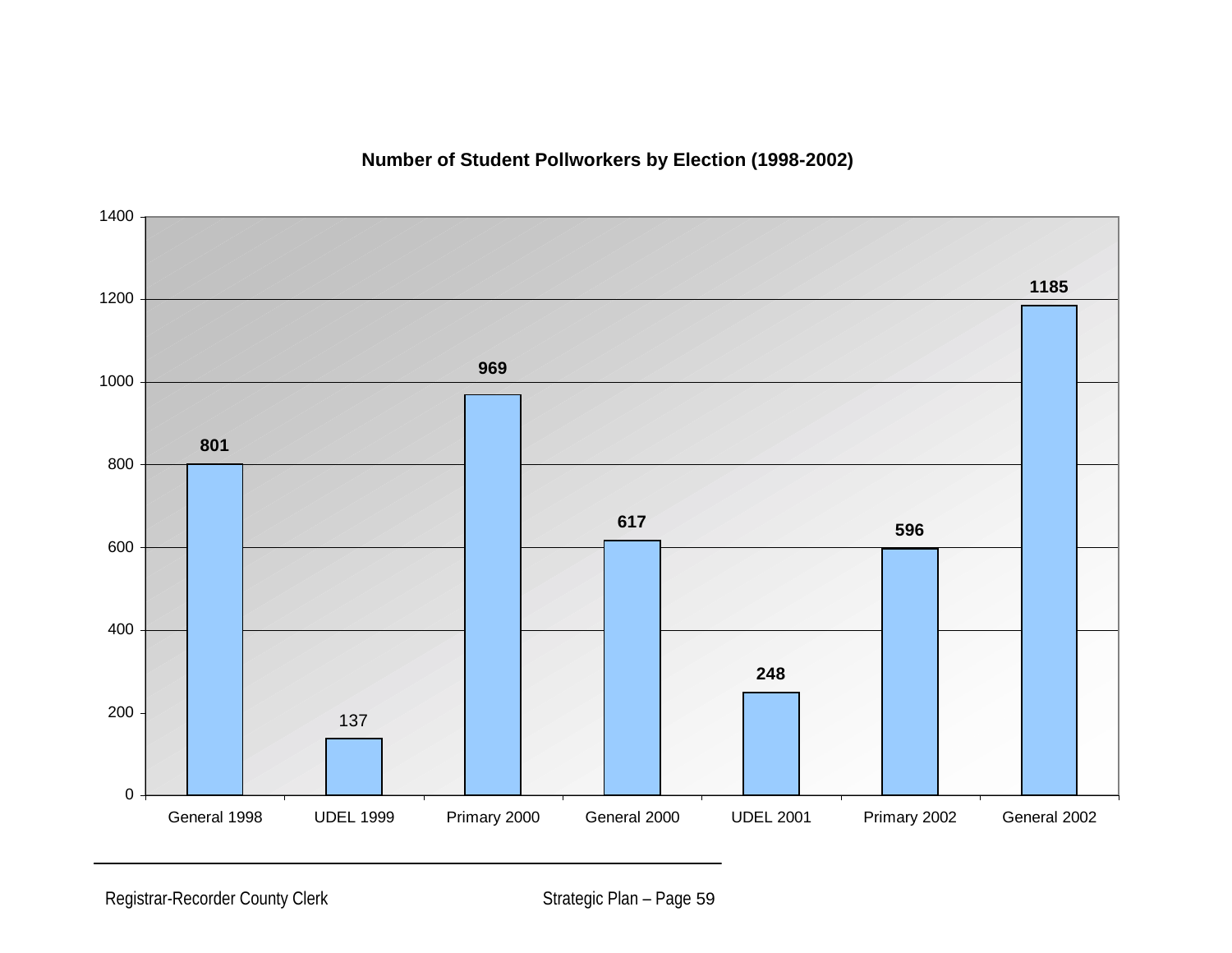## **APPENDIX E – SPECIAL ELECTIONS COSTS**

| <b>VACANCY ELECTION</b>            | <b>DATE</b> | <b>NUMBER OF VOTERS</b> | <b>ACTUAL COSTS</b>    |
|------------------------------------|-------------|-------------------------|------------------------|
| 43RD State Assembly                | 05/03/94    | 147,093                 | \$343,085.58           |
| 29TH State Senate Primary          | 09/13/94    | 354,051                 | 624,698.60             |
| 29TH State Senate Run-off          | 11/08/94    | 361,232                 | 269,816.44             |
| <b>59TH State Assembly Primary</b> | 04/11/95    | 188,548                 | 377,172.53             |
| 59TH State Assembly Run-off        | 06/06/95    | 188,244                 | 336,987.48             |
| 37TH U.S. Congressional            | 03/26/96    | 201,968                 | 169,148.99             |
| 46TH State Assembly Primary        | 11/18/97    | 64,630                  | 155,398.02             |
| 46TH State Assembly Run-off        | 01/13/98    | 63,396                  | 99,883.20              |
| 32ND State Senate Dist             | 01/11/00    | 23,399                  | 44,828.73              |
| 32ND State Senate Primary          | 03/07/00    | 20,887                  | 26,969.17              |
| <b>24TH State Senate District</b>  | 03/06/01    | 277,348                 | 558,423.79             |
| 32ND U.S. Congressional District   | 04/10/01    | 281,797                 | 336,868.92             |
| 49TH State Assembly-Spec           | 05/15/01    | 142,548                 | 306,072.95             |
| 32ND U.S. Congressional District   | 06/05/01    | 281,797                 | 336,319.37             |
| (Run Off)                          |             |                         |                        |
|                                    |             |                         | Total = $3,985,673.77$ |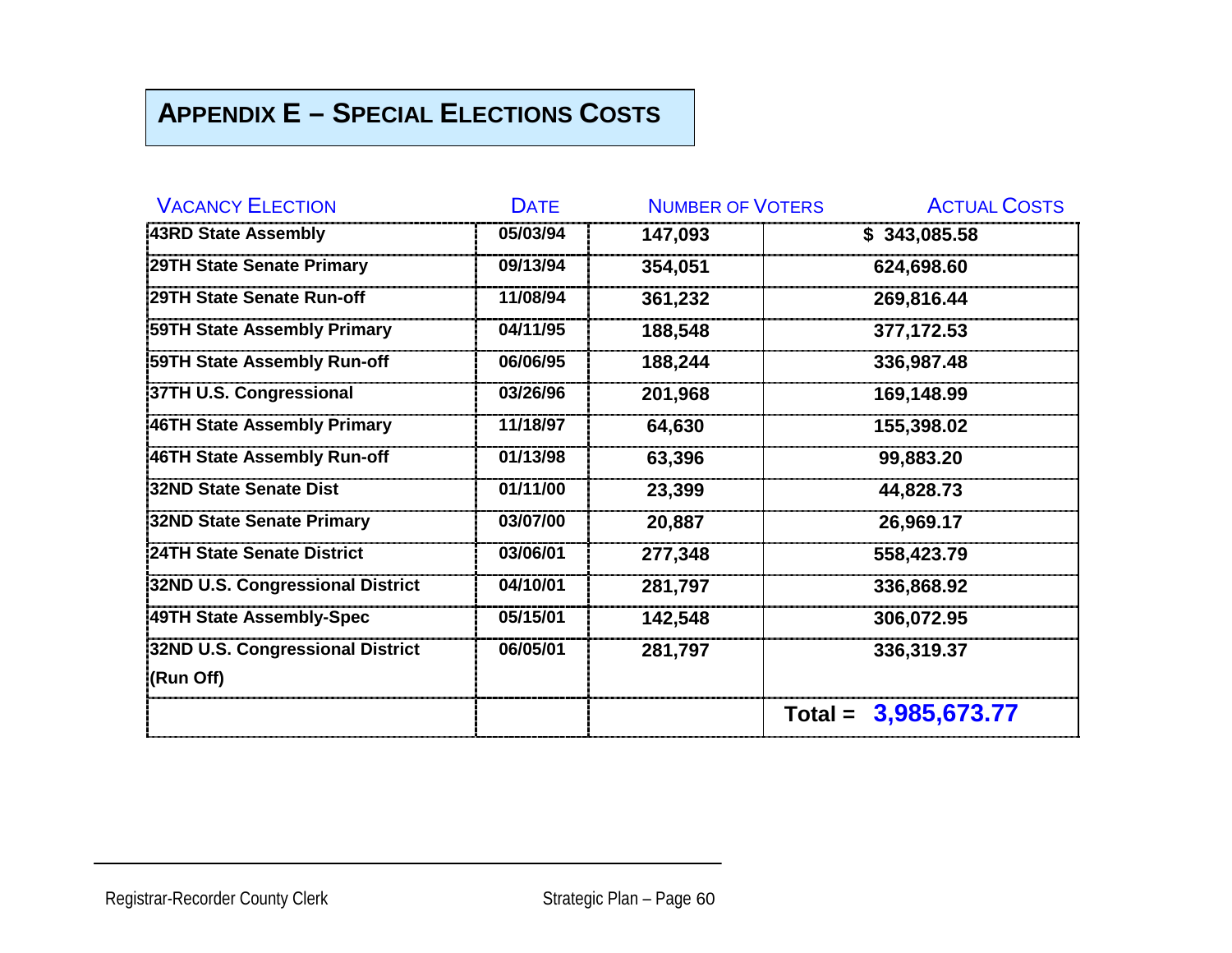## **REGISTRAR-RECORDER/COUNTY CLERK BRANCH OFFICES**

| <b>BEVERLY HILLS</b><br>9355 Burton Way, First Floor<br>Beverly Hills, CA 90210<br><b>Office Hours:</b><br>Tuesday - Thursday<br>8:30 a.m. - 4:00 p.m.<br>$(310)$ 288-1261            | <b>EAST LOS ANGELES</b><br>4716 East Cesar Chavez Avenue<br>Los Angeles, CA 90022<br>Office Hours:<br>Monday - Friday<br>8:30 a.m. - 4:30 p.m.<br>(323) 260-2991                                                                                              |
|---------------------------------------------------------------------------------------------------------------------------------------------------------------------------------------|---------------------------------------------------------------------------------------------------------------------------------------------------------------------------------------------------------------------------------------------------------------|
| <b>FLORENCE/FIRESTONE</b><br>7807 South Compton Avenue<br><b>Room 215</b><br>Los Angeles, CA 90001<br>Office Hours:<br>Monday - Friday<br>8:30 a.m. - 4:30 p.m.<br>$(323) 586 - 6192$ | <b>LANCASTER</b><br>335 A East Avenue K-6<br>Lancaster, CA 93534<br>Office Hours: *<br>Monday - Friday<br>8:00 a.m. - 4:30 p.m.<br>(661) 723-4494                                                                                                             |
| <b>LAX AIRPORT</b><br>11701 South La Cienega Boulevard<br>$6th$ Floor<br>Los Angeles, CA 90045<br>Office Hours: *<br>Monday - Friday<br>8:30 a.m. - 4:30 p.m.<br>(310) 727-6142       | <b>VAN NUYS</b><br>14340 West Sylvan Street<br>Van Nuys, CA 91401<br>Office Hours: *<br>Monday - Friday<br>8:30 a.m. - 4:30 p.m.<br>(818) 374-7176 - Birth, Death, and<br>Marriage/Election Information<br>(818) 374-7191 - Document Recording<br>Information |

**\* Contact Branch Office for specific document recording hours.**